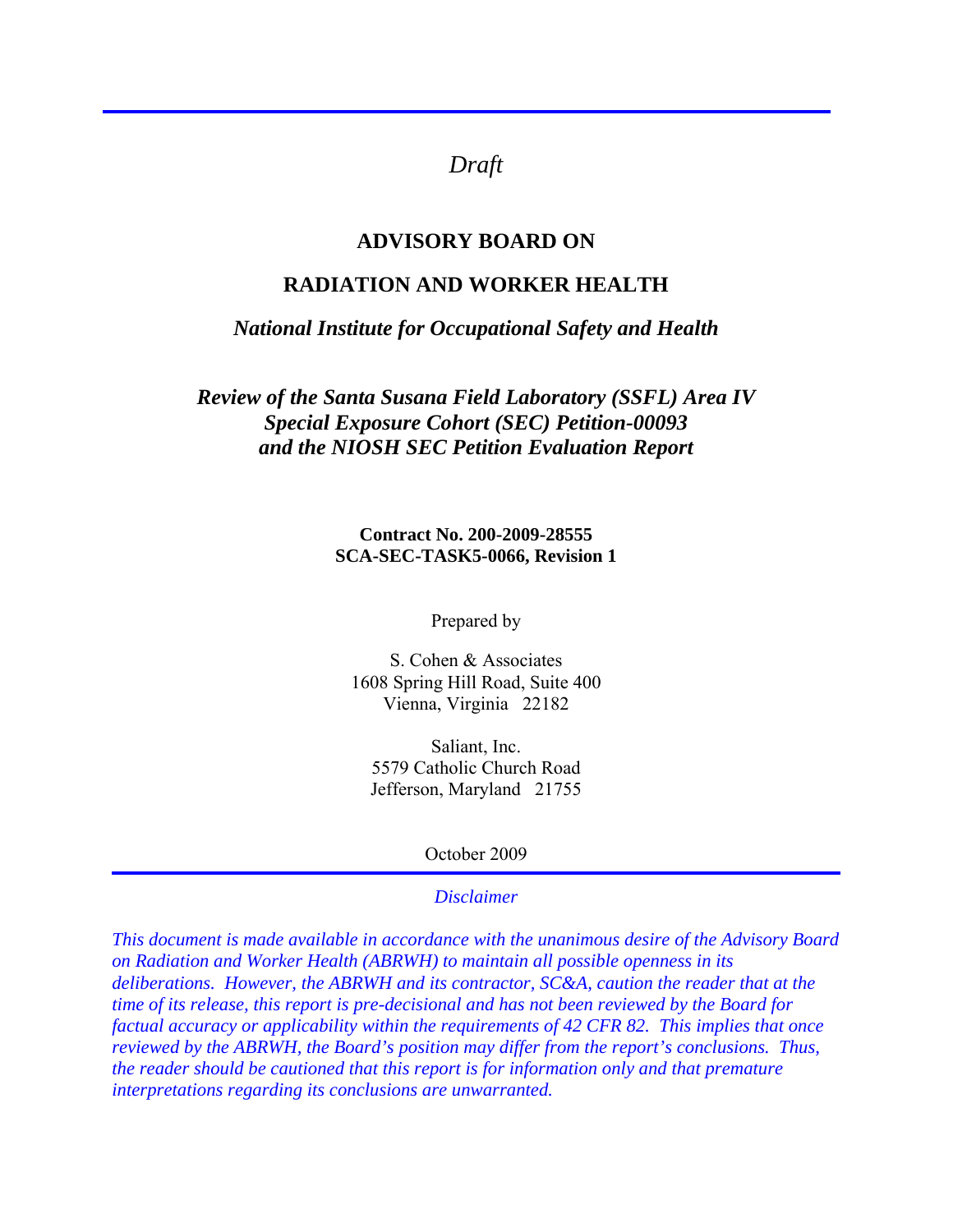| <b>Effective Date:</b> | Revision No. | Document No.       | Page No.     |
|------------------------|--------------|--------------------|--------------|
| October 29, 2009       |              | SCA-SEC-TASK5-0066 | Page 2 of 57 |

| S. COHEN & ASSOCIATES:                                                                                                                                                    | Document No.             |
|---------------------------------------------------------------------------------------------------------------------------------------------------------------------------|--------------------------|
|                                                                                                                                                                           | SCA-SEC-TASK5-0066       |
| <b>Technical Support for the Advisory Board on</b>                                                                                                                        | <b>Effective Date:</b>   |
| <b>Radiation &amp; Worker Health Review of</b>                                                                                                                            | Draft – October 29, 2009 |
| <b>NIOSH Dose Reconstruction Program</b>                                                                                                                                  | Revision No.             |
|                                                                                                                                                                           |                          |
| <b>Review of the Santa Susana Field Laboratory (SSFL)-</b><br><b>Area IV Special Exposure Cohort (SEC) Petition-00093</b><br>and the NIOSH SEC Petition Evaluation Report | Page 2 of 57             |
|                                                                                                                                                                           | Supersedes:              |
| Task Manager:                                                                                                                                                             |                          |
| Date:<br>Gregory P. Beronja                                                                                                                                               |                          |
| Project Manager:                                                                                                                                                          |                          |
| Date:<br>John Mauro, PhD, CHP                                                                                                                                             |                          |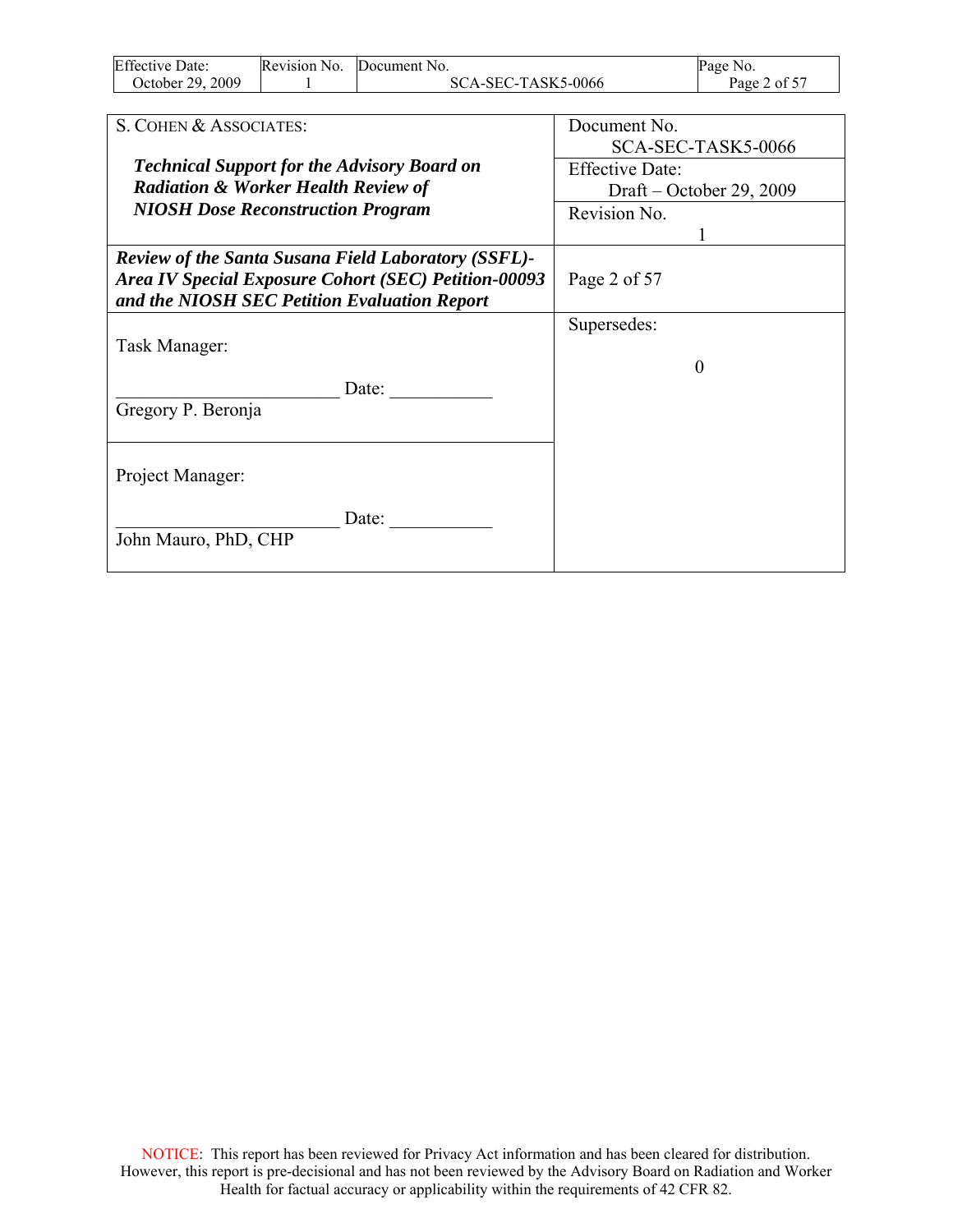| <b>Effective Date:</b> | Revision No. | Document No.       | Page No.     |
|------------------------|--------------|--------------------|--------------|
| October 29. 2009       |              | SCA-SEC-TASK5-0066 | Page 3 of 57 |

# **TABLE OF CONTENT**

| 1.0 |            |                                                                            |  |
|-----|------------|----------------------------------------------------------------------------|--|
|     | 1.1        |                                                                            |  |
|     | 1.2        |                                                                            |  |
|     | 1.3        |                                                                            |  |
| 2.0 |            |                                                                            |  |
|     | 2.1        |                                                                            |  |
|     | 2.2        |                                                                            |  |
|     |            | 2.2.1                                                                      |  |
|     |            | 2.2.2                                                                      |  |
|     |            | 2.2.3                                                                      |  |
|     | 2.3        |                                                                            |  |
|     | 2.4        |                                                                            |  |
|     |            | 2.4.1                                                                      |  |
|     |            | Disassembly and Examination of Reactors and Used Reactor Fuel<br>2.4.2     |  |
|     |            | Fabrication, Use, and Storage of Radioactive Sources14<br>2.4.3            |  |
|     |            | 2.4.4                                                                      |  |
|     |            | 2.4.5                                                                      |  |
|     |            | 2.4.6                                                                      |  |
|     |            | 2.4.7                                                                      |  |
|     |            | 2.4.8                                                                      |  |
|     | 2.5        |                                                                            |  |
|     |            | 2.5.1                                                                      |  |
|     |            | 2.5.2                                                                      |  |
|     | 2.6        | 2.5.3                                                                      |  |
|     |            |                                                                            |  |
| 3.0 |            | Overview of the SEC Petition-00093 and NIOSH's Evaluation Report 17        |  |
|     | 3.1        |                                                                            |  |
|     | 3.2        |                                                                            |  |
|     | 3.3        |                                                                            |  |
|     |            | Responses to Six Issues Identified in the SEC Petition and During<br>3.3.1 |  |
|     |            | 3.3.2                                                                      |  |
|     | 3.4        |                                                                            |  |
|     |            |                                                                            |  |
| 4.0 |            |                                                                            |  |
|     | 4.1<br>4.2 |                                                                            |  |
|     |            | 4.2.1                                                                      |  |
|     |            | 4.2.2                                                                      |  |
|     | 4.3        |                                                                            |  |
|     |            | 4.3.1                                                                      |  |
|     |            |                                                                            |  |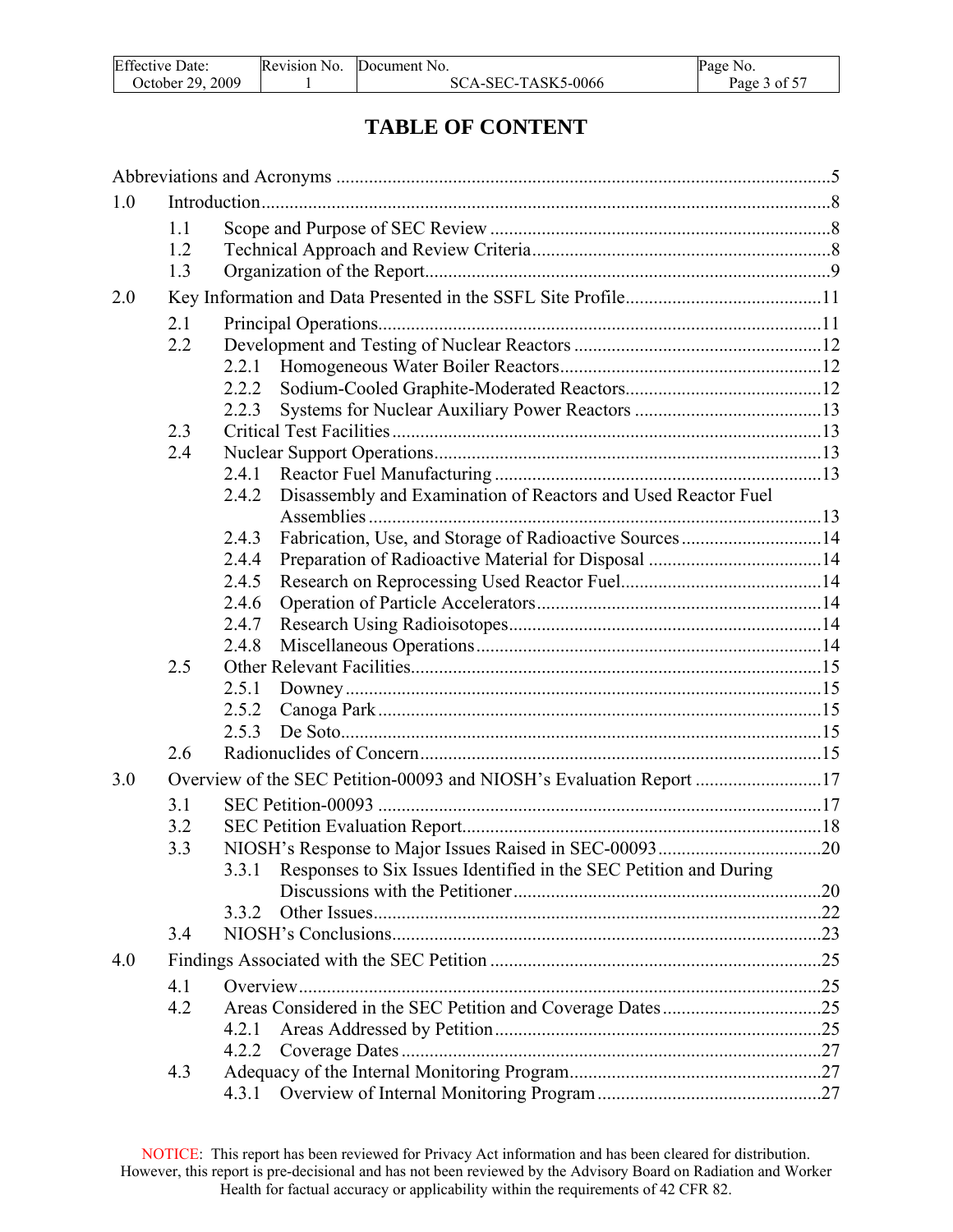| <b>Effective Date:</b> | Revision No. | Document No.       | Page No.     |
|------------------------|--------------|--------------------|--------------|
| October 29. 2009       |              | SCA-SEC-TASK5-0066 | Page 4 of 57 |
|                        |              |                    |              |

|     |     | 4.3.2 | Monitoring for Internal Exposure of SSFL Workers was Incomplete<br>and Poorly Documented for Most Years of Facility Operation31 |  |
|-----|-----|-------|---------------------------------------------------------------------------------------------------------------------------------|--|
|     |     | 4.3.3 | Insufficient Correlation between Bioassay Data and Potential                                                                    |  |
|     |     |       |                                                                                                                                 |  |
|     |     | 4.3.4 |                                                                                                                                 |  |
|     |     | 4.3.5 |                                                                                                                                 |  |
|     |     | 4.3.6 |                                                                                                                                 |  |
|     |     | 4.3.7 | NIOSH's Interpretation of Reported Values by the Contract                                                                       |  |
|     |     |       | Laboratory Nuclear Science and Engineering Corp. (NSEC) may not                                                                 |  |
|     |     |       |                                                                                                                                 |  |
|     |     | 4.3.8 | Potential Difficulties Associated with Uranium Bioassay Data 35                                                                 |  |
|     |     | 4.3.9 | There are Unanswered Questions Regarding the Completeness and                                                                   |  |
|     |     |       |                                                                                                                                 |  |
|     |     |       | 4.3.10 Use of SSFL Site Survey Data/Source Terms Cannot be Regarded as                                                          |  |
|     |     |       | Useful Surrogate Data for Bioassay Data in Dose Reconstruction36                                                                |  |
|     | 4.4 |       |                                                                                                                                 |  |
|     |     | 4.4.1 |                                                                                                                                 |  |
|     |     | 4.4.2 |                                                                                                                                 |  |
|     |     | 4.4.3 |                                                                                                                                 |  |
|     | 4.5 |       |                                                                                                                                 |  |
|     |     | 4.5.1 |                                                                                                                                 |  |
|     |     | 4.5.2 | Surrogate Use of the Time-integrated Average Yearly Gross                                                                       |  |
|     |     |       | Alpha/Gross Beta Stack Emission Corresponding to Years 1971 to                                                                  |  |
|     |     |       |                                                                                                                                 |  |
|     |     | 4.5.3 |                                                                                                                                 |  |
|     | 4.6 |       |                                                                                                                                 |  |
|     |     | 4.6.1 |                                                                                                                                 |  |
|     |     | 4.6.2 | Workers Were Unlikely to Have Been Monitored for Thermal                                                                        |  |
|     |     |       |                                                                                                                                 |  |
|     |     | 4.6.3 |                                                                                                                                 |  |
|     |     |       |                                                                                                                                 |  |
| 5.0 |     |       |                                                                                                                                 |  |
| 6.0 |     |       |                                                                                                                                 |  |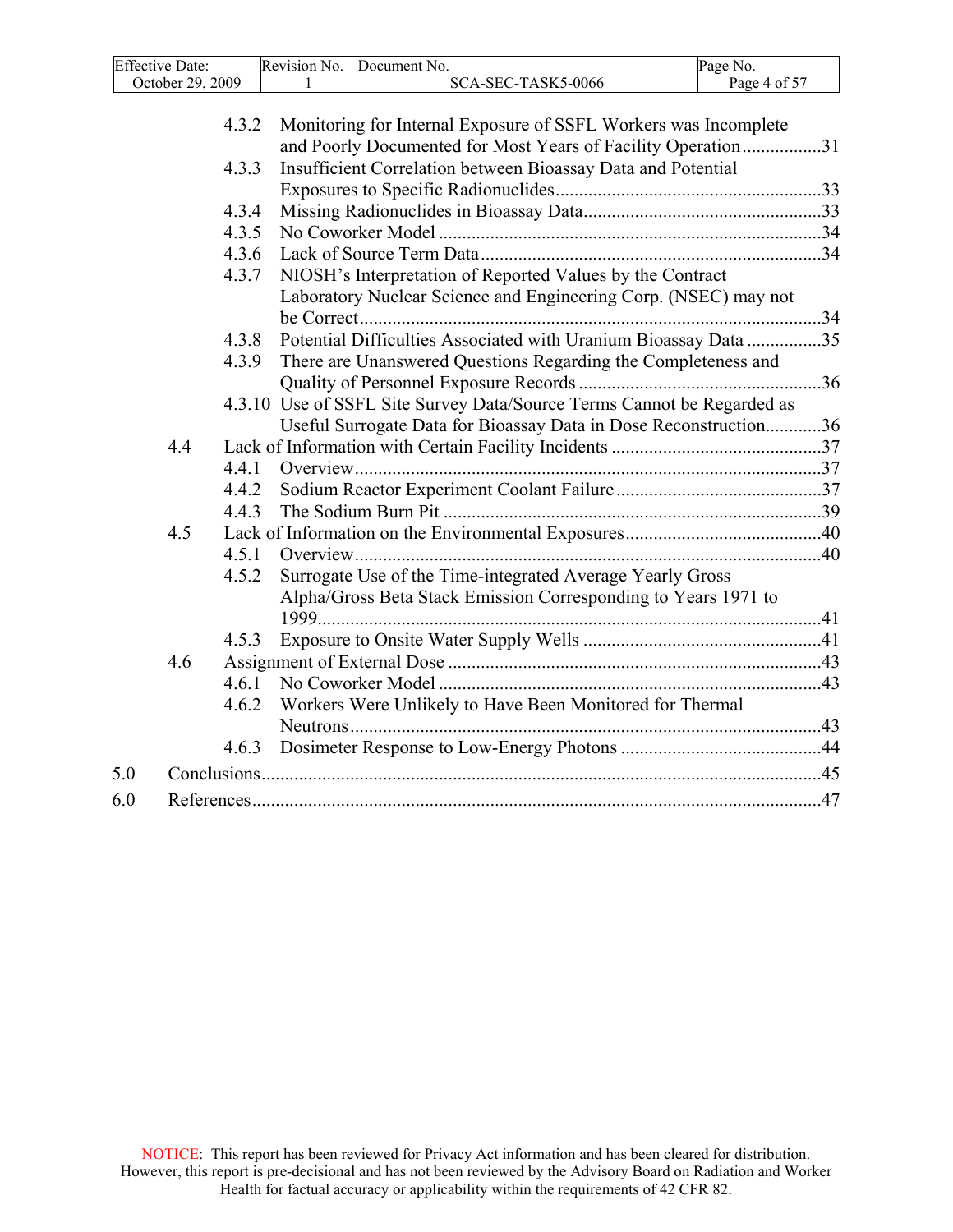<span id="page-4-0"></span>

| <b>Effective Date:</b> | Revision No. | Document No.       | Page No.     |
|------------------------|--------------|--------------------|--------------|
| October 29, 2009       |              | SCA-SEC-TASK5-0066 | Page 5 of 57 |

# **ABBREVIATIONS AND ACRONYMS**

| <b>ABRWH</b><br>or the Board | Advisory Board on Radiation and Worker Health                          |
|------------------------------|------------------------------------------------------------------------|
| <b>AEC</b>                   | <b>Atomic Energy Commission</b>                                        |
| <b>AERD</b>                  | <b>Atomic Energy Research Development</b>                              |
| <b>AWE</b>                   | Atomic Weapons Employer                                                |
| AI                           | Atomics International                                                  |
| <b>ATR</b>                   | <b>Advanced Test Reactor</b>                                           |
| Be                           | Beryllium                                                              |
| <b>CFR</b>                   | Code of Federal Regulations                                            |
| Ci                           | Curie                                                                  |
| cpm                          | Counts per minute                                                      |
| D&D                          | Decontamination and Decommissioning                                    |
| <b>DOE</b>                   | Department of Energy                                                   |
| <b>DOELAP</b>                | Department of Energy Laboratory Accreditation Program                  |
| dpm                          | Disintegrations per minute                                             |
| <b>EEOICPA</b>               | Energy Employees Occupational Illness Compensation Program Act of 2000 |
| EPA                          | <b>Environmental Protection Agency</b>                                 |
| ER                           | <b>Evaluation Report</b>                                               |
| <b>ETEC</b>                  | Energy Technology Engineering Center                                   |
| EU                           | <b>Enriched Uranium</b>                                                |
| <b>FR</b>                    | <b>Federal Register</b>                                                |
| <b>FWSP</b>                  | Federal Work Study Program                                             |
| <b>HEPA</b>                  | High Efficiency Particulate Air                                        |
| <b>HHS</b>                   | Health and Human Services                                              |
| <b>ISF</b>                   | Interim Storage Facility                                               |
| keV                          | Kilo Electron Volt                                                     |
| L                            | Liter                                                                  |
| <b>LMEC</b>                  | Liquid Metal Engineering Center                                        |
| <b>LMFBR</b>                 | Liquid Metal Fast-Breeder Reactor                                      |
| <b>LMIC</b>                  | Liquid Metal Information Center                                        |
| LMR                          | Liquid Metal Reactor                                                   |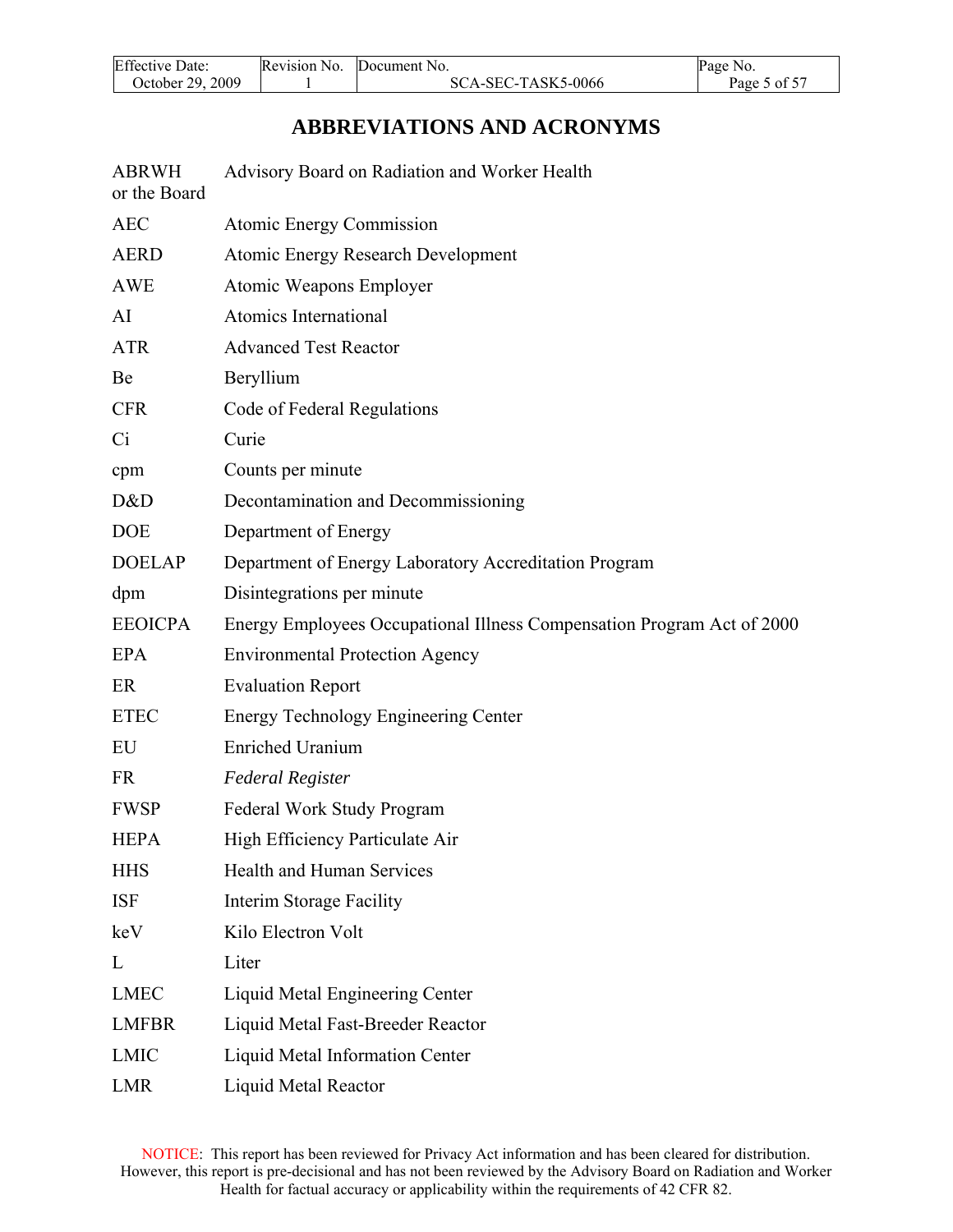| <b>Effective Date:</b> | Revision No.<br>Document No.                          | Page No.     |
|------------------------|-------------------------------------------------------|--------------|
| October 29, 2009       | SCA-SEC-TASK5-0066                                    | Page 6 of 57 |
| <b>MDA</b>             | Minimum Detectable Activity                           |              |
| MeV                    | Mega Electron Volt                                    |              |
| <b>MFP</b>             | <b>Mixed Fission Product</b>                          |              |
| mL                     | Milliliter                                            |              |
| <b>MPBB</b>            | Maximum Possible Body Burden                          |              |
| Mr                     | Millirem                                              |              |
| <b>NAA</b>             | North American Aviation                               |              |
| <b>NIOSH</b>           | National Institute for Occupational Safety and Health |              |
| <b>NOCTS</b>           | NIOSH OCAS Claims Tracking System                     |              |
| <b>NSEC</b>            | Nuclear Science and Engineering Corporation           |              |
| <b>NTA</b>             | Neutron Track Emulsion Type A                         |              |
| <b>NVLAP</b>           | National Voluntary Laboratory Accreditation Program   |              |
| <b>OCAS</b>            | Office of Compensation Analysis and Support           |              |
| <b>ORAU</b>            | Oak Ridge Associated Universities                     |              |
| <b>ORAUT</b>           | Oak Ridge Associated Universities Team                |              |
| pCi                    | pico Curie                                            |              |
| r                      | Rem                                                   |              |
| R&D                    | <b>Research and Development</b>                       |              |
| <b>REIRS</b>           | Radiation Exposure Information Reporting System       |              |
| Rem                    | roentgen equivalent man                               |              |
| RI                     | Rockwell International                                |              |
| <b>RMDF</b>            | Radioactive Material Disposal Facility                |              |
| <b>RSRMS</b>           | Radiation Safety Records Management System            |              |
| SC&A                   | S. Cohen and Associates                               |              |
| <b>SEC</b>             | <b>Special Exposure Cohort</b>                        |              |
| <b>SRDB</b>            | <b>Site Research Database</b>                         |              |
| <b>SRE</b>             | Sodium Reactor Experiment                             |              |
| <b>SNAP</b>            | <b>Systems for Nuclear Auxiliary Power</b>            |              |
| <b>SSFL</b>            | Santa Susana Field Laboratory                         |              |
| <b>TBD</b>             | <b>Technical Basis Document</b>                       |              |
| <b>UCLA</b>            | University of California Los Angeles                  |              |
| UF                     | Uranium Fluoride                                      |              |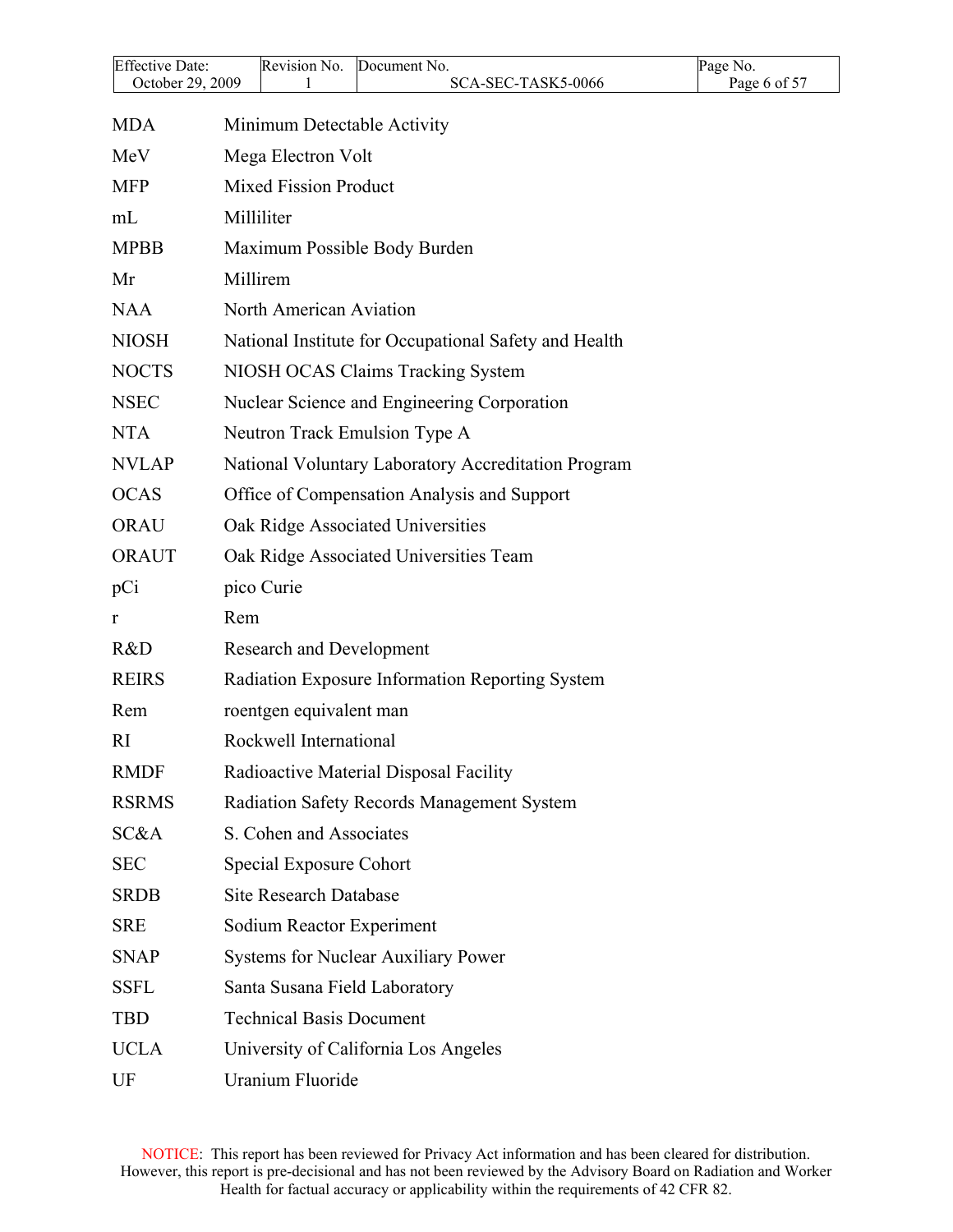| <b>Effective Date:</b> | Revision No.        | Document No.       | Page No.     |
|------------------------|---------------------|--------------------|--------------|
| October 29, 2009       |                     | SCA-SEC-TASK5-0066 | Page 7 of 57 |
|                        |                     |                    |              |
| $\mu$ g                | microgram           |                    |              |
| <b>UR</b>              | Uranium Radiometric |                    |              |
| <b>UST</b>             | U.S. Testing        |                    |              |
| W                      | Watt                |                    |              |
| <b>WB</b>              | Whole Body          |                    |              |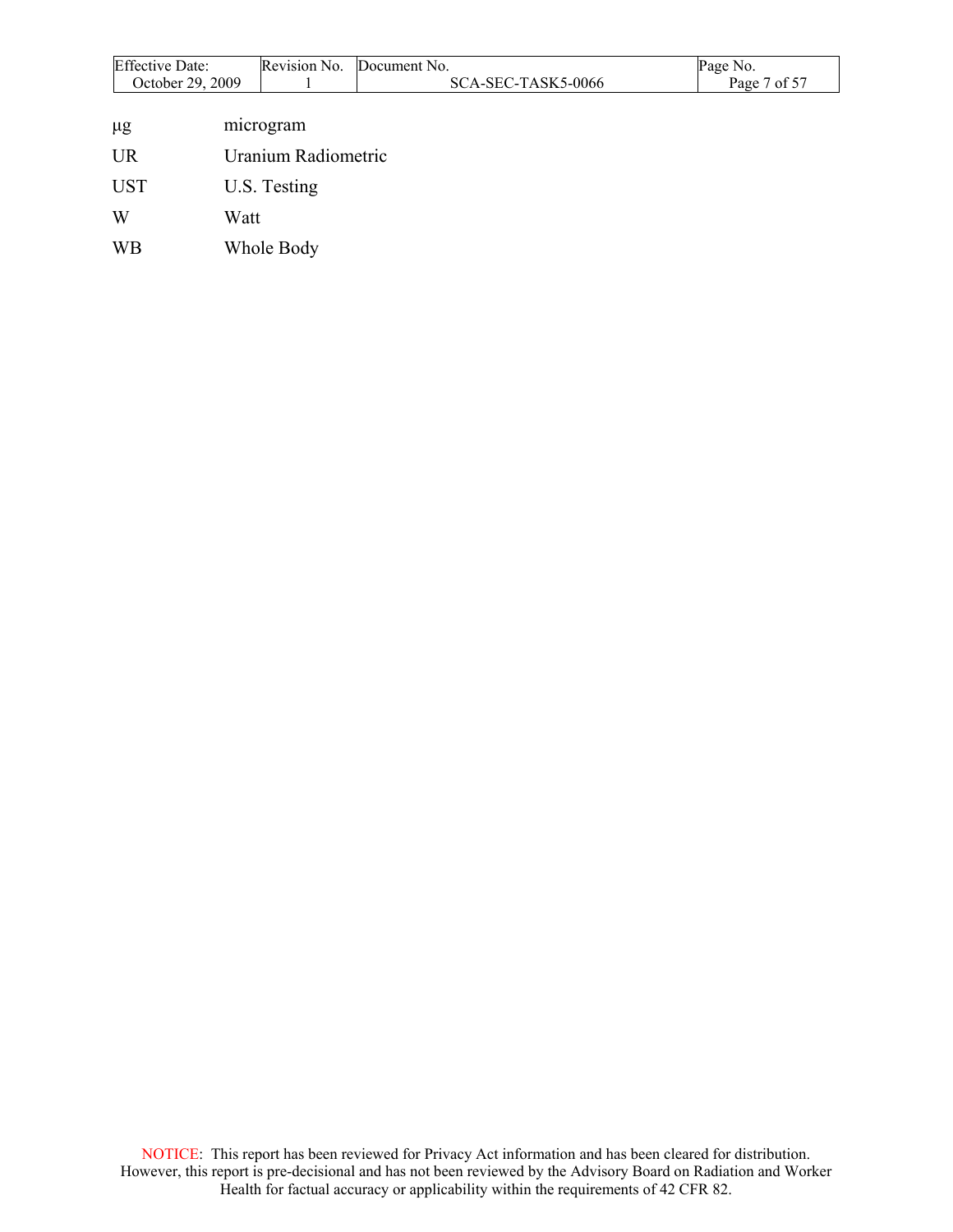<span id="page-7-0"></span>

| <b>Effective Date:</b> | Revision No. | Document No.       | Page No.     |
|------------------------|--------------|--------------------|--------------|
| October 29, 2009       |              | SCA-SEC-TASK5-0066 | Page 8 of 57 |

# **1.0 INTRODUCTION**

#### **1.1 SCOPE AND PURPOSE OF SEC REVIEW**

During the meeting of the Advisory Board on Radiation and Worker Health (the Board) held in Redondo Beach, California, on September 4, 2008, S. Cohen and Associates (SC&A) was directed by the Board to perform a "paper" review of the Santa Susana Field Laboratory (SSFL) Special Exposure Cohort (SEC) Petition-00093 and the NIOSH SEC Petition Evaluation Report (ER) for said petition. Subsequently, during the meeting of the Board held in Augusta, Georgia, on December 18, 2008, SC&A was directed by the Board to perform the "full" review of the SSFL SEC Petitition-00093 and the NIOSH SEC Petition ER. This report presents the results of our full review of the Santa Susana SEC Petition and the NIOSH ER.

The scope of this review addresses specific issues of concern raised in the petition and NIOSH's response to these concerns, as given in the ER. SC&A reviewed hundreds of documents that were considered relevant to the petition. Documents reviewed include the following:

- Documents that were referenced and/or enclosed in the petition
- Documents referenced/cited in the ER and site profile
- Documents contained in the NIOSH Site Research Query Database

The purpose of this review is to provide the Board with an independent assessment of issues and concerns that surround the petition and NIOSH's response and proposed methods for accommodating these issues/concerns. Findings identified in our review are expected to provide the Board with an overview of potential issues that may impact the feasibility of dose assessment. Following a formal, multi-step resolution process, any unresolved findings may then be used by the Board for determining whether radiation doses can be estimated with sufficient accuracy, as defined in 42 CFR  $§83.13(c)(1)$ .

#### **1.2 TECHNICAL APPROACH AND REVIEW CRITERIA**

The approach used by SC&A to perform this review follows the protocols described in the draft report prepared by SC&A entitled, *Board Procedures for Review of Special Exposure Cohort Petitions and Petition Evaluation Reports,* Revision 1 (SC&A 2006a), and the *Report to the Working Group on Special Exposure Cohort Petition Review* (SC&A 2006b). The latter is a set of draft guidelines prepared by a Board-designated work group for evaluation of SEC petitions performed by NIOSH and the Board. The former is a set of draft procedures prepared by SC&A and approved by the Board for use by SC&A on an interim basis (ABRWH 2006, p. 132). The procedures are designed to help ensure compliance with Title 42, Part 83, of the *Code of Federal Regulations* (42 CFR 83) and implement the guidelines provided in the report of the working group.

Key review criteria identified in the report of the work group include the following:

• Timeliness

NOTICE: This report has been reviewed for Privacy Act information and has been cleared for distribution. However, this report is pre-decisional and has not been reviewed by the Advisory Board on Radiation and Worker Health for factual accuracy or applicability within the requirements of 42 CFR 82.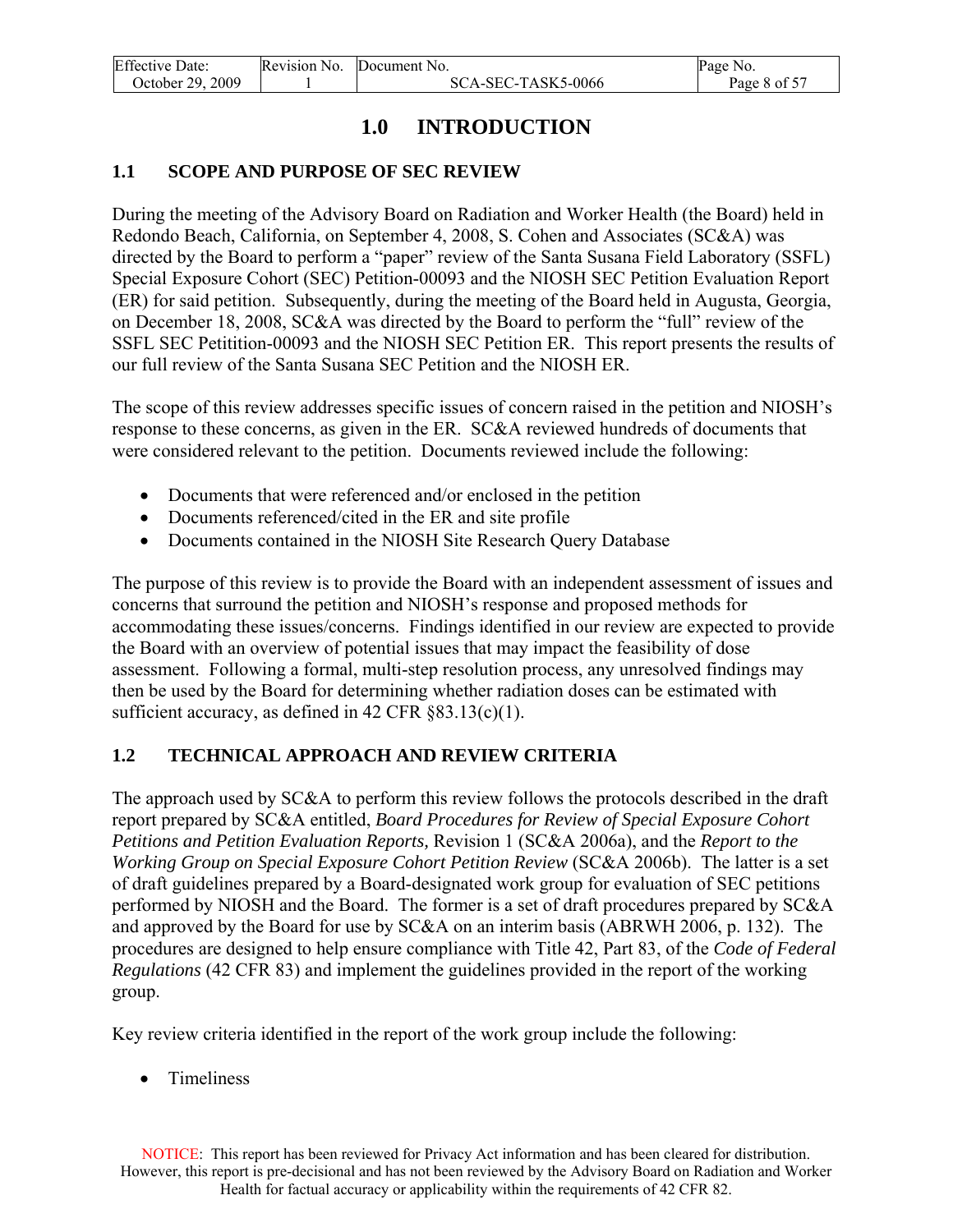<span id="page-8-0"></span>

| <b>Effective Date:</b> | Revision No. | Document No.       | Page No.     |
|------------------------|--------------|--------------------|--------------|
| October 29, 2009       |              | SCA-SEC-TASK5-0066 | Page 9 of 57 |

- Fairness
- Understandability
- Consistency
- Credibility and validity of the dataset, including pedigree of the data, methods used to acquire the data, relationship to other sources of information, and internal consistency
- Representativeness and completeness of the exposure data with respect to the area of the facility, the time period of exposure, the types of workers, and processes covered by the data

The work group guidelines also recommend that NIOSH include in its SEC evaluation a demonstration that it is feasible to reconstruct individual doses for the cohort, including sample dose reconstructions.

SC&A's implementation of the SEC Review process includes the following steps:

- (1) Conduct a critical review of the petition and relevant reports, as well as documents and data that are enclosed and/or referenced in the petition/reports.
- (2) Identify additional issues/concerns that emerged from SC&A's document review, which are independent of those stated in the petition.
- (3) As part of the SEC review, develop a technical position for issues identified in the petition, as well as SC&A's independent findings.

SC&A's draft report with its findings will subsequently undergo a multi-step resolution process. Resolution includes a transparent review and discussion of draft findings with members of the Board's working group, petitioners, claimants, and interested members of the public. This resolution process is intended to ensure that each finding is evaluated on its technical basis in a fair and impartial manner.

## **1.3 ORGANIZATION OF THE REPORT**

Following this introduction, Section 2.0 of this report provides summary data contained in the SSFL Site Profile. The site profile specifies relevant background information and methods to be used by NIOSH for the reconstruction of internal and external doses, and includes brief site profile summaries of materials and quantities processed, facility descriptions, and proposed methods for dose reconstruction.

Section 3.0 of this report summarizes specific concerns and issues raised in the SEC Petition-00093, as well as NIOSH's ER of the petition. In the ER, NIOSH provided responses to the petition's concerns, along with the conclusion that dose reconstruction is not feasible for SSFL workers for the years 1955 through 1958.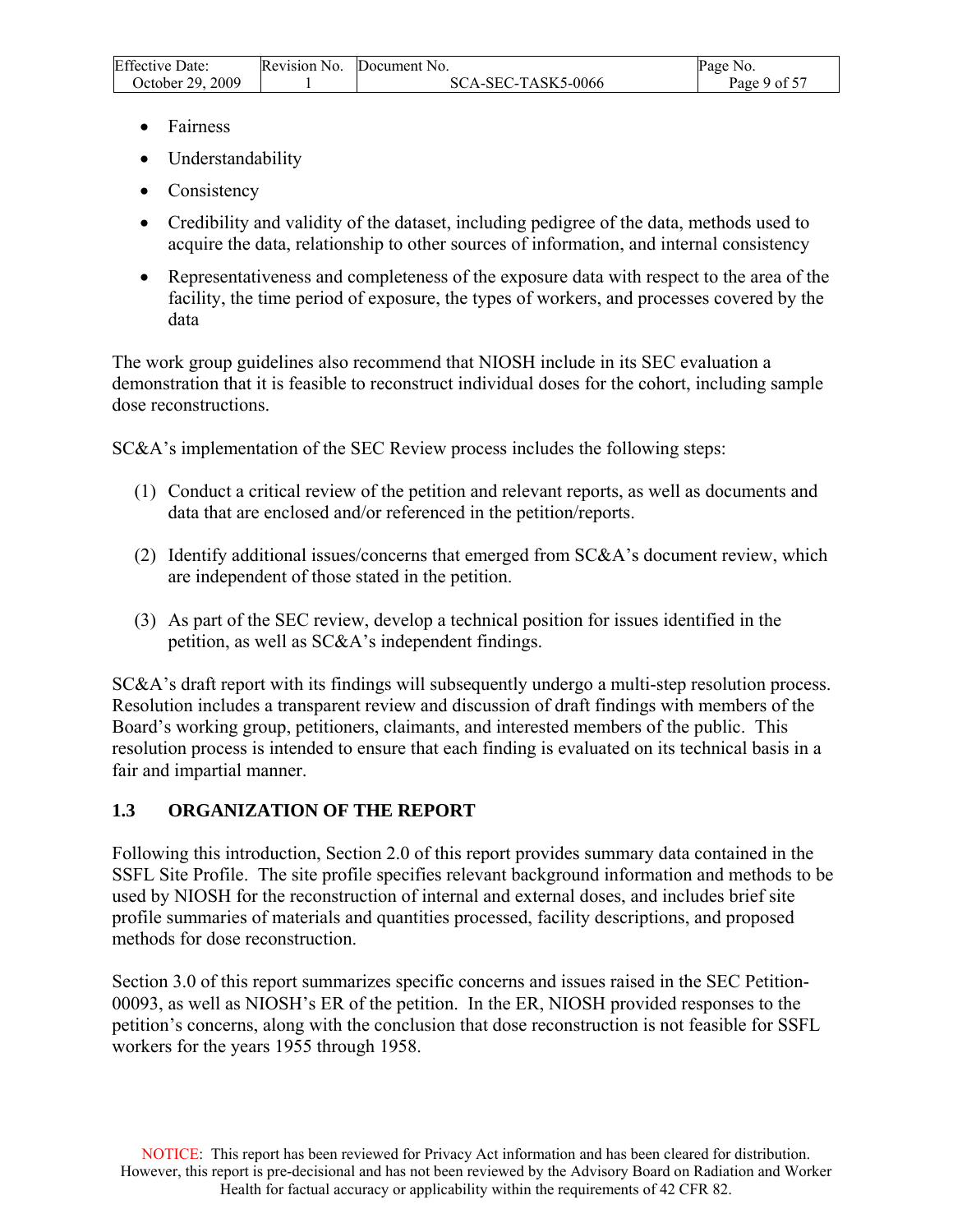| <b>Effective Date:</b> | Revision No. | Document No.       | Page<br>NO.   |
|------------------------|--------------|--------------------|---------------|
| October 29, 2009       |              | SCA-SEC-TASK5-0066 | Page 10 of 57 |

As a result of our review of the petition, NIOSH's evaluation of the petition, the SSFL Site Profile, and other documents, SC&A identified five major findings (that in some cases are supported by more detailed findings), which are cited in Section 4.0 of this report. A discussion is provided for each finding that serves to explain the technical basis for our concern:

- Section 4.1: Which areas (Area IV, Canoga Park, DeSoto, and Downey) should be considered in the SEC Petition and when did operations begin
- Section 4.2: Concern whether the internal monitoring program was sufficiently robust to estimate exposures before and after January 1, 1959
- Section 4.3: Lack of information related to the potential exposures associated with facility "incidents" (Sodium Reactor Experiment, Sodium Burn Pit, etc.)
- Section 4.4: Lack of information on the environmental exposures (surrogate data, drinking water, etc.)
- Section 4.5: Justification for assignment of external dose estimates is not provided and there is no coworker model for external exposures (personnel records are also of concern)

Section 5.0 provides concluding comments regarding the impacts of our findings on dose reconstruction for SSFL workers.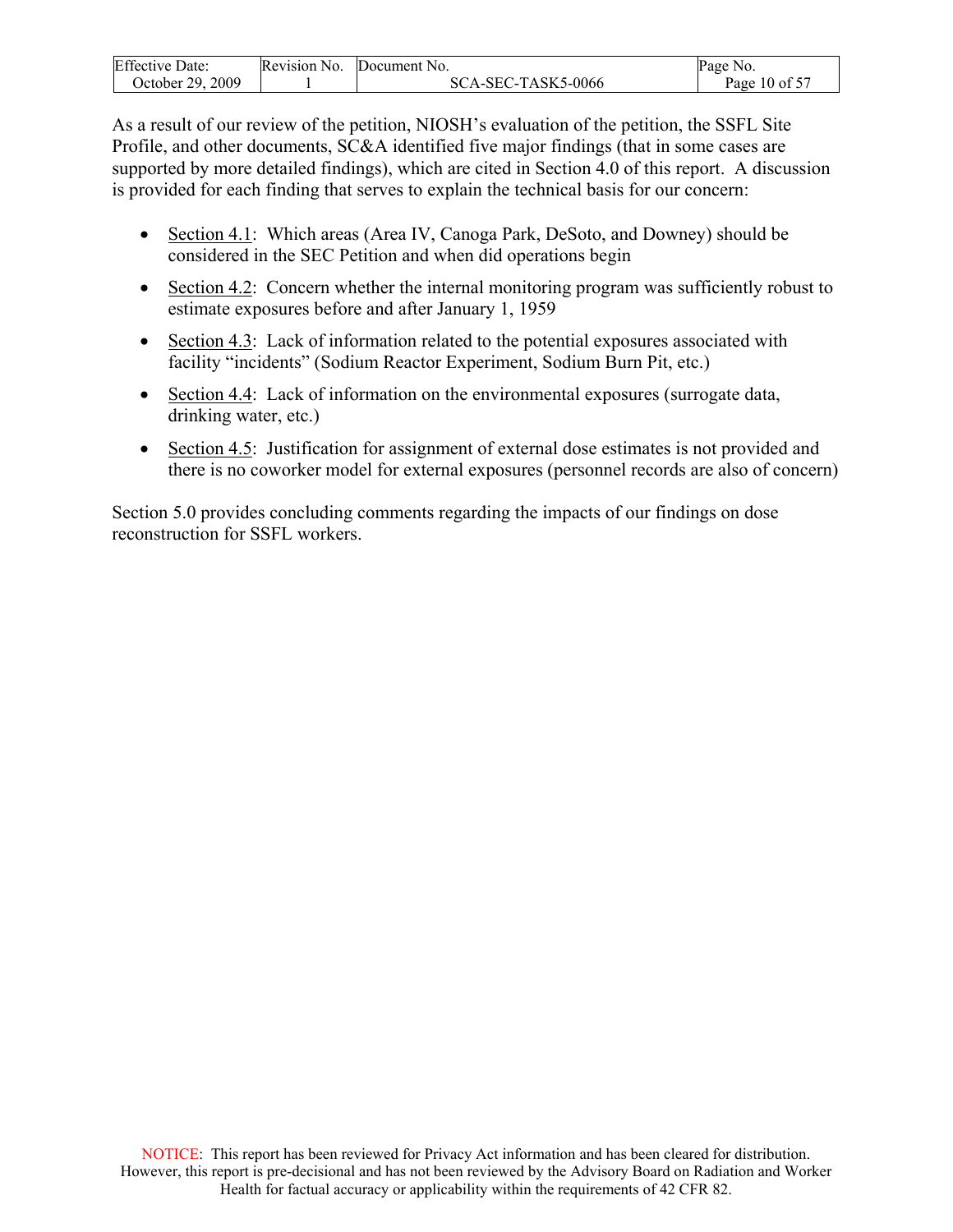<span id="page-10-0"></span>

| <b>Effective Date:</b> | Revision No. | Document No.       | Page No.      |
|------------------------|--------------|--------------------|---------------|
| October 29, 2009       |              | SCA-SEC-TASK5-0066 | Page 11 of 57 |

# **2.0 KEY INFORMATION AND DATA PRESENTED IN THE SSFL SITE PROFILE**

The most current site profile for the Santa Susana Field Laboratory (SSFL) consists of six Technical Basis Documents (TBDs) that were issued at various times (see References for specific dates). These TBDs will be referenced throughout this report and include the following:

- ORAUT-TKBS-0038-1: Introduction
- ORAUT-TKBS-0038-2: Site Description
- ORAUT-TKBS-0038-3: Occupational Medical Dose
- ORAUT-TKBS-0038-4: Occupational Environmental Dose
- ORAUT-TKBS-0038-5: Occupational Internal Dose
- ORAUT-TKBS-0038-6: Occupational External Dose

Throughout this report, individual TBDs are referenced simply by number. For example, ORAUT-TKBS-0038-1 will be identified as TBD-1. Collectively, the six TBDs of the site profile provide core information, data, and guidance that are intended to assist in the dose reconstruction of individual workers who may have been exposed to internal and external occupational radiation at SSFL, as stated in TBD-1:

*. . . The purpose of this document is to provide a site profile that contains technical basis information for evaluation of the total occupational dose for EEOICPA claimants who were employed at the Atomics International (AI) facility as described above.*

## **2.1 PRINCIPAL OPERATIONS**

SSFL consists of a total of 2,850 acres and is located in the Simi Hills of Ventura County, approximately 30 miles northwest of downtown Los Angeles, California. Based on ownership and operations, SSFL is divided into four administrative and operational portions—Area I, Area II, Area III, and Area IV. DOE operations are conducted in a 290-acre westernmost administrative and operational portion designated as Area IV.

SSFL was initially established in 1947 by North American Aviation (NAA) to meet the requirements for a field test laboratory to static-fire large rocket engines; however, it also met NAA's need for a nuclear research facility. As a result, Area IV was established in 1953 at SSFL as a nuclear research and development (R&D) facility. Since then, SSFL has housed both nuclear development and rocket development groups, although in distinct and separate locations. Atomic Energy Research Development (AERD) also conducted operations in SSFL Area IV. In December 1955, the nuclear development and rocket development groups were transformed into separate divisions—Atomics International (AI) and Rocketdyne.

Two distinct AI groups were housed in Area IV and supported by DOE. One focused on development of civilian nuclear power, and the other was a center of excellence for research and testing of non-nuclear components related to liquid metals. These two groups were referred to as AI and Liquid Metal Engineering Center (LMEC), respectively. Nuclear R&D activities in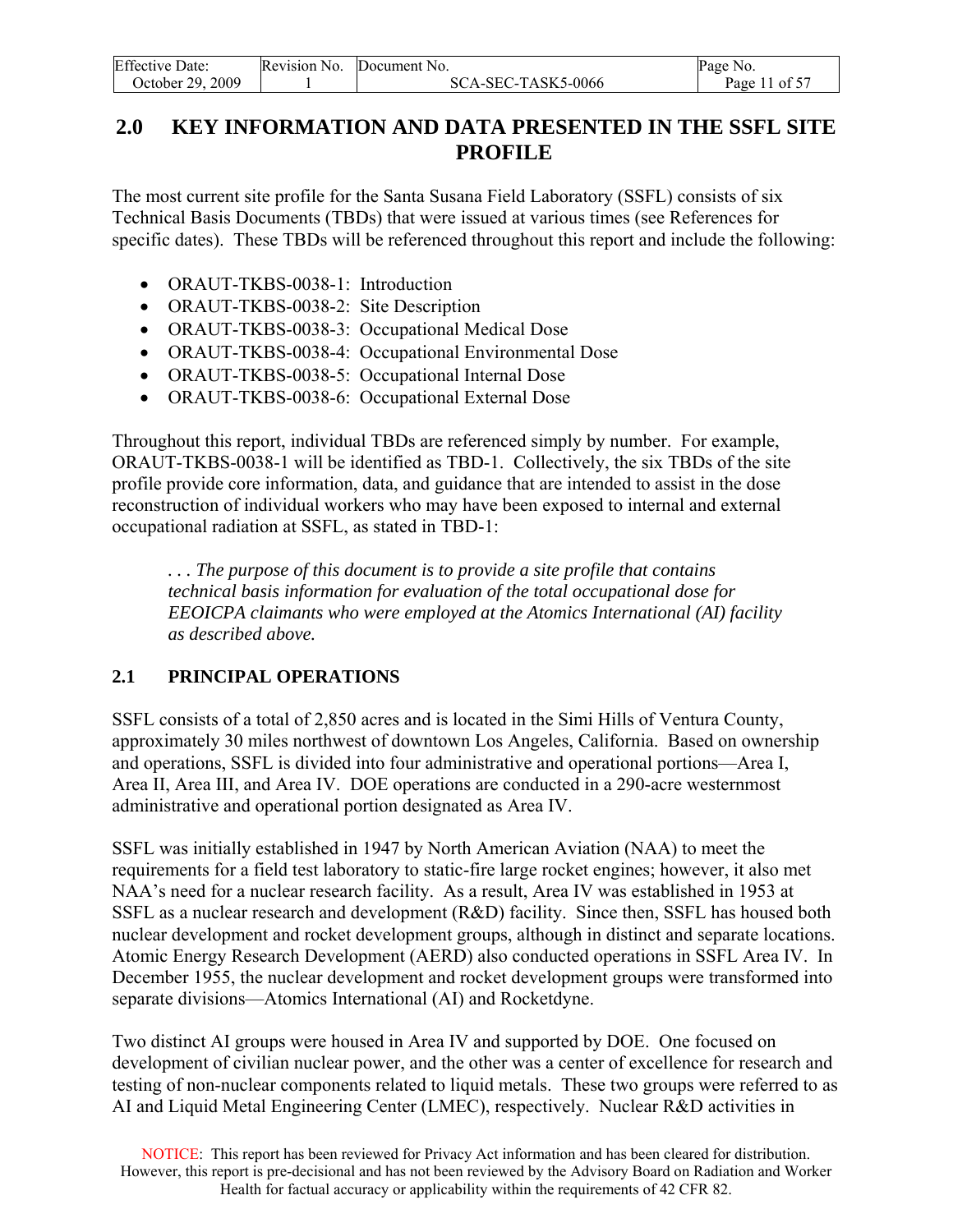<span id="page-11-0"></span>

| <b>Effective Date:</b> | Revision No. | Document No.       | Page No.      |
|------------------------|--------------|--------------------|---------------|
| October 29, 2009       |              | SCA-SEC-TASK5-0066 | Page 12 of 57 |

Area IV increased rapidly from 1953 into the late 1960s, and then began to decline. AI was eventually merged into Rocketdyne in 1984 as a result of this decline.

The LMEC was created in 1966 as a government-owned and contractor-operated organization; its purpose was to provide development and non-nuclear testing of Liquid Metal Reactor (LMR) components and to establish the Liquid Metal Information Center (LMIC) for the Atomic Energy Commission's (AEC's) Liquid Metal Fast-Breeder Reactor (LMFBR) program. The LMEC was renamed Energy Technology Engineering Center (ETEC) in 1978 to reflect DOE's desire to broaden its mission beyond the LMFBR program.

Several corporate mergers and organizational changes occurred over the years. In 1967, NAA merged with Rockwell Standard to become North American Rockwell. In 1973, the corporate name changed to Rockwell International (RI). Rockwell International with AI and Rocketdyne continued to exist as independent divisions until 1984, when AI was absorbed by the Rocketdyne division. The Boeing Company purchased RI in 1996, and Rocketdyne is now a division of Boeing.

Before the remaining research activities ended in 1998, three primary types of operations were conducted at Area IV; (1) development and testing of nuclear reactors, (2) nuclear support operations, and (3) non-nuclear energy R&D.

## **2.2 DEVELOPMENT AND TESTING OF NUCLEAR REACTORS**

Between 1953 and 1980, several nuclear reactors were built, tested, and operated in Area IV. These included both nuclear reactors and critical test assemblies. Nuclear reactor programs focused on the development and operation of homogeneous water boiler-type reactors, sodiumcooled graphite-moderated reactors, and uranium-zirconium hydride reactors.

## **2.2.1 Homogeneous Water Boiler Reactors**

The water boiler reactors were operated in Buildings 4073 and 4093. The water boiler reactors used a 93% enriched uranyl sulfate solution held in a critical configuration in a spherical vessel. Rather than actually boil, the neutron and gamma flux caused radiolytic decomposition of water into hydrogen and oxygen in the form of tiny bubbles, which gave the impression of boiling. Area IV contained two water boiler reactors.

## **2.2.2 Sodium-Cooled Graphite-Moderated Reactors**

The Sodium Reactor Experiment (SRE) facility consisted of 12 structures, including the reactor building, office buildings, and support structures. Eight structures were directly involved in operations with radioactive materials:

- (1) Reactor Building (Building 4143)
- (2) Component Storage Building (Building 4041)
- (3) Temporary Hot Waste Storage Building (Building 4686)
- (4) Site Service Building (Building 4163)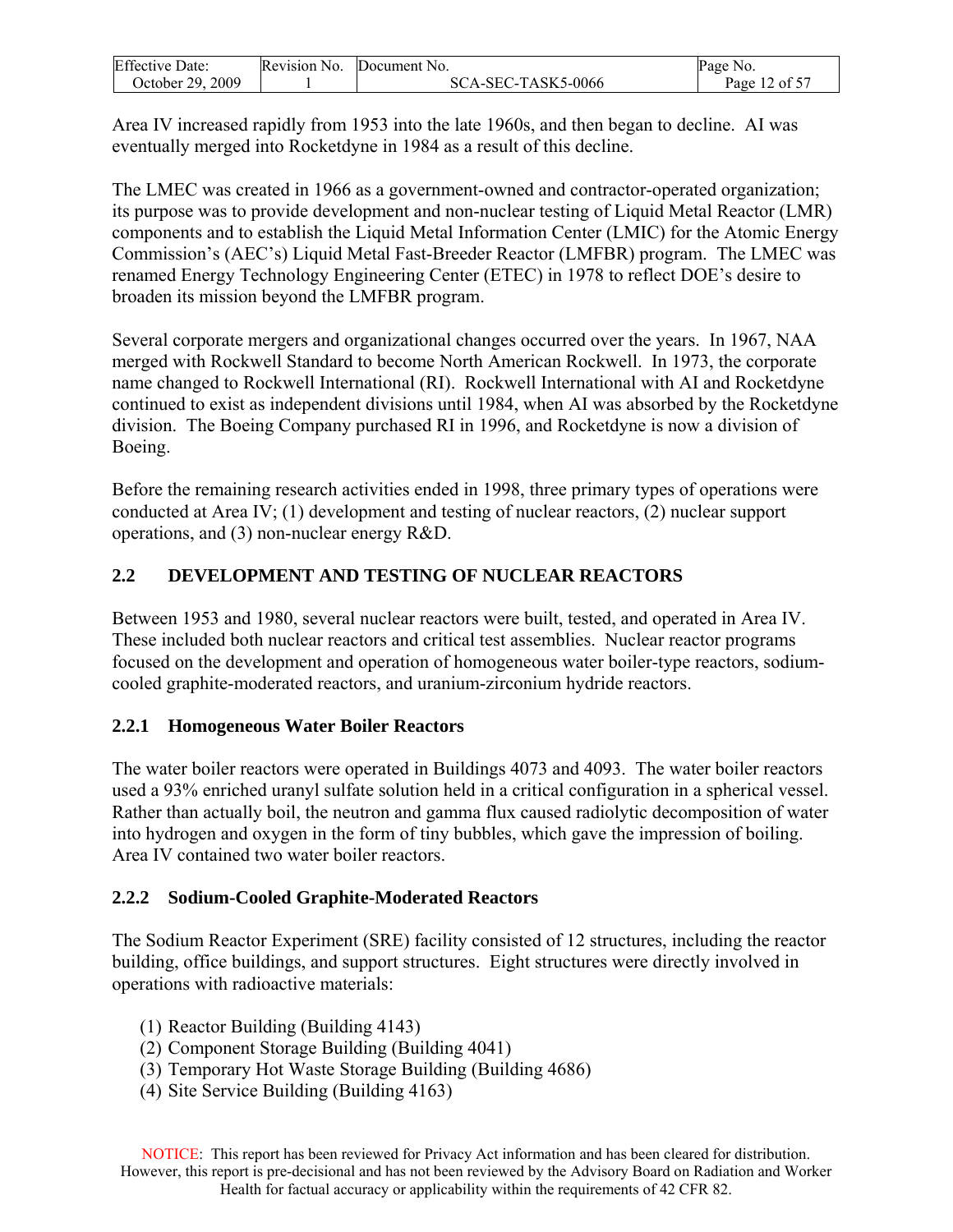<span id="page-12-0"></span>

| <b>Effective Date:</b> | Revision No. | Document No.       | Page No.      |
|------------------------|--------------|--------------------|---------------|
| October 29, 2009       |              | SCA-SEC-TASK5-0066 | Page 13 of 57 |

- (5) Cold Trap Vault (Building 4695)
- (6) Liquid Radioactive Waste Vault (Building 4653)
- (7) Interim Radioactive Waste Storage Area (Area 4654)
- (8) Intermediate Contaminated Storage Area (Area 4689)

## **2.2.3 Systems for Nuclear Auxiliary Power Reactors**

The Systems for Nuclear Auxiliary Power (SNAP) program operated from 1956 to 1971 to support the development and testing of small reactors designed to provide power for research missions in space. The SNAP reactors were uranium-zirconium hydride reactors that used fully enriched (93%) uranium dispersed in fuel rods containing zirconium hydride. Seven SNAP reactors were tested and operated in Buildings 4010, 4024, 4028, and 4059.

## **2.3 CRITICAL TEST FACILITIES**

Several programs used critical test facilities (i.e., low-power reactors) in Area IV. Use of these low-power reactors began in 1954, and continued until 1974. The critical test facilities included SNAP development test facilities, which were housed in Buildings 4373, 4012, 4019, and 4024. Critical test facilities supporting the development of civilian nuclear power included Buildings 4009 and 4100.

## **2.4 NUCLEAR SUPPORT OPERATIONS**

Starting in 1956, several operations were conducted in Area IV to support nuclear programs. These included the manufacture, management, and disassembly of fuel for reactor operations, as well as the operation of nuclear waste management facilities for offsite disposal.

## **2.4.1 Reactor Fuel Manufacturing**

As part of the nuclear reactor development work performed for the government, three different reactor fuel manufacturing operations occurred at the SSFL in Buildings 4003, 4055, and 4064. The first operation was the assembly of fuel elements for the SRE, the second was a plutonium fuel manufacturing facility, and the third was a uranium carbide fuel pilot plant. There was also a Fuel Storage Facility, used to store the Special Nuclear Materials (enriched uranium and plutonium) used to make the fuels.

## **2.4.2 Disassembly and Examination of Reactors and Used Reactor Fuel Assemblies**

During reactor test operations, it was often necessary to examine reactor fuel assemblies and other test specimens to determine how they were performing. This involved handling and examining highly radioactive items, for which the Hot Lab operated in Building 4020 from 1959 to 1990. The Hot Lab was a  $16,000$ -ft<sup>2</sup> facility containing four large hot cells with remote manipulators and cranes, a mock-up area, an operating area, and decontamination areas. Construction was completed in 1959, and the facility was used until 1990.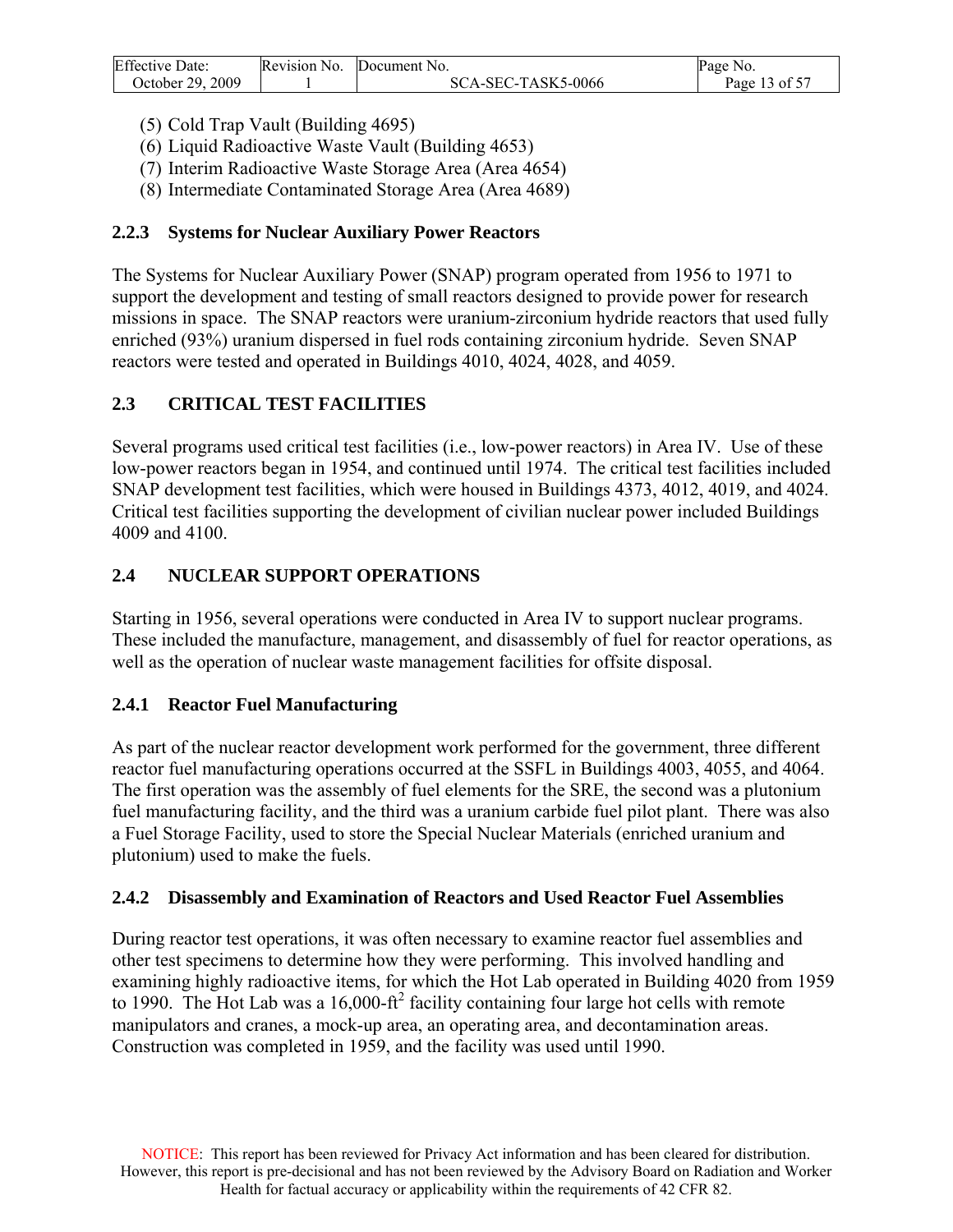<span id="page-13-0"></span>

| <b>Effective Date:</b> | Revision No. | Document No.       | Page No.      |
|------------------------|--------------|--------------------|---------------|
| October 29, 2009       |              | SCA-SEC-TASK5-0066 | Page 14 of 57 |

## **2.4.3 Fabrication, Use, and Storage of Radioactive Sources**

Operations at SSFL required many instruments for detecting and measuring radioactivity, and these instruments were calibrated periodically using known quantities and types of radioactivity called sources, which were sealed containers that included small measured quantities of radioisotopes. Sources were also used for some forms of radiography, irradiation testing, and other applications. Sources were manufactured in the Hot Lab at SSFL, and used in various facilities at SSFL and elsewhere. Approximately 140,000 Ci of radioactive material (primarily Pm-147) were fabricated into sources at the Hot Lab. They were stored in secured locations and used under carefully controlled conditions.

## **2.4.4 Preparation of Radioactive Material for Disposal**

The operation of nuclear reactors generates radioactive waste and other radioactive material that must be disposed of offsite. Other operations at the SSFL (fuel fabrication, reactor and fuel examination, etc.) also generated radioactive waste. Radioactive waste was prepared for disposal at the Radioactive Material Disposal Facility (RMDF), with support at the Interim Storage Facility (ISF) in Building 4654.

## **2.4.5 Research on Reprocessing Used Reactor Fuel**

The Hot Cave in the Engineering Test Building supported licensing of nuclear fuel reprocessing. The used fuel assemblies from nuclear reactors contain unused fissionable material, fissionable transuranic products (mainly plutonium), and fission products. Rockwell developed a process to make a partial separation of used fuel, removing part of the fission products, so that the material could be used again as reactor fuel. The experiments used up to 1-kilogram quantities of unirradiated uranium and thorium, and up to 100-g quantities of highly irradiated materials.

## **2.4.6 Operation of Particle Accelerators**

Rockwell operated a Van de Graaff generator in Building 4030, bombarding tritium targets with deuterons to produce neutrons. A second Van de Graaff generator was operated for neutron activation of materials.

## **2.4.7 Research Using Radioisotopes**

Some of the research at the SSFL required the use of special radioisotopes. For these tests, small quantities of specially prepared radioisotopes were brought to the SSFL, used in laboratories under carefully controlled conditions, and then either returned to the vendor or stored safely until reuse was required.

## **2.4.8 Miscellaneous Operations**

Two of the facilities at SSFL, the Conservation Yard and the Sodium Disposal Facility (also referred to as sodium burn pit), were not intended for use with radioactive materials, but both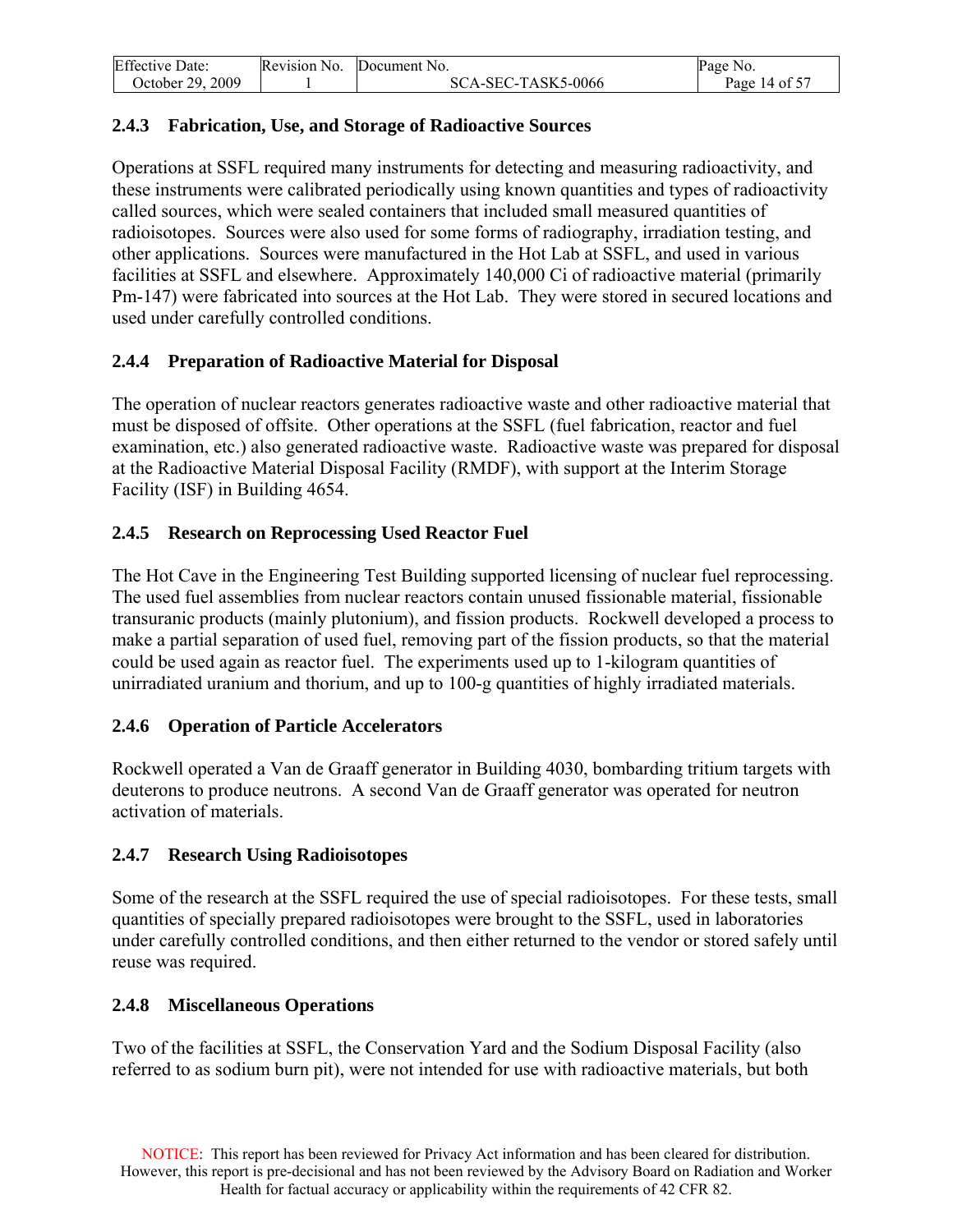<span id="page-14-0"></span>

| <b>Effective Date:</b> | Revision No. | Document No.       | Page<br>N <sub>0</sub> |
|------------------------|--------------|--------------------|------------------------|
| October 29, 2009       |              | SCA-SEC-TASK5-0066 | 15 of 57<br>Page       |

were inadvertently contaminated. The site profile states that both areas have been remediated and that no residual contamination has been detected.

## **2.5 OTHER RELEVANT FACILITIES**

There are three other locations that are addressed in the site profile; the Downey facility, the Canoga Park facility, and the De Soto facility. Each of these facilities is described below. NIOSH considers these facilities as individual covered areas and does not include them in SEC Petition-00093. This issue will be further reviewed below.

## **2.5.1 Downey**

The Downey facility, located in Downey, California, included AEC-funded activities performed in a small portion of a large building from 1947–1955. The AEC activities included mainly paper studies, R&D, and engineering studies. The R&D activities involved the use of a 2-MeV Van de Graaff generator, a small-scale radiochemical laboratory, a neutron counting room, and a construction area with a small 0.5 W teaching reactor.

## **2.5.2 Canoga Park**

Activities at the Canoga Park, California, facility occurred in the Vanowen Building from approximately 1954–1960. Activities that had been performed at the Downey facility were moved to the Canoga Park facility at the end of 1955. The primary activities performed at the Vanowen Building included design, development, and operation of small aqueous fuel reactors; fuel development; radiochemistry; and beryllium machining.

## **2.5.3 De Soto**

Radiological operations occurred at the De Soto facility from 1959 to the mid-1990s. Nuclear fuel material and other radioactive materials were used in Buildings 101 and 104 (referred to as 001 and 004, respectively, prior to 1984) from 1959–1983. Building 104 was used at a muchreduced level until the mid-1990s. The nuclear operations conducted in these buildings included the Advanced Test Reactor (ATR) fuel fabrication and supporting activities; a Gamma Radiation Facility; and a mass spectroscopy (Helium Laboratory).

## **2.6 RADIONUCLIDES OF CONCERN**

Workers at SSFL were engaged in many process operations and maintenance activities that had the potential for external and internal exposures to a host of radionuclides shown in Table 2-3 of TBD-2.

SC&A reviewed internal dosimetry records of those SSFL workers who filed claims for compensation. Worker monitoring occurred most consistently from the late 1950s through the 1970s. Uranium was the most common radionuclide for which workers were monitored, mostly in the 1960s and 1970s. Workers were also monitored for mixed fission products (MFPs) up until 1974. In 1975, MFPs were reported based on the methods used in the analyses—FP1, FP2, FP3. The FP1 method precipitated MFPs out of urine with a basic oxalate medium. FP2 used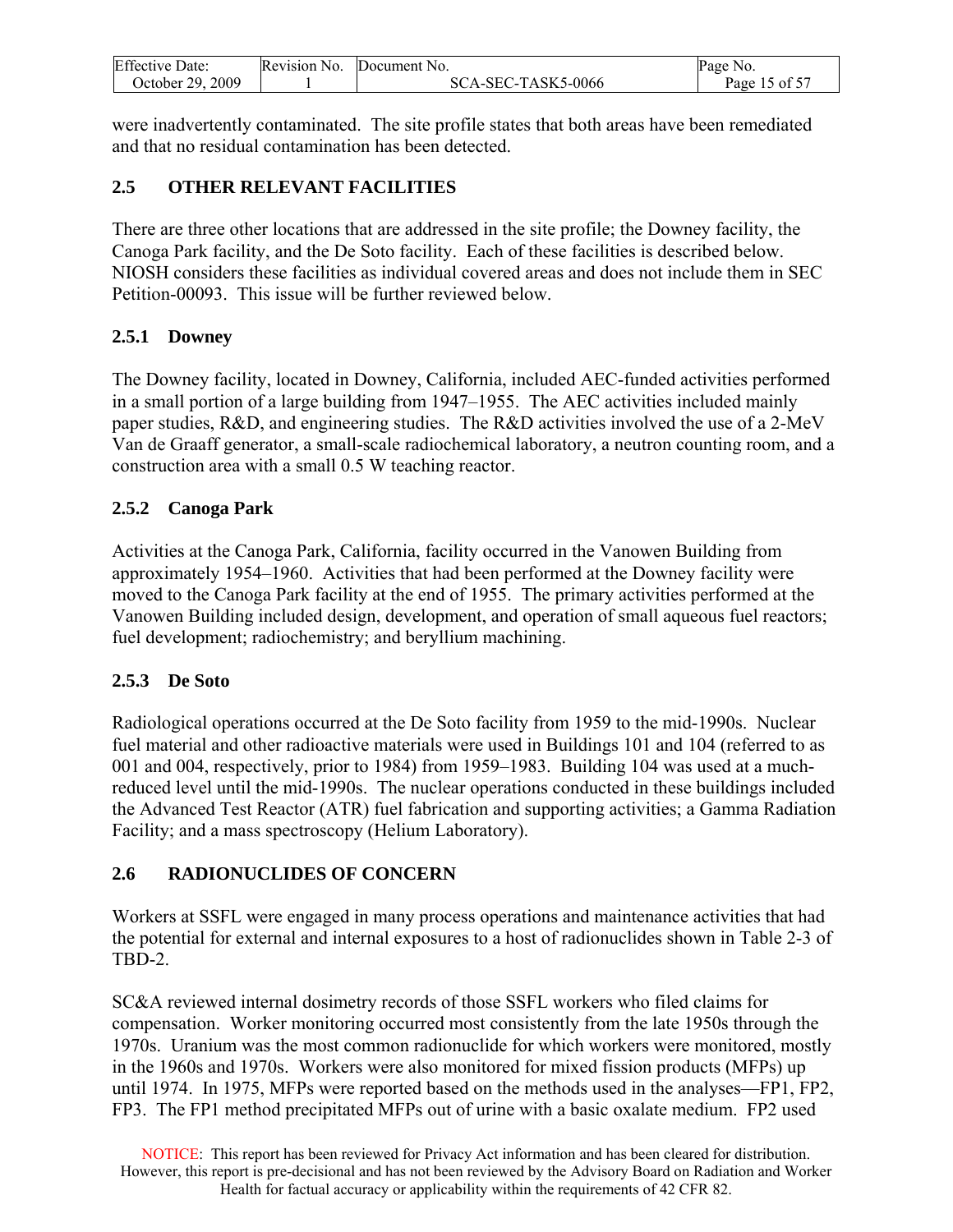| <b>Effective Date:</b> | Revision No. | Document No.       | Page No.      |
|------------------------|--------------|--------------------|---------------|
| October 29, 2009       |              | SCA-SEC-TASK5-0066 | Page 16 of 57 |

the same extraction process as FP1, but the soluble oxalate precipitates were gamma-counted to test for Cs-137 and other gamma emitters. The FP3 method used the same extraction process as FP1, but differentiated the insoluble oxalate precipitates from the soluble oxalate precipitates as FP3a and FP3b, respectively. The insoluble precipitates (FP3a) could be further analyzed to quantify Sr-90 and certain other radionuclides if they occurred in significant amounts. FP3b analyses are Cs-137 selective, visualized via gamma-ray spectroscopy. The other fairly common radionuclides monitored for from the late 1950s into the early 1970s were gross alpha and gross beta. A paucity of monitoring records for other radionuclides, such as plutonium, tritium, strontium, and cesium, suggests that monitoring was conducted on an individual basis. Even those who were monitored for these other radionuclides had very few or a single monitoring record for them.

As will be discussed later in this report, uranium monitoring records up until 1961 make no distinction as to the method used to analyze the bioassay samples. Starting in 1961, the results were classified as Uranium Radiometric and Uranium Fluorometric. Usually bioassay samples were monitored and recorded using both methods.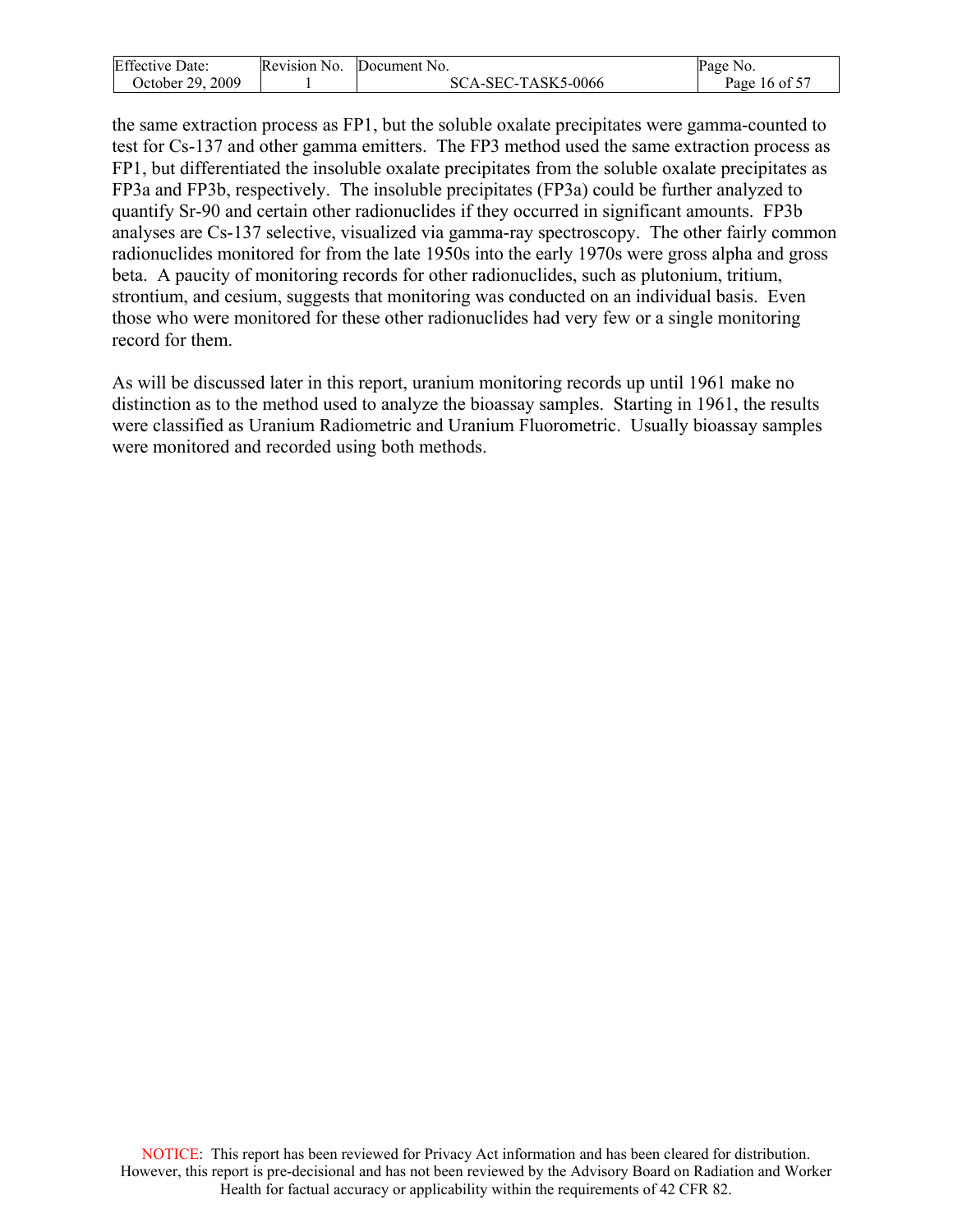<span id="page-16-0"></span>

| <b>Effective Date:</b> | Revision No. | Document No.       | Page No.      |
|------------------------|--------------|--------------------|---------------|
| October 29, 2009       |              | SCA-SEC-TASK5-0066 | Page 17 of 57 |

# **3.0 OVERVIEW OF THE SEC PETITION-00093 AND NIOSH'S EVALUATION REPORT**

## **3.1 SEC PETITION-00093**

SEC Petition-00093 qualified on October 19, 2007. The petition requested that NIOSH consider the following class: "All employees who worked in all areas of SSFL-Area IV during the time period from 1955 to the present (which incorporated the post-1987 remediation period)."

The petition provided information and affidavit statements in support of the petitioner's belief that accurate dose reconstruction over time is impossible for the SSFL-Area IV workers in question. NIOSH deemed the following information and affidavit statements sufficient to qualify SEC-00093 for evaluation:

*As identified in Item F.1 of the SEC-00093 Form B and discussed in the July 30, 2007 call, the petitioner discussed the sodium burn pit, the lack of internal monitoring data, and indicated that no records were kept. The petitioner also discussed a Tiger Team report indicating that the report detailed "inadequate air monitoring" and that "no internal monitoring was done."* 

The information and statements regarding the lack of pre-1959 internal monitoring data qualified the petition for further consideration by NIOSH, the Advisory Board on Radiation and Worker Health, and the Department of Health and Human Services (HHS). NIOSH determined that the time period from 1955 to 1965 should qualify for the purposes of the SEC petition evaluation, which includes the employment period in the original SEC-00093 petition.

Additional or more specific information that was included in the petition, but not mentioned above, includes the following:

- Faulty HEPA filters associated with the radiation storage buildings
- Improper dosimeter badges
- No record of radionuclides released during the partial meltdown of the SRE
- Evidence of spills incompletely documented
- Monitoring wells placed upgradient of the site
- No soil or water sampling for tritium, and a general lack of characterization of the site
- Radiological survey showing tons of radioactive waste stored in boxes by Building 143—high levels of Cs-137 and Co-60

A summary of the key elements defined in SEC-00093 include the following:

• Issue #1: SRE Incident and Release of Core Gases. The basis for this issue being identified was a concern that monitoring records do not exist for this incident, and that there was a release of core gases.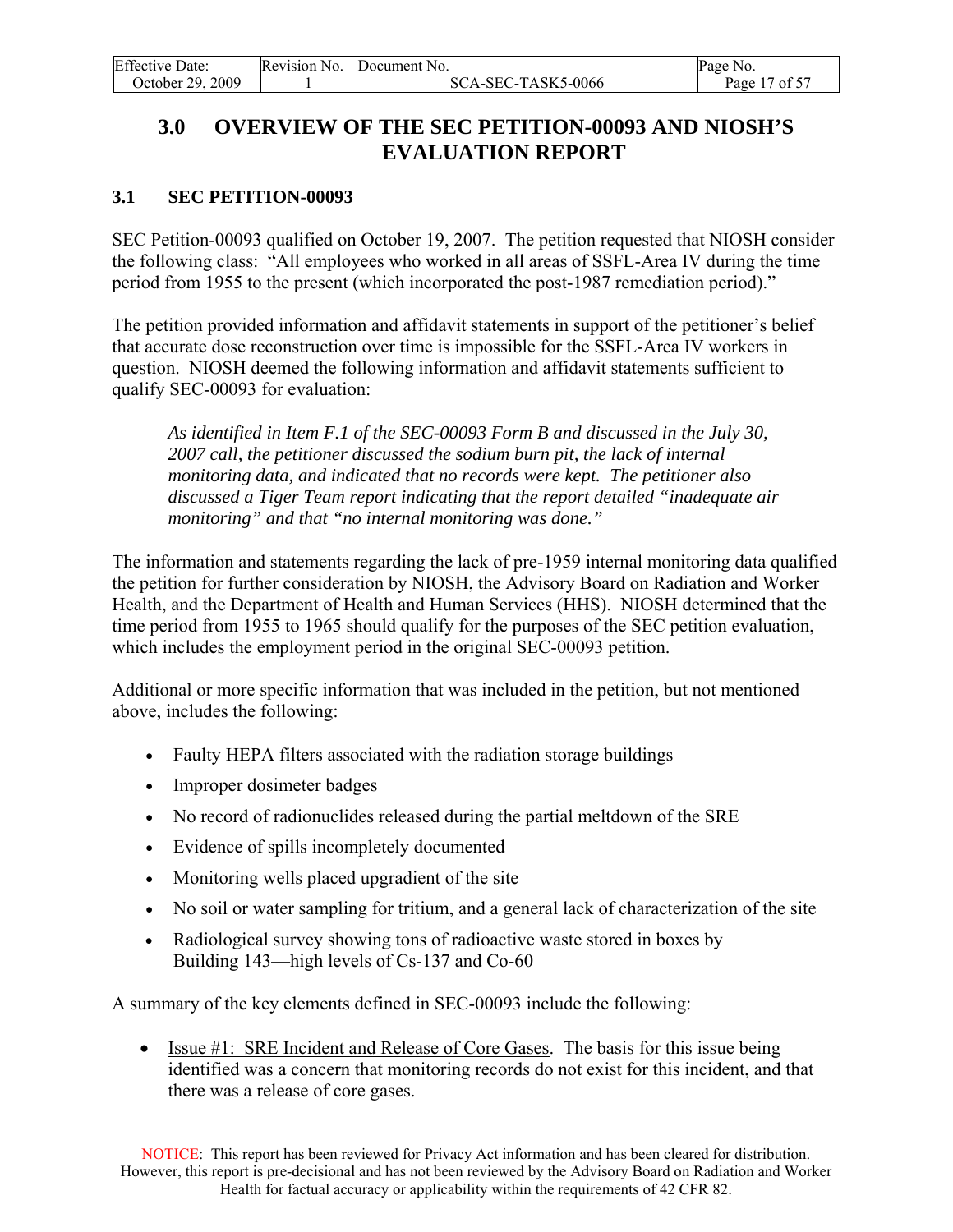<span id="page-17-0"></span>

| <b>Effective Date:</b> | Revision No. | Document No.       | Page No.      |
|------------------------|--------------|--------------------|---------------|
| October 29, 2009       |              | SCA-SEC-TASK5-0066 | Page 18 of 57 |

- Issue #2: Radiation Badges. This issue was based on a Tiger Team report indicating "inadequate radiation badges."
- Issue #3: Tritium Plumes. The petitioner was concerned that there may have been employee exposure to the tritium plumes through the consumption of drinking water.
- Issue #4: Uranium Fires. The petitioner references many uranium fires and cites two incidents of a sodium explosion, and appears to express concern that there was insufficient or no monitoring associated with these and similar incidents.
- Issue #5: Air Monitoring. The petitioner was concerned that there was insufficient air monitoring, and NIOSH agrees with this prior to 1958.
- Issue  $#6$ : The Sodium Burn Pit. The concern with the pit is that there was no monitoring of the pit and no records were maintained.

## **3.2 SEC PETITION EVALUATION REPORT**

On February 6, 2008, NIOSH issued its SEC Petition ER for SEC-00093. Section 1.0 of the ER states that this report evaluated ". . . the feasibility of reconstructing doses for **all** employees who worked in any area of Santa Susana Field Laboratory-Area IV during the time period from January 1, 1955 to December 31, 1965 . . ." [Emphasis added.]

Under 42 CFR  $\S$  83.13(c)(1), the feasibility to reconstruct doses includes the following:

*. . . radiation doses [that] can be estimated with sufficient accuracy if NIOSH has established that it has access to sufficient information to estimate maximum radiation dose for every type of cancer for which radiation doses are reconstructed, that could have been incurred in plausible circumstances by any member of the class, or if NIOSH has established that it has access to sufficient information to estimate the radiation dose of members of the class more precisely than an estimate of the maximum radiation dose.* [Emphasis added.]

The ER responded to specific concerns and issues raised in the SEC Petition, as summarized above in Section 3.1, and concluded the following:

*. . . Based on its full research, NIOSH modified the petitioner-requested class to define a single class of employees for which NIOSH cannot estimate radiation doses with sufficient accuracy. The NIOSH-proposed class includes all employees of the Department of Energy (DOE), its predecessor agencies, and DOE contractors and subcontractors who were monitored while working in any area of Area IV of the Santa Susana Field Laboratory for a number of work days aggregating at least 250 work days from January 1, 1955 through December 31, 1958, or in combination with work days within the parameters established for one or more other classes of employees in the SEC.* [Emphasis added.]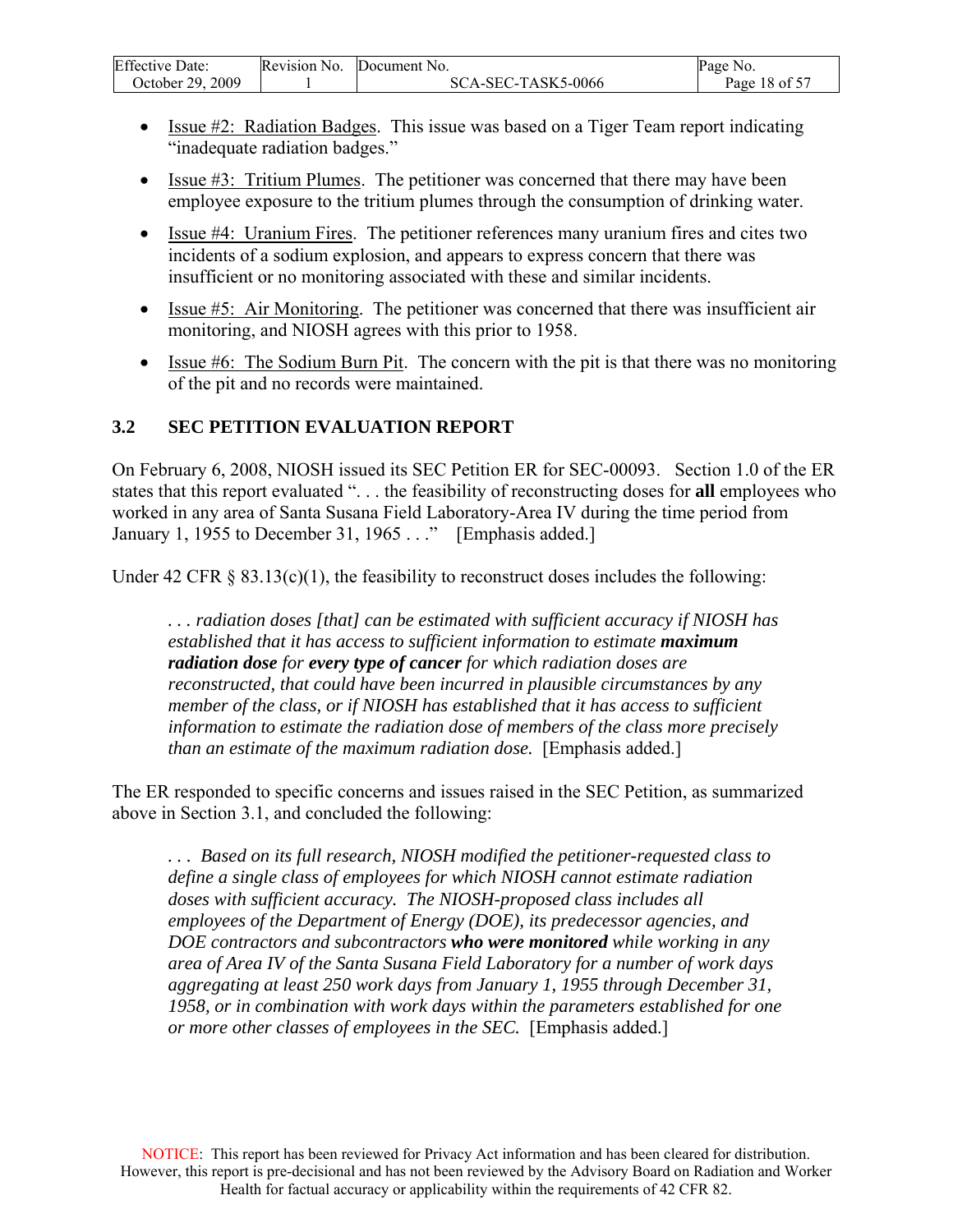| <b>Effective Date:</b> | Revision No. | Document No.       | Page No.      |
|------------------------|--------------|--------------------|---------------|
| October 29, 2009       |              | SCA-SEC-TASK5-0066 | Page 19 of 57 |

The ER (p. 11) states the "NIOSH-proposed class includes all employees who were monitored or should have been monitored for internal radiological exposures while working in all areas of Area IV"

While the original petition requested that all employees be considered, NIOSH has restricted the employees included in the class to either those who were monitored or should have been monitored. This inconsistency needs to be addressed and further instruction should be provided as to who is covered.

Furthermore, the actual proposed addition to the class restricts the addition to those employees who were actually monitored, rather than to the potentially broader class of those "who were monitored or should have been monitored." NIOSH normally includes this broader definition in its SEC class additions, and it is unclear why NIOSH has proposed a narrower addition to the SEC class in this case. It should be noted in some of the most recent SEC Petitions approved by the Board (the Mallinckrodt Chemical Company in St. Louis, Missouri; the Vitro Manufacturing facility in Canonsburg, Pennsylvania; and the Metallurgy Collaboratory in Chicago, Illinois), the language used by the Board in granting the petition referred to "all" employees working during a prescribed period of time. Specifically, while the practice of issuing badges to workers who entered controlled areas is documented for the most part, the issue of environmental doses and doses due to exposure to the sodium burn pit and other areas outside buildings needs to be taken into account in the class definition.

Data and information employed by NIOSH in its evaluation are cited in Section 4.0 of the ER. The recommendation to approve the SEC status of this modified class was based on NIOSH's conclusion that it could not estimate internal exposures with sufficient accuracy during the period from 1955 through 1958 (which is a period NIOSH has stated as having limited internal monitoring data). NIOSH states that this timeframe corresponds with the date after which an established bioassay program existed at SSFL and after which sufficient internal monitoring has been identified.

Sections 5.0 and 6.0 of the ER provide summary descriptions of SSFL processes, SSFL monitoring practices, and available monitoring data. These data closely parallel information contained in the six TBDs that define the SSFL Site Profile and provide the technical basis for Section 7.0 of the ER.

While Sections 7.1, 7.2, and 7.3 of the ER address the generic feasibility of internal and external dose reconstruction for SSFL workers, Section 7.4 addresses specific issues and concerns identified in the SEC petition, as summarized below.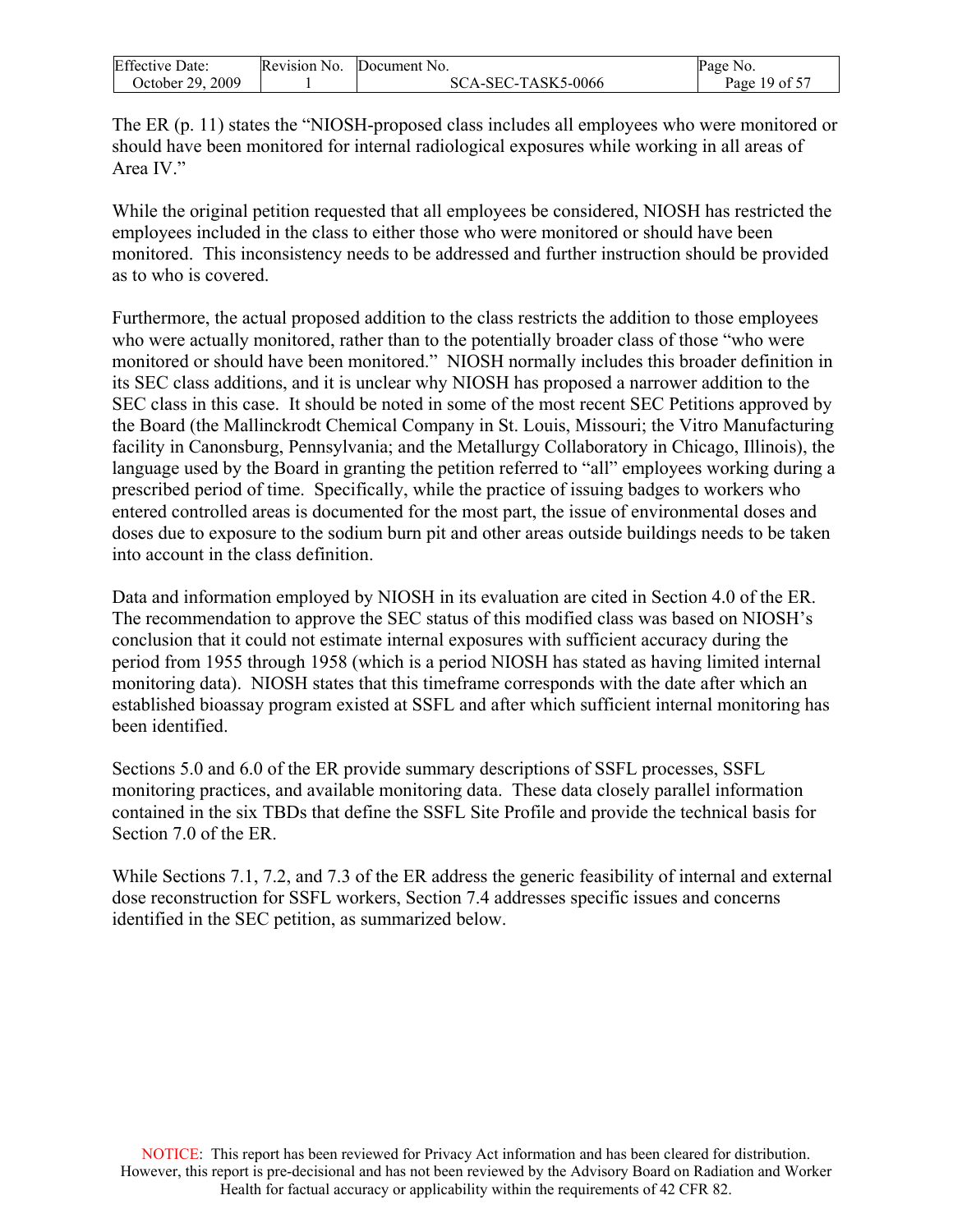<span id="page-19-0"></span>

| <b>Effective Date:</b> | Revision No. | Document No.       | Page No.      |
|------------------------|--------------|--------------------|---------------|
| October 29, 2009       |              | SCA-SEC-TASK5-0066 | Page 20 of 57 |

## **3.3 NIOSH'S RESPONSE TO MAJOR ISSUES RAISED IN SEC-00093**

## **3.3.1 Responses to Six Issues Identified in the SEC Petition and During Discussions with the Petitioner**

#### Response to Issue #1: SRE Incident and Release of Core Gases

NIOSH states that several documents were reviewed in the preparation of the ER (Lochbaum 2006; Hart 1962) beyond what was reviewed as part of the site profile. It should be noted that there are at least two key documents (AI 1959 and 1961) that were prepared related to this incident that were not reviewed as part of the site profile or ER.

NIOSH concludes the following, based on the reports reviewed:

*Although there is not a consensus on the exact amount of gaseous radioactive materials released to the environment following the incident, all pertinent scientific reports conclude that a significant amount of fission products were released into the primary sodium coolant, with a percentage of that inventory being released to the reactor's cover system, and subsequently released into the atmosphere through reactor building vent systems and from gaseous storage tanks. The type and range of releases to the environment following the fuel damage run from less than 1 Ci of iodine-131 (Christian, 2005) to a conservative upper bound estimate of approximately 3000 Ci of iodine-131 (Lochbaum, 2006). Based on documented stack releases during the incident, AI concluded that since no iodine-131 was detected in cover gas, only about 28 Ci of the noble gases krypton-85 and xenon-133 were released from the stacks to the environment (Rutherford, 2005).* 

Based on their review of claims in NIOSH OCAS Claims Tracking System (NOCTS), NIOSH concluded that personnel monitoring exists for members of the proposed class (both internal monitoring and external monitoring) during the timeframe of the SRE event. NIOSH also notes that some air monitoring measurements from the reactor area and stack monitoring also exist.

Section 4.4.2 of this report presents our concerns related to the robustness of the internal monitoring of staff who may have worked in the SRE area. The potential that all staff may not have been properly monitored, combined with the seriousness of this event, suggests that it may be necessary to develop an exposure model for this incident, or conclude that exposures cannot be properly evaluated.

#### Response to Issue #2: Radiation Badges

NIOSH's response to this issue is captured in the following statement:

*The Tiger Team Report cited by the petitioner does not state that the dosimeters were inadequate, but that they were not Department of Energy Laboratory Accreditation Program (DOELAP) accredited, and it specifically focuses on the*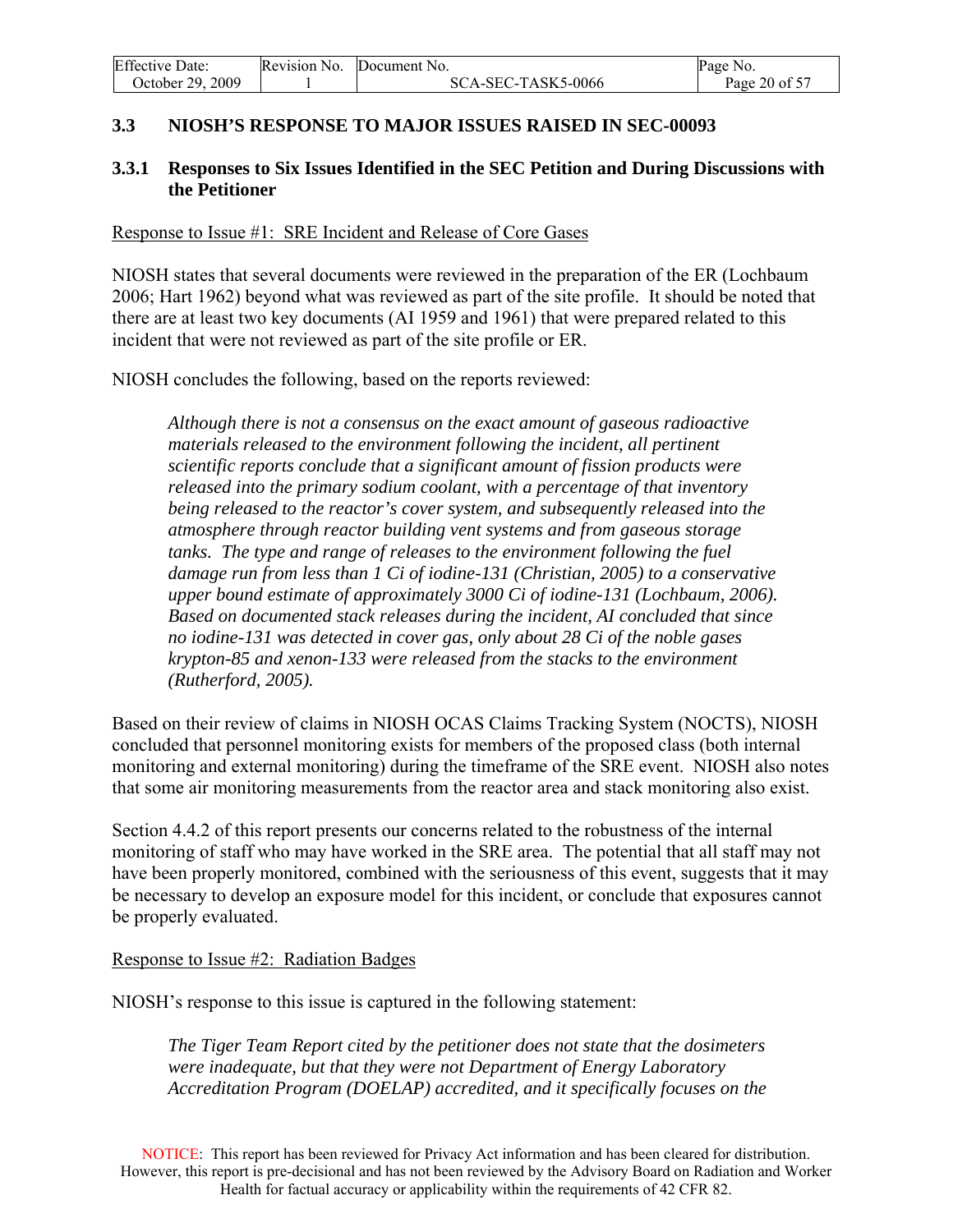| <b>Effective Date:</b> | Revision No. Document No. | Page No.      |
|------------------------|---------------------------|---------------|
| October 29, 2009       | SCA-SEC-TASK5-0066        | Page 21 of 57 |

*D&D period versus the period being evaluated in this report. As it relates to the program being discussed in the Tiger Team report, it was common practice (and is noted as an option in Section 7 of the DOELAP Administrative Standard DOE-STD-1111-98) for smaller programs to be exempted from DOELAP accreditation, contingent upon using a National Voluntary Laboratory Accreditation Program (NVLAP)-accredited commercial service* [DOE 1998]*. However, this is pertinent only beginning in 1986 when the DOELAP requirements were implemented. Therefore, as discussed previously, the period cited in the petition is after the period of the evaluation and does not impact this evaluation report.* 

We concur with NIOSH's response, assuming the petitioner was not referring to some other concern than the adequacy of the badges.

#### Response to Issue #3: Tritium Plumes

NIOSH states that tritium has never been detected  $(>1,000 \text{ pCi/l})$  in any of the water supply wells. They further state that the primary supply wells (WS-5, WS-6, WS-12, and WS-13) were in Areas I, II, and III at SSFL, while one well (WS-7) was in Area IV and contributed a small percentage of the water supply. NIOSH has proposed to bound this exposure by assuming that workers consumed water from a shallow monitoring well that has had the highest tritium concentration. NIOSH points out that this well has never been a source of drinking water and is downgradient of the source of tritium (Building 4010). NIOSH also stated in the evaluation report that since 1991, the mean concentration of tritium in this well has been 2,940 pCi/l. Through some modeling and migration and decay assumptions, NIOSH concluded that workers could have consumed water with 30,000 pCi/l of tritium in the 1950s and 1960s.

The above assumptions seem to be claimant favorable, except for the fact that more recent Boeing reports (Boeing 2003, 2004, 2005, and 2006) have documented tritium concentrations as high as 117,000 pCi/l in the monitoring wells (not the drinking water wells). Therefore, the above modeling should be reviewed in light of this more recent information.

#### Response to Issue #4: Uranium Fires

NIOSH has concluded that there are data available for the various uranium fires that would allow dose estimates to be bounded. SC&A reviewed over 40 Radiological Safety Incident Reports specific to uranium fires. These reports include information on uranium quantities, mixtures and enrichment levels, causal factors contributing to the fires, air and surface sampling data prior to decontamination, and details on personnel involved, including monitoring procedures (e.g. bioassay, nasal smears) and whether personnel were exposed or wearing protective gear. Therefore, SC&A is in agreement with the conclusions of NIOSH that bounding dose estimates are possible regarding uranium fire incidents (Alexander 1967a, b, c, and d; Badger 1960 and 1961; Begley 1976; Harrison 1986; Klostermann 1961; Loba 1959, 1960, 1961a, 1961b, 1962, and 1970; Oldfield 1961; Mooers 1959a and 1959b, 1960, and 1961 a, b and c; Owens 1978; Rudkin 1964 a, b and c; Stephenson 1961, 1962, 1963a, and 1963b; Weber 1963; Young 1960 and 1965).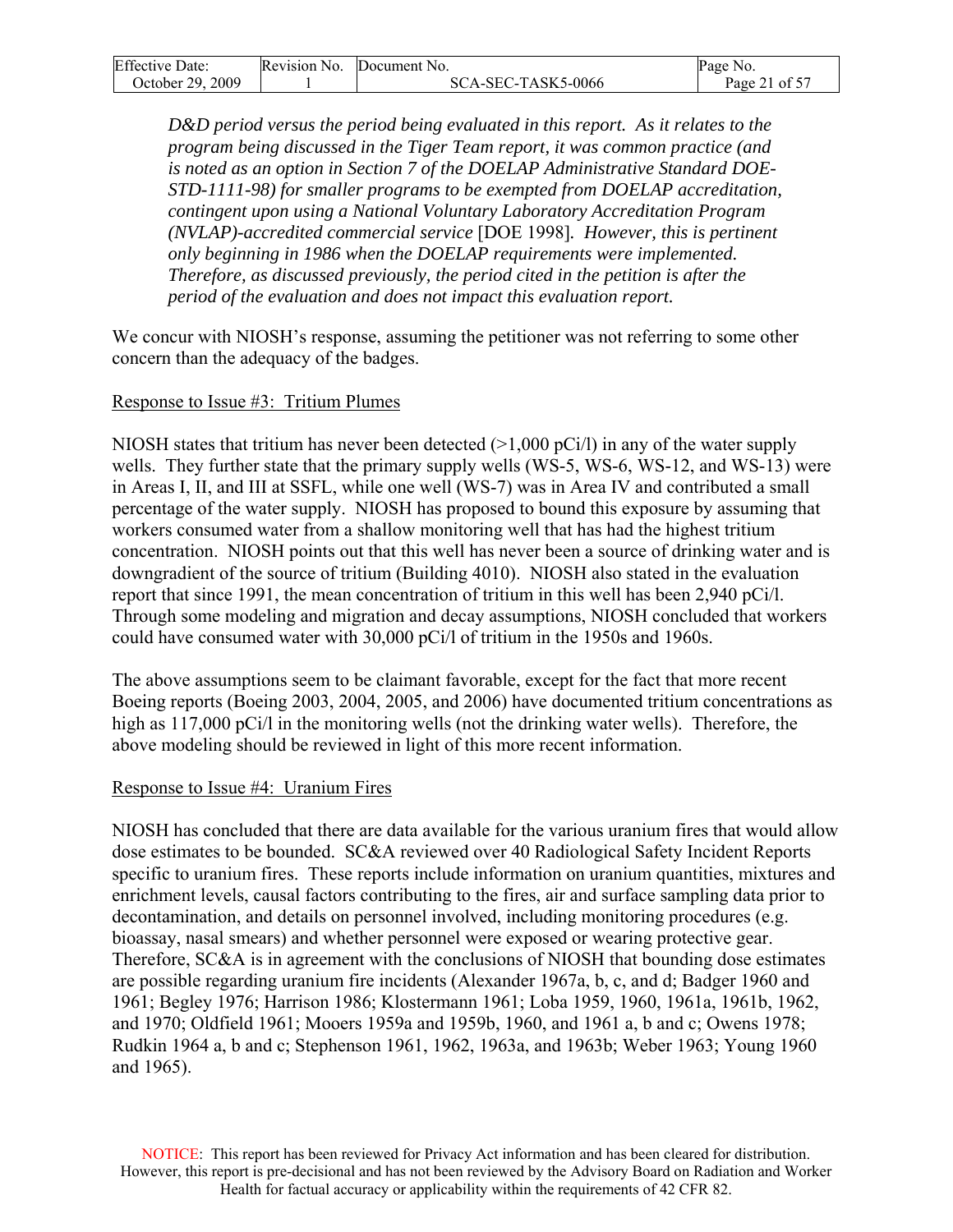<span id="page-21-0"></span>

| <b>Effective Date:</b> | Revision No. | Document No.       | Page No.      |
|------------------------|--------------|--------------------|---------------|
| October 29, 2009       |              | SCA-SEC-TASK5-0066 | Page 22 of 57 |

#### Response to Issue #5: Air Monitoring

NIOSH has concurred that there is a lack of area air monitoring for the period at SSFL-Area IV prior to 1958, which impacts the feasibility of estimating internal radiation doses with sufficient accuracy for the proposed worker class during that time period. After 1958, NIOSH will base its dose reconstructions primarily on bioassay data.

Our discussion on the adequacy of the bioassay program prior to and after January 1, 1959, is presented below in Section 4.3

#### Response to Issue #6: The Sodium Burn Pit

NIOSH concludes that while there may have been radiological contamination at the Sodium Burn Pit, the following facts appear to support a low exposure and ability to bound dose estimates:

- It appears contaminant levels were low  $(56 \text{ pCi/g maximum})$  related to radioactive contamination (principally cesium-137), and that contaminants were primarily in the lower pond.
- Contamination was not identified in areas outside the ponds.
- The Sodium Burn Pit was an outdoor area not continuously occupied, nor continuously used.
- Because the pit was not an operations area, exposures for individuals that may have intermittently occupied the Sodium Burn Pit would have been lower than exposures for individuals who performed operations work with source materials that were delivered to this location.
- Radiological exposure controls were in place (e.g., workers were required to maintain a safe distance from the pits, including lined and unlined pits/ponds), because of the violent reactions that could occur if sodium or potassium made contact with the water.
- Bioassay results were available for affected and/or associated members of the proposed class, including worst-case exposure scenarios for the proposed worker class.

This issue is discussed in Section 4.3.

## **3.3.2 Other Issues**

Two other issues were identified by NIOSH in preparing the ER. The first issue dealt with the identification of workers with blank radiation exposure record sheets in their file (a sheet with no entries). The second issue dealt with the monitoring of firemen from other sites who got involved with fires or events at SSFL Area IV.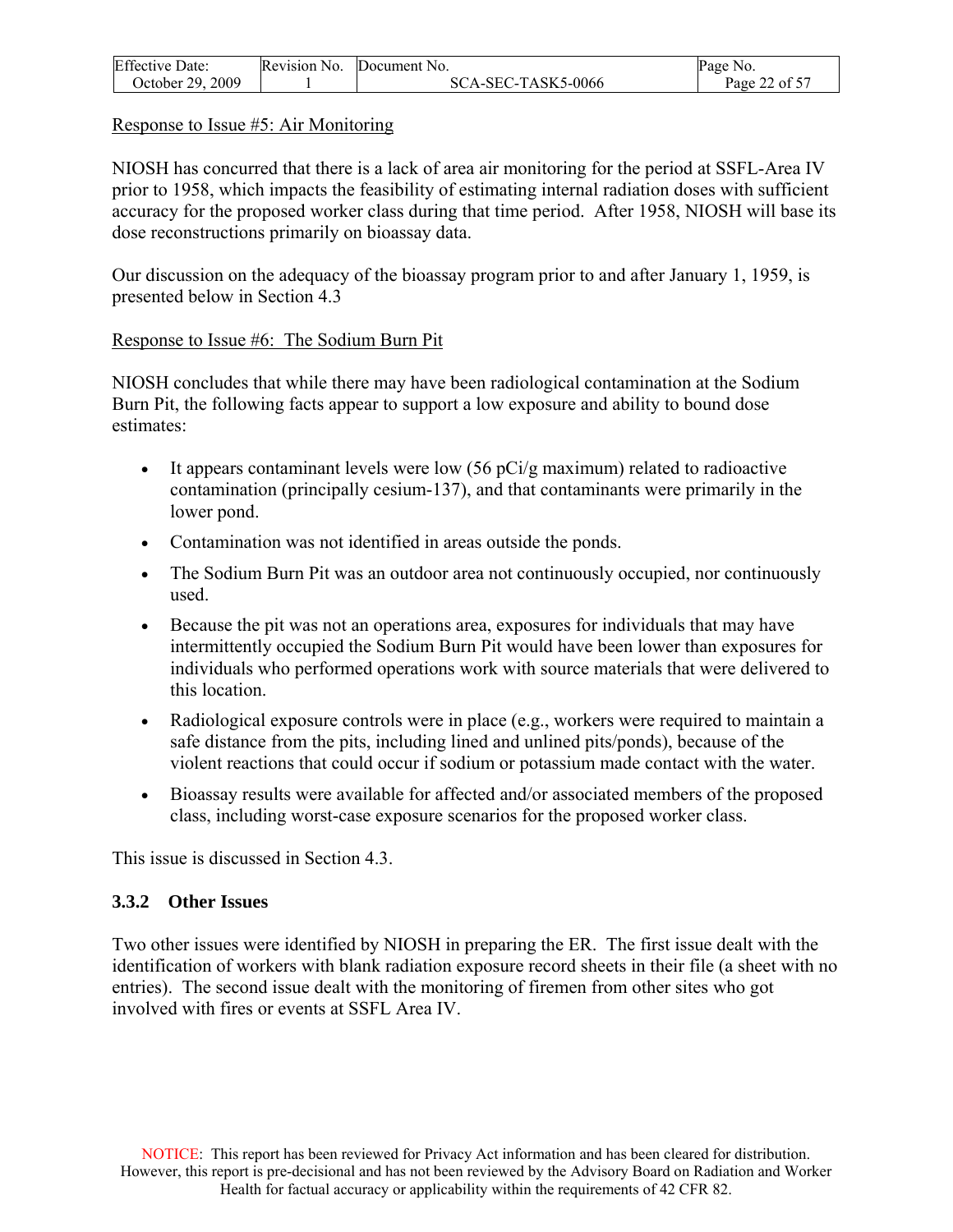<span id="page-22-0"></span>

| <b>Effective Date:</b> | Revision No. | Document No.       | Page No.      |
|------------------------|--------------|--------------------|---------------|
| October 29, 2009       |              | SCA-SEC-TASK5-0066 | Page 23 of 57 |

#### Response to "Other" Issue #1

NIOSH discovered through an interview at SSFL that all individuals were issued a blank record sheet in his/her file called a "blue card." If an individual entered into a "controlled" area, they were required to have a film badge and any exposure was entered into their file. This practice was corroborated by NIOSH through random personnel record reviews and through other reviews (Boice et al. 2006a and Boice et al. 2006b).

SC&A acknowledges this practice, based on a review of two studies conducted by Boice et al. (2006a, 2006b) and site interviews. The reports substantiate the use of 'blue cards,' also known as Kardex cards, that were used to identify Rocketdyne (AI) employees. These cards included the employee's name, Social Security number, employee serial number, hiring date, birthdate, and complete job history (e.g. occupational title, occupational code, pay type, department, and dates of job change or termination). While it is recognized that individuals were required to have a film badge upon entering a controlled area, there is insufficient information available in the cited reports to conclude this occurred all the time. SC&A interviewed several former employees about their work at SSFL. Some of the workers do not recall being issued a badge when they were working in or passing through a radiological area.

#### Response to "Other" Issue #2

NIOSH learned through interviews and reviews of dosimetry information that firemen typically wore film badges when working in areas with the potential for radiological exposures. One person interviewed mentioned that firemen wore badges at all times. However, one fireman did not have monitoring records in his file. The SEC Petition ER concludes the following:

*As previously discussed and stated, the availability of personnel records for monitored individuals supports NIOSH's ability to reconstruct dose with sufficient accuracy for those proposed worker class members. Because the available data also includes a representation of the maximum potential exposures (a bounding exposure scenario) for the proposed worker class, NIOSH contends that this supports the ability to bound the associated dose for all members of the proposed worker class, including dose associated with the exposure scenarios presented by/for these firemen.* 

SC&A questions the adequacy and availability of monitoring records for firemen, particularly in reference to facility incidents, such as fires in the Sodium Burn Pit. Since little or no monitoring existed for these incidents, SC&A questions the process for concluding that the existing records are bounding and applicable to reconstructing actual source terms.

## **3.4 NIOSH'S CONCLUSIONS**

The ER concluded that, based on the limited pre-1959 internal monitoring data and associated program or source information, there is insufficient information to support establishing a bounding internal exposure scenario for the proposed worker class that worked in Area IV of the SSFL from 1955 through 1958. NIOSH has identified post-1958 radiological internal monitoring program data and the original monitoring data for individuals working in the highest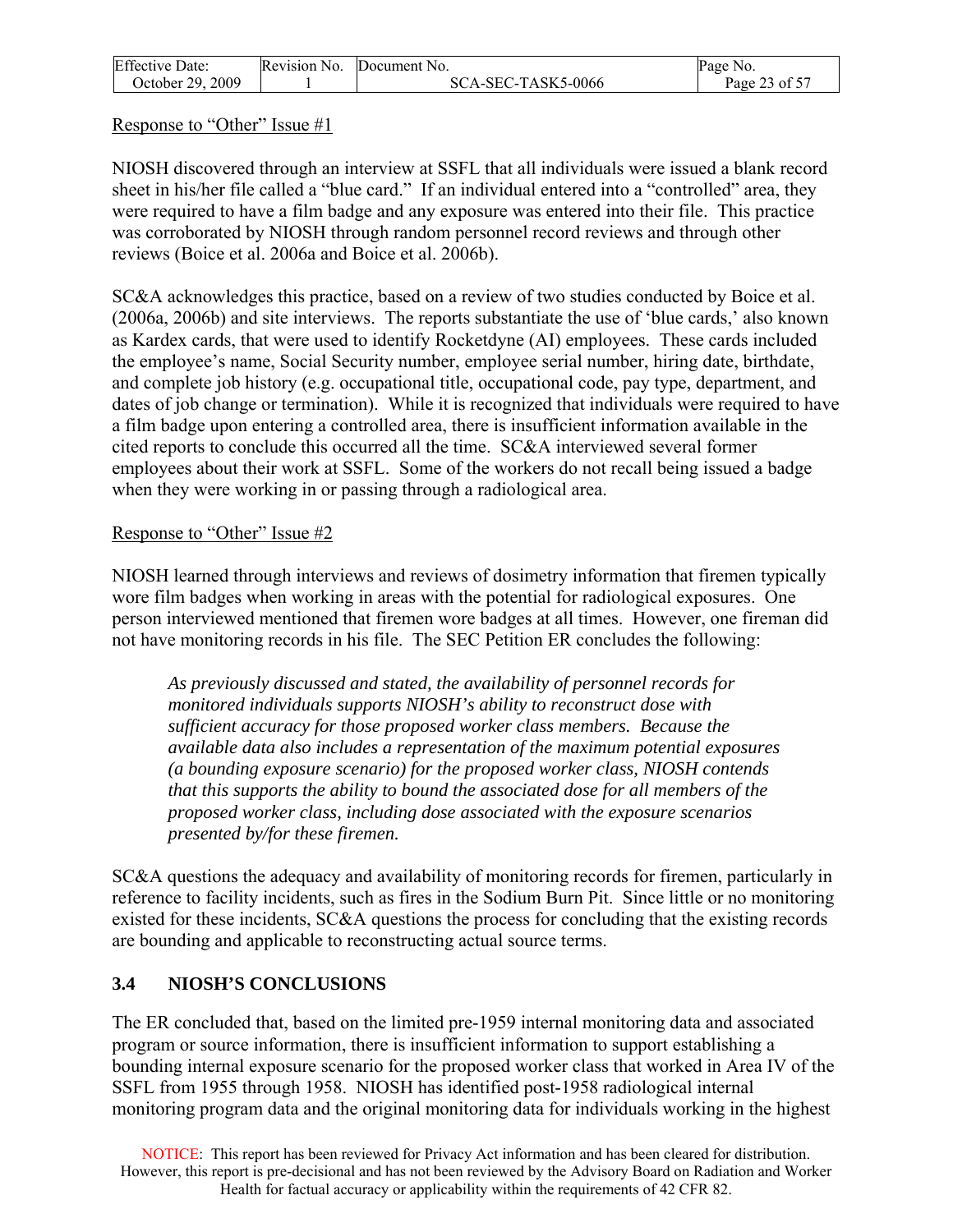| <b>Effective Date:</b> | Revision No. | Document No.       | Page No.      |
|------------------------|--------------|--------------------|---------------|
| October 29, 2009       |              | SCA-SEC-TASK5-0066 | Page 24 of 57 |

exposure areas at Area IV and, therefore, has concluded that doses can be bounded for the class evaluated for the period from 1959 through 1965.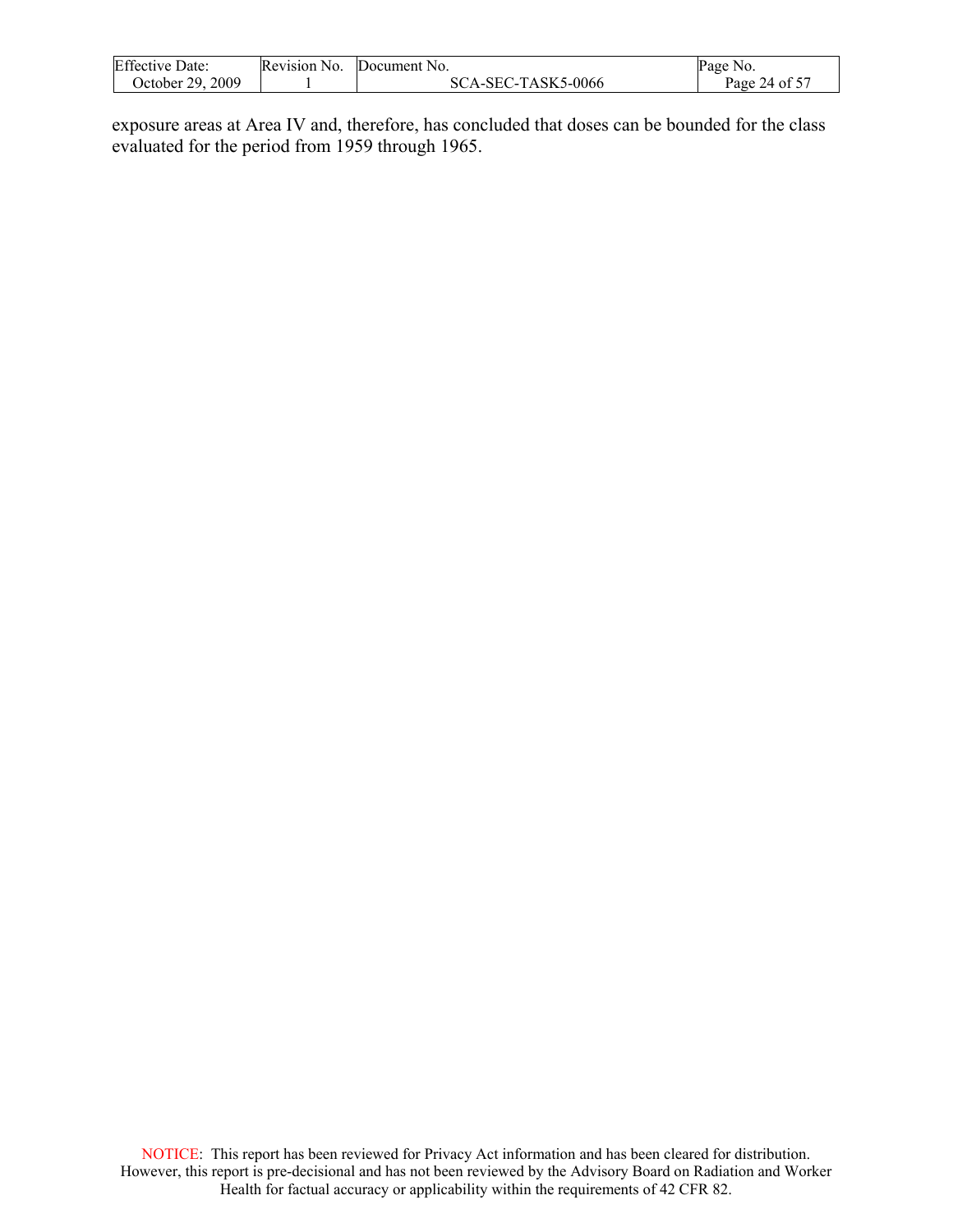<span id="page-24-0"></span>

| <b>Effective Date:</b> | Revision No. | Document No.       | Page No.      |
|------------------------|--------------|--------------------|---------------|
| October 29, 2009       |              | SCA-SEC-TASK5-0066 | Page 25 of 57 |

# **4.0 FINDINGS ASSOCIATED WITH THE SEC PETITION**

#### **4.1 OVERVIEW**

This section of the SEC review process identifies discrete issues of concern that may adversely affect the ability to estimate SSFL worker exposures. Findings presented below are grouped as follows:

- Section 4.1: Which areas (Area IV, Canoga Park, DeSoto, and Downey) should be considered in the SEC Petition and when did operations begin at these facilities
- Section 4.2: Concern whether the internal monitoring program was sufficiently robust to estimate exposures before and after January 1, 1959
- Section 4.3: Lack of information related to the facility "incidents" (SRE, Sodium Burn Pit, etc.)
- Section 4.4: Lack of information on the environmental exposures (surrogate data, potable water, etc.)
- Section 4.5: Justification for assignment of external dose estimates is not provided, and there is no coworker model for external exposures (personnel records are also of concern)

#### **4.2 AREAS CONSIDERED IN THE SEC PETITION AND COVERAGE DATES**

#### **4.2.1 Areas Addressed by Petition**

The petitioner submitted SEC Petition Form B to the NIOSH Office of Compensation Analysis and Support (OCAS) on June 22, 2007. The petition referenced the employer as Atomics International, and the following locations were considered relevant to the petition:

- SSFL Buildings 059, 010, and 143
- DeSoto 101
- The Burn Pit
- Santa Susana Field Laboratory

However, the petitioner submitted a revised Form B on November 16, 2007, in which the specific SSFL buildings, DeSoto 101, and Burn Pit were removed from the list of locations. The petition focuses on the DOE facility or AWE facility ("covered" facility) at which the class worked pursuant to 42 CFR Part  $83.9(c)(1)(i)$ .

Periodically, DOE publishes a list of facilities covered under EEOICPA. The latest publication of these sites was on August 23, 2004 [Federal Register/Vol. 69, No. 162/Monday, (pp. 51825– 51831)]. There are two sites on this list relevant to the SSFL operation; Atomics International in Los Angeles County, which is shown as a BE DOE (Beryllium and DOE) facility, and Energy Technology Engineering Center (ETEC), Santa Susana, Area IV. There are no listings for the associated facilities operated by AI in Canoga Park, De Soto, or Downey.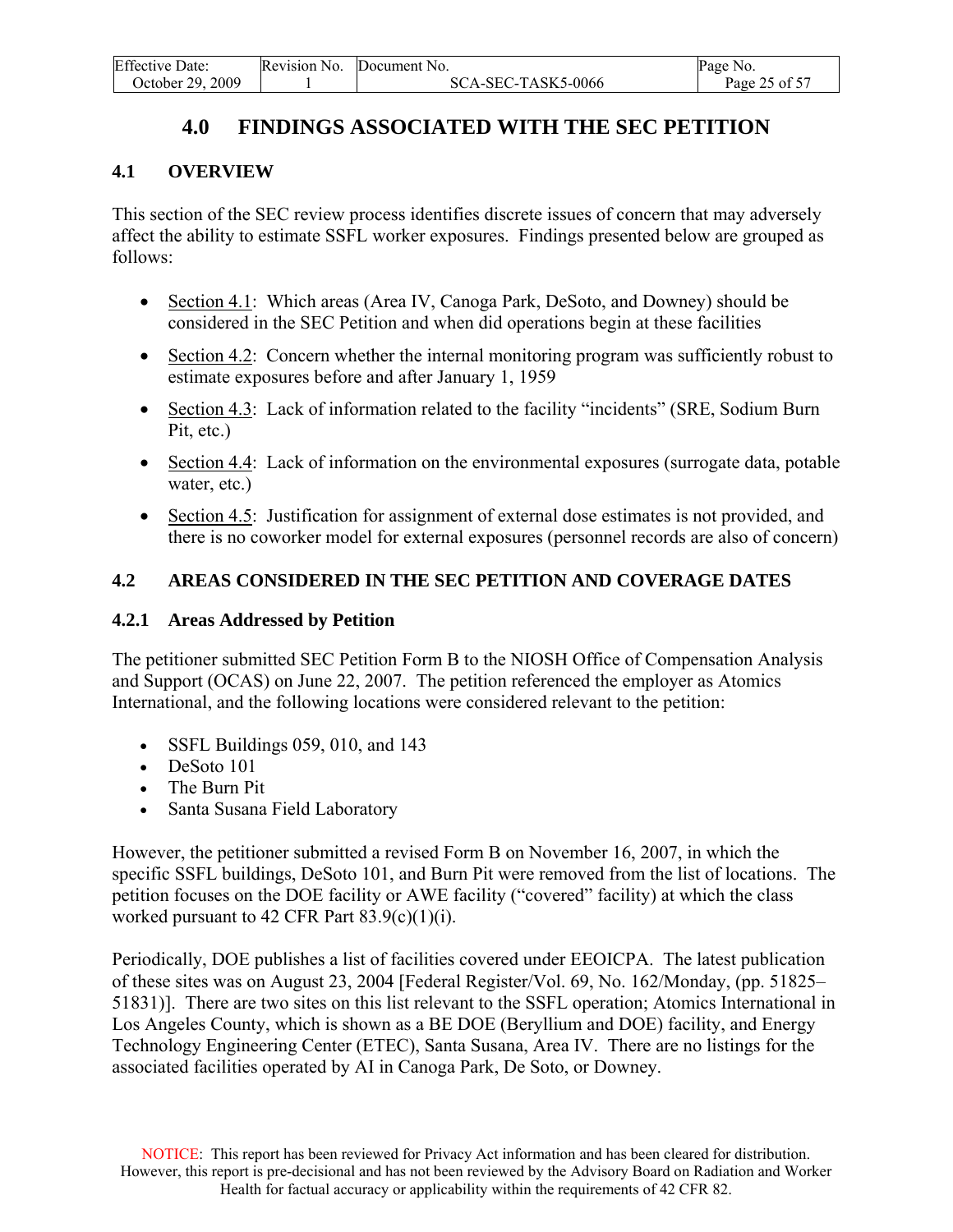| <b>Effective Date:</b> | Revision No. | Document No.       | Page No.      |
|------------------------|--------------|--------------------|---------------|
| October 29, 2009       |              | SCA-SEC-TASK5-0066 | Page 26 of 57 |

DOE has developed a database of the covered sites, which is accessible through the web site, [http://www.hss.energy.gov/healthsafety/FWSP/Advocacy/faclist/findfacility.cfm.](http://www.hss.energy.gov/healthsafety/FWSP/Advocacy/faclist/findfacility.cfm) This database includes the following "covered" facilities:

- Area IV of the Santa Susana Field Laboratory, which is shown as a DOE facility operated by North American Aviation (NAA).
- Atomics International (shown as a Beryllium Vendor located in Los Angeles and Ventura Counties) and includes, but is not limited to, the following locations: Area IV of the SSFL, portions of the Downey facility, the Vanowen Building at the Canoga facility, and the De Soto facility. The AI Division of NAA is defined as a statutory beryllium vendor under the EEOICPA, but also worked with radioactive materials under contract with the Atomic Energy Commission (AEC) at various locations. (It should be noted, as stated above, that the AI site is shown as a BE DOE facility in the most recent *Federal Register* notice).
- Canoga Avenue Facility, which is shown as a DOE facility operated by NAA.
- De Soto Avenue Facility, which is shown as a DOE facility operated by NAA.
- Downey Facility, which is shown as a DOE facility operated by NAA.

Therefore, the list of covered sites in the DOE database is not consistent with the list of covered sites identified in the August 23, 2004, *Federal Registe*r.

The nomenclature related to these facilities is further confused by the titles of the six TBDs, where facility names are used in the titles, as follows:

- ORAUT-TKBS-0038-1, *Technical Basis Document: Atomics International Introduction*, Rev. 01 (ORAUT 2006a)
- ORAUT-TKBS-0038-2, *Technical Basis Document: Energy Technology Engineering Center – Site Description*, Rev. 00 (ORAUT 2006b)
- ORAUT-TKBS-0038-3, *Technical Basis Document: Atomics International Occupational Medical Dose*, Vol. 3, Rev. 00 (Atomics International TBD, 2006a, ORAUT 2006c)
- ORAUT-TKBS-0038-4, *Technical Basis Document: Area IV of the Santa Susana Field Laboratory, the Canoga Avenue Facility (Vanowen Building), the Downey Facility, and the De Soto Avenue Facility (sometimes referred to as the Energy Technology Engineering Center [ETEC] or Atomics International) – Occupational Environmental Dose*, Rev. 01 (ORAUT 2007)
- ORAUT-TKBS-0038-5, *Technical Basis Document: Energy Technology Engineering Center – Occupational Internal Dose*, Rev. 00 (ORAUT 2006d)
- ORAUT-TKBS-0038-6, *Technical Basis Document: Atomics International Occupational External Dosimetry*, Rev. 01 (ORAUT 2006e)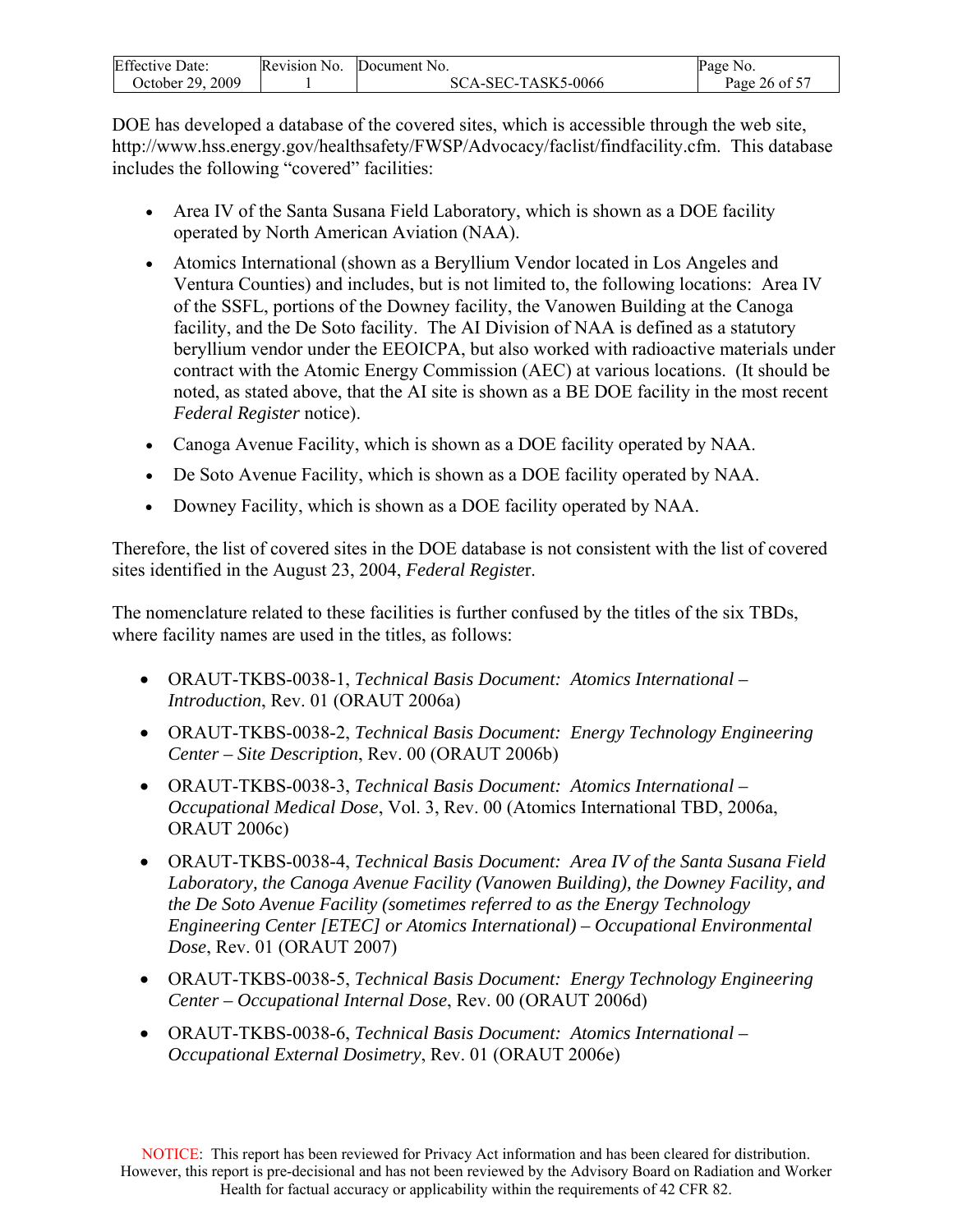<span id="page-26-0"></span>

| <b>Effective Date:</b> | Revision No. | Document No.       | Page No.              |
|------------------------|--------------|--------------------|-----------------------|
| October 29, 2009       |              | SCA-SEC-TASK5-0066 | 27 of 57<br>Page $21$ |

The TBDs focus on Area IV of the Santa Susana Field Laboratory, but also address the Canoga, Downey, and De Soto facilities. Dose reconstructions that are prepared for employees of AI include work conducted at all four of these facilities. It is noted above that the AI Division of NAA operated all four of these facilities, and their internal and external dose monitoring programs were the same for all the facilities.

In addition, TBD-1 (p. 6) states, "The name Atomics International (AI) is used to represent all [all meaning the four facilities; Area IV, Downey, Canoga Avenue, and De Soto Avenue] of them unless more specific location information is warranted." Therefore, when the petition refers to the facility as AI and it is shown as a covered DOE facility, it is easy to understand why there would be some confusion as to what locations are covered.

Given the above, we believe NIOSH should re-assess the SEC Petition as applicable only to Area IV at SSFL.

## **4.2.2 Coverage Dates**

The initial date of coverage is dependent on whether all four facilities are covered in the petition, or if just Area IV of SSFL is covered.

If all four facilities are covered in the petition, the initial year of coverage should be 1947 or 1948. TBD-2 (p. 9) states, "The SSFL was initially established by North American Aviation (NAA) in 1947 to meet the requirements for a field test laboratory to static-fire large rocket engines, but it also met the NAA's need for a nuclear research facility." The first year of coverage shown for the Downey facility in the DOE database is 1948, which is also noted as the first year of coverage in TBD-1 (ORAUT 2006a) (p. 6). TBD-2 (p. 27) discusses AEC-funded activities taking place at Downey between 1948 and 1955.

If only Area IV of SSFL is covered in the petition, it is not clear whether the initial date of coverage is 1953, 1954, or 1955. The initial date of coverage for Area IV is shown as 1955 in 42 CFR Part 83.9 and the DOE "covered facilities" database. However, there are conflicting references in the TBDs as to when operations began at Area IV. TBD-2 (p. 9) states, "Area IV was established at the SSFL in 1953 as a nuclear research and development facility." Later in this same document on the same page, it is stated that "Nuclear R&D activities in Area IV increased rapidly from 1953 into the late 1960s, then declined." Figure 2-3 in TBD-2 also shows that Area IV was established in 1953 to provide nuclear-related research. TBD-2 (p. 13) states, "Between 1954 and 1980, several nuclear reactors were built, tested, and operated in Area IV."

Discrepancies in coverage dates must be addressed with respect to the SEC petition.

## **4.3 ADEQUACY OF THE INTERNAL MONITORING PROGRAM**

## **4.3.1 Overview of Internal Monitoring Program**

SC&A evaluated internal monitoring data from claimant files with dose reconstruction overviews. Our evaluation included identifying the number of workers that were monitored in a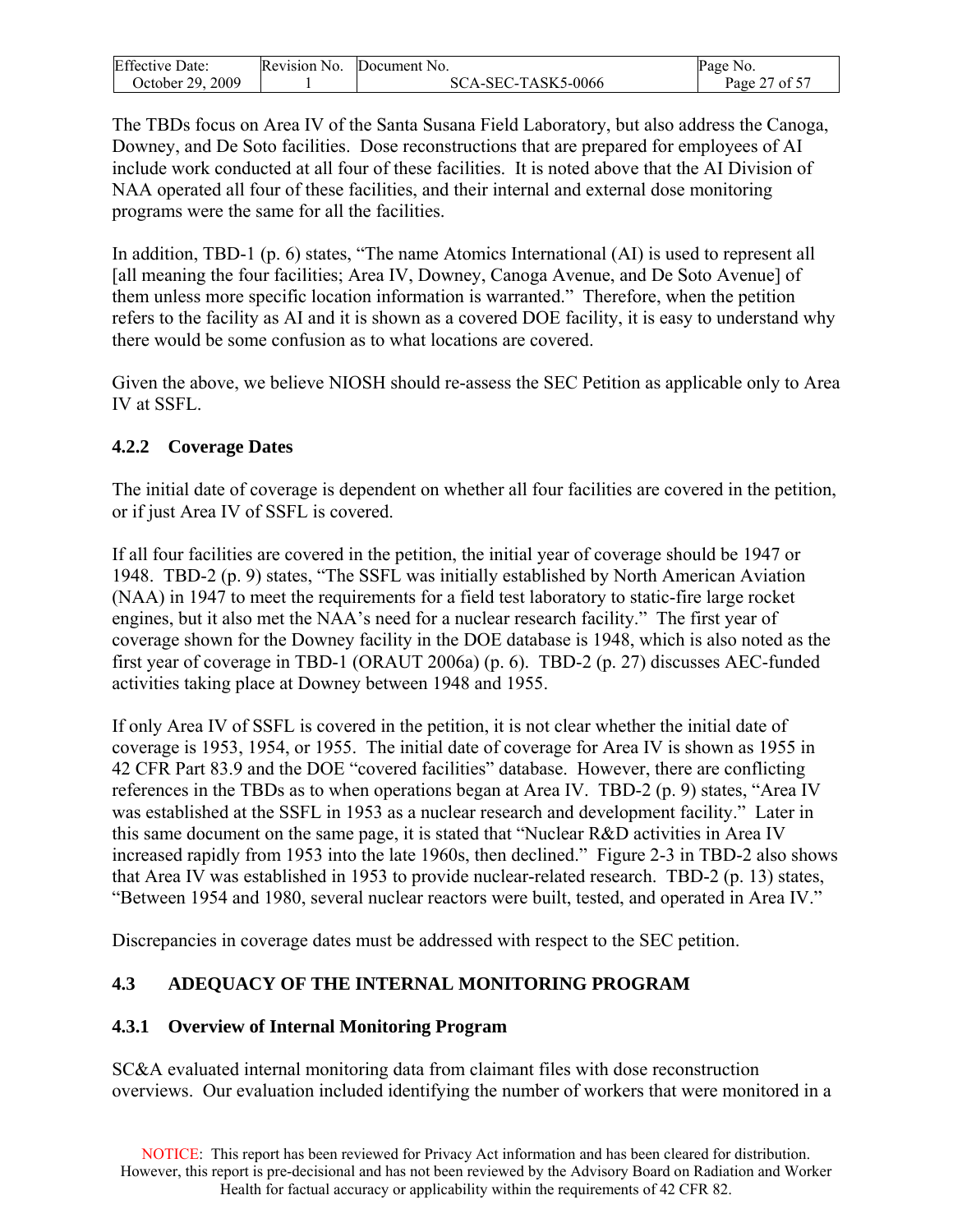<span id="page-27-0"></span>

| <b>Effective Date:</b> | Revision No. | Document No.       | Page No.      |
|------------------------|--------------|--------------------|---------------|
| October 29, 2009       |              | SCA-SEC-TASK5-0066 | Page 28 of 57 |

given year. The results of this evaluation are presented graphically below. The percentage of workers monitored is shown in Figures 4.3.1-1 and 4.3.1-2 for the period of 1955–1995 and [1](#page-27-0)956–1966, respectively.<sup>1</sup> The conclusions we have drawn in evaluating this information are presented below.



**Figure 4.3-1: Percentage of Workers Monitored, 1955–1995** 

 $\begin{array}{c|c}\n\hline\n\end{array}$ <sup>1</sup> Figures showing the actual number of workers internally monitored were redacted, given Privacy Act concerns.

NOTICE: This report has been reviewed for Privacy Act information and has been cleared for distribution. However, this report is pre-decisional and has not been reviewed by the Advisory Board on Radiation and Worker Health for factual accuracy or applicability within the requirements of 42 CFR 82.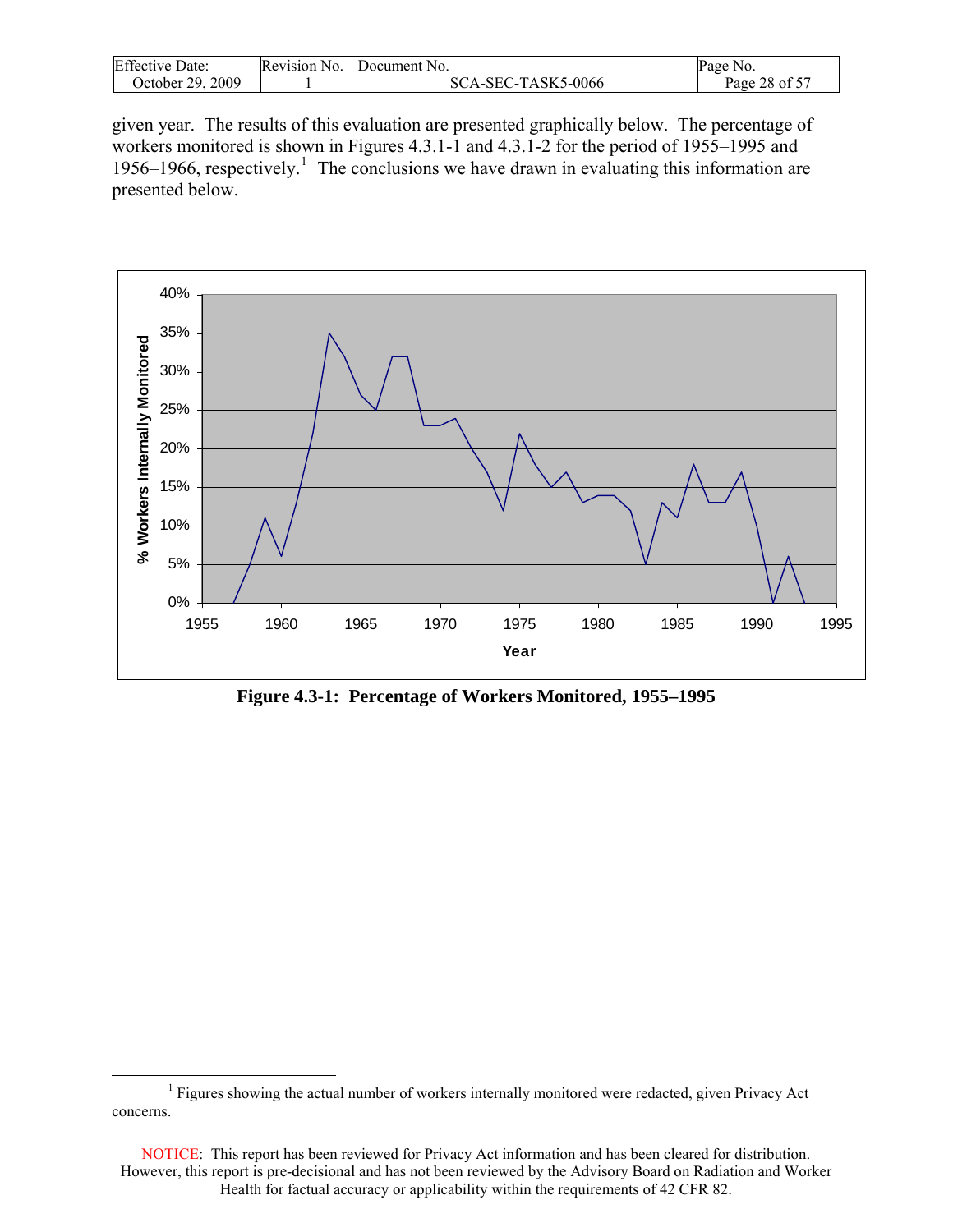| <b>Effective Date:</b> | Revision No. | Document No.       | Page No.      |
|------------------------|--------------|--------------------|---------------|
| October 29, 2009       |              | SCA-SEC-TASK5-0066 | Page 29 of 57 |



**Figure 4.3.1-2: Percentage of Workers Monitored Internally from 1956–1966** 

## **4.3.1.1 1948–1958**

TBD-5 describes the internal dosimetry (bioassay) program at SSFL, with key excerpts presented below. As part of the ER, NIOSH located personal and area monitoring data in the NIOSH Site Research Database (SRDB) and in its NOCTS, which have been used to estimate doses to individual employees in the proposed class. NIOSH identified only limited amounts of internal personnel monitoring data for pre-1959 exposures, which is consistent with its finding that an SSFL routine bioassay program was not initiated until August 1958 (Kellehar 1966).

The figures above indicate that there was essentially no internal monitoring taking place prior to 1959, which is consistent with NIOSH's findings in the SEC ER.

## **4.3.1.2 1959–1965**

Entry into the bioassay program was based on job assignment, but monitoring procedures were generally invariable across occupations. However, firefighters appeared to be monitored more frequently than other workers. By the early 1960s, the bioassay program "normally" consisted of urinalysis for personnel whose work assignments involved "potential exposure to radioactive materials." The frequency of sampling during the 1960s was slightly higher than in any other time period and varied from one to four per year, depending on the nature of the employee's work, past exposure history, etc. Special bioassay sampling, consisting of more frequent urine testing, was in place very early (1960), but "only when gross internal contamination" was suspected (Hart 1979).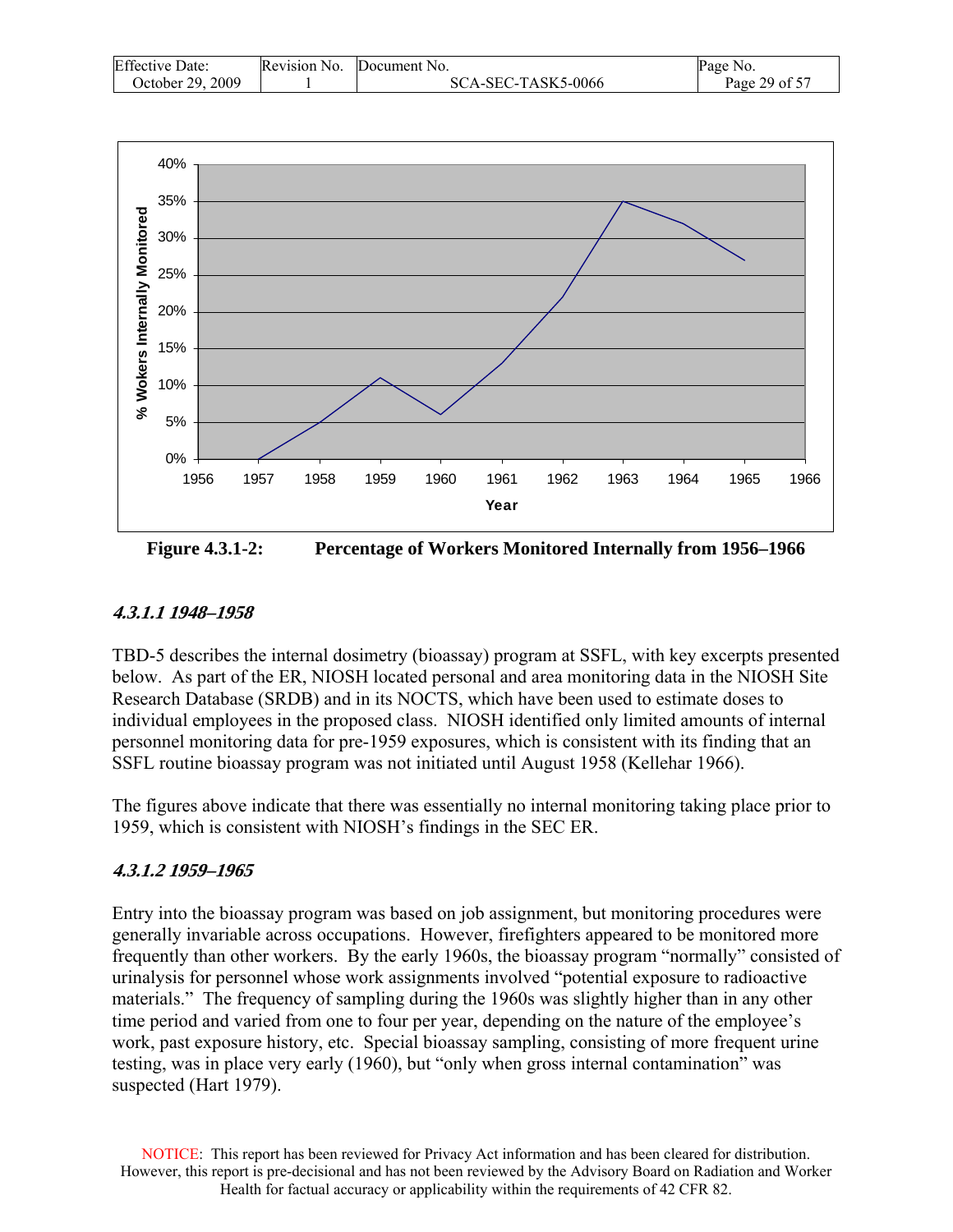| <b>Effective Date:</b> | Revision No. | Document No.       | Page No.      |
|------------------------|--------------|--------------------|---------------|
| October 29, 2009       |              | SCA-SEC-TASK5-0066 | Page 30 of 57 |

The figures above indicate that, while the number of personnel that were internally monitored was increasing during this period, it was not until roughly 1963 when the percentage of workers monitored "somewhat" stabilized above 25%. Hence, there is some question whether the bioassay data collected and analyzed from 1959 through 1963 was sufficient for internal dose reconstruction or to develop a coworker model for internal dose reconstruction.

## **4.3.1.3 1966–2004**

In 1970, standards for bioassay sampling were published (Staszesky 1970). Work in areas where unencapsulated radioactive material was present required baseline and termination urine samples. A new baseline could be required for a change in job assignment. For new operations, a "pilot" bioassay program consisting of weekly urine samples could be required until a pattern was established. Regular work in these areas required a quarterly routine urine sample, but monthly samples could be required in a case of high exposure potential. Periodic fecal samples and in-vivo counts could also be required. Employees who periodically performed work in these areas were subject to semi-annual urine samples. Personnel who frequently entered these areas, but did not perform hands-on work (such as project engineers, industrial engineers, etc.) provided annual routine urine samples.

SC&A has observed no cases where workers had a significant increase in the monitoring frequency after 1970. This is consistent with the data, which show that overall internal monitoring frequencies did not change over time (Figures 4.3.1.3-1 and 4.3.1.3-2). By the mid-1970s, the definition of who was included in the routine bioassay monitoring program had changed to "personnel whose work assignments potentially expose them to respirable-sized radioactive aerosols" (Hart 1979). By the late 1980s, the criterion was "personnel whose work assignments potentially expose them to radioactive aerosols" (Tuttle 1989). Quarterly urine sampling was the norm through the 1980s (Hart 1979, 1980a, 1980b, and 1980c; Eggleston 1983 and 1984; Tuttle 1985, 1986a, 1986b, 1986c, 1988a, 1988b, and 1989).

In the mid-1970s, fecal sampling was used, but "only when gross internal contamination" was suspected (Hart 1979). Using the concept of a Maximum Possible Body Burden (MPBB), an excretion rate was determined by radionuclide that would indicate that one MPBB had been received. For several years prior to 1968, the policy was to restrict employees from work in potential airborne areas until their body burden was less than 25% of the MPBB (Alexander 1968a). Starting in January 1968, ETEC imposed a restriction from work in areas with potential airborne exposure (or in some cases, from all radiation areas) if the bioassay results indicated the receipt of 50% or more of the MPBB. The restriction remained in place until two consecutive bioassay samples indicated that the remaining deposition was less than 25% of the MPBB (Staszesky 1970).

The figures above indicate that the internal monitoring seems to have stabilized during this period and decreased in later years as operations ceased.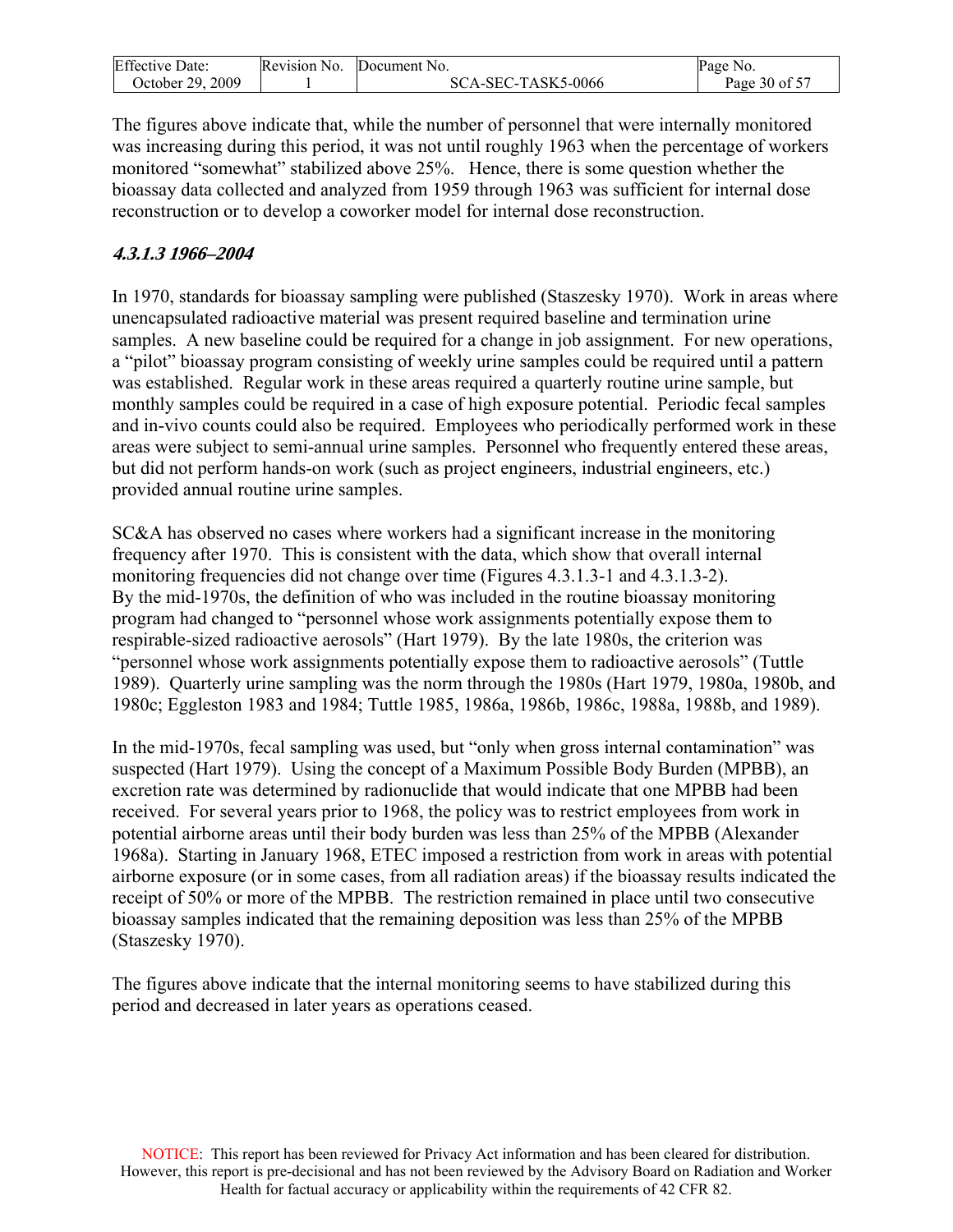<span id="page-30-0"></span>

| <b>Effective Date:</b> | Revision No. | Document No.       | Page No.      |
|------------------------|--------------|--------------------|---------------|
| October 29, 2009       |              | SCA-SEC-TASK5-0066 | Page 31 of 57 |

#### **4.3.2 Monitoring for Internal Exposure of SSFL Workers was Incomplete and Poorly Documented for Most Years of Facility Operation**

In Section 5.2 (p. 10) of TBD-5, the evaluation of the SSFL internal monitoring program is prefaced with the following statement:

*Early 1960s AI documents describe all the elements of a comprehensive radiation safety program, including a laboratory with bioassay capability. …* [Emphasis added.]

This statement, however, was tempered by numerous admissions in subsequent sections of the TBD. A sampling of statements suggesting deficiencies and data limitations include the following:

Page 13:

*Specific radionuclides could be determined "where required" (Lang 1960). Some detail has been found on early urinalysis methods. In addition to the inhouse laboratory capability, bioassay services were contracted to the following vendors:* [Eight vendors are listed.]

*…Information on the periods during which ETEC used these laboratories was not found.* [Emphasis added.]

 In addition to the eight contract laboratories, ETEC had its own **in-house** laboratory, which analyzed urine for uranium content by fluorometric method. Exposure to uranium may have existed in various states of enrichment up to 93%.

Page 14:

*Due to its higher specific activity, EU activity could be determined by counting….* 

*No specific information on sensitivities for the in-house laboratory was obtained….* [Emphasis added.]

The validity of bioassay data provided by contract laboratories as a whole is questionable.

Page 15 (Regarding thorium):

*No details of early thorium analyses were recovered…* 

SC&A is concerned that no definition of what is meant by 'early' is given, and thorium bioassay data are incomplete. Given the fact that thorium fuel was used at SSFL, this is an issue that bears further research.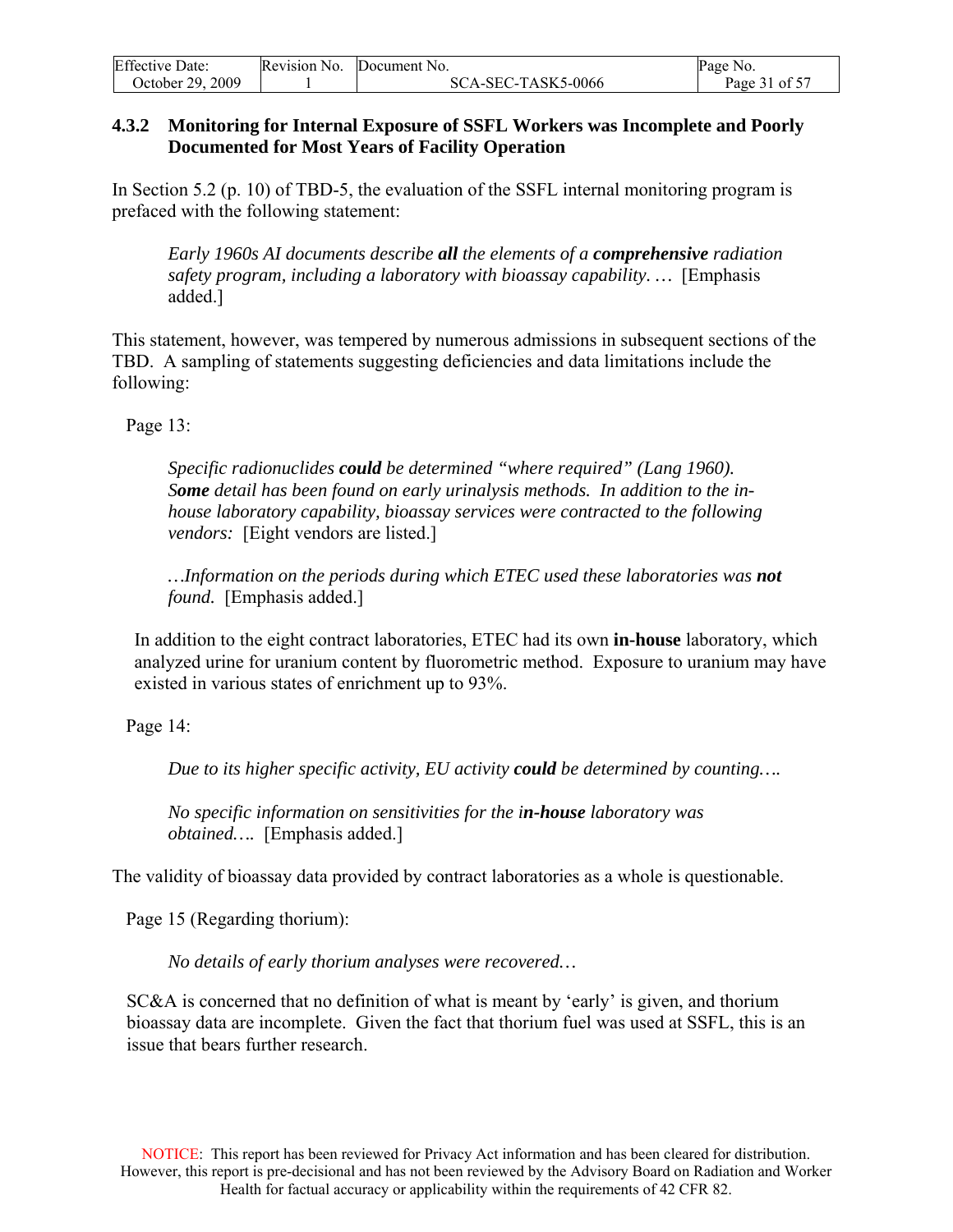| <b>Effective Date:</b> | Revision No. | Document No.       | Page No.      |
|------------------------|--------------|--------------------|---------------|
| October 29, 2009       |              | SCA-SEC-TASK5-0066 | Page 32 of 57 |

Page 15 (Urinalyses for period 1967–1974):

*Partial documentation on bioassay methods from 1967 through 1974 was found. …These documents are believed to refer to services offered by UST* [one of the eight contract laboratories]. [Emphasis added.]

Page 17 (Urinalysis for period 1975–1988):

*The following analytical methods were taken from a series of annual reports…. The measurement "type" in parentheses appears in many personnel bioassay records. The detection limits should have improved over the years. However, a listing was not found. …* [Emphasis added.]

Page 18 (On the method for analyzing MFPs):

*Mixed fission products were precipitated from a basic oxalate media. … Alkali metals such as 137Cs did not precipitate. In addition, volatile fission products such as 1-131 were lost. …* [Emphasis added.]

Page 19 (On in-vitro methods for individual radionuclides):

*Although fecal sampling was mentioned as both a routine and a special bioassay method in site documents, little detail has been found about the analytical methods used. …* [Emphasis added.]

Page 20 (On the use of whole-body counting for monitoring workers):

*… whole-body counting for fission or activation products was apparently not part of the routine bioassay program at ETEC. Between 1975 and 1988, only 25 counts on 25 individuals were summarized in annual reports. …All WBCs were reported positive for 137Cs. Ten counts were performed in 1977 and 15 were performed in 1979.* [Emphasis added.]

We note that Cs-137 was one of the burn pit radionuclides; bioassay records for this should be considered high priority, especially for workers who were involved in burn pitrelated activities.

Pages 20/21 (On the use of chest counting):

*In 1967, the first chest (lung) counts for uranium using a medical system were performed at UCLA. The 186-keV gamma ray from the decay of 235U was used to quantify the amount of EU in the lung … Calibration of this system was crude;…* [Emphasis added.]

*Starting in 1968, Helgeson Nuclear Services provided lung counting services. … The results were reported in milligrams of*  $235U \pm 2$  *sigma...* 

NOTICE: This report has been reviewed for Privacy Act information and has been cleared for distribution. However, this report is pre-decisional and has not been reviewed by the Advisory Board on Radiation and Worker Health for factual accuracy or applicability within the requirements of 42 CFR 82.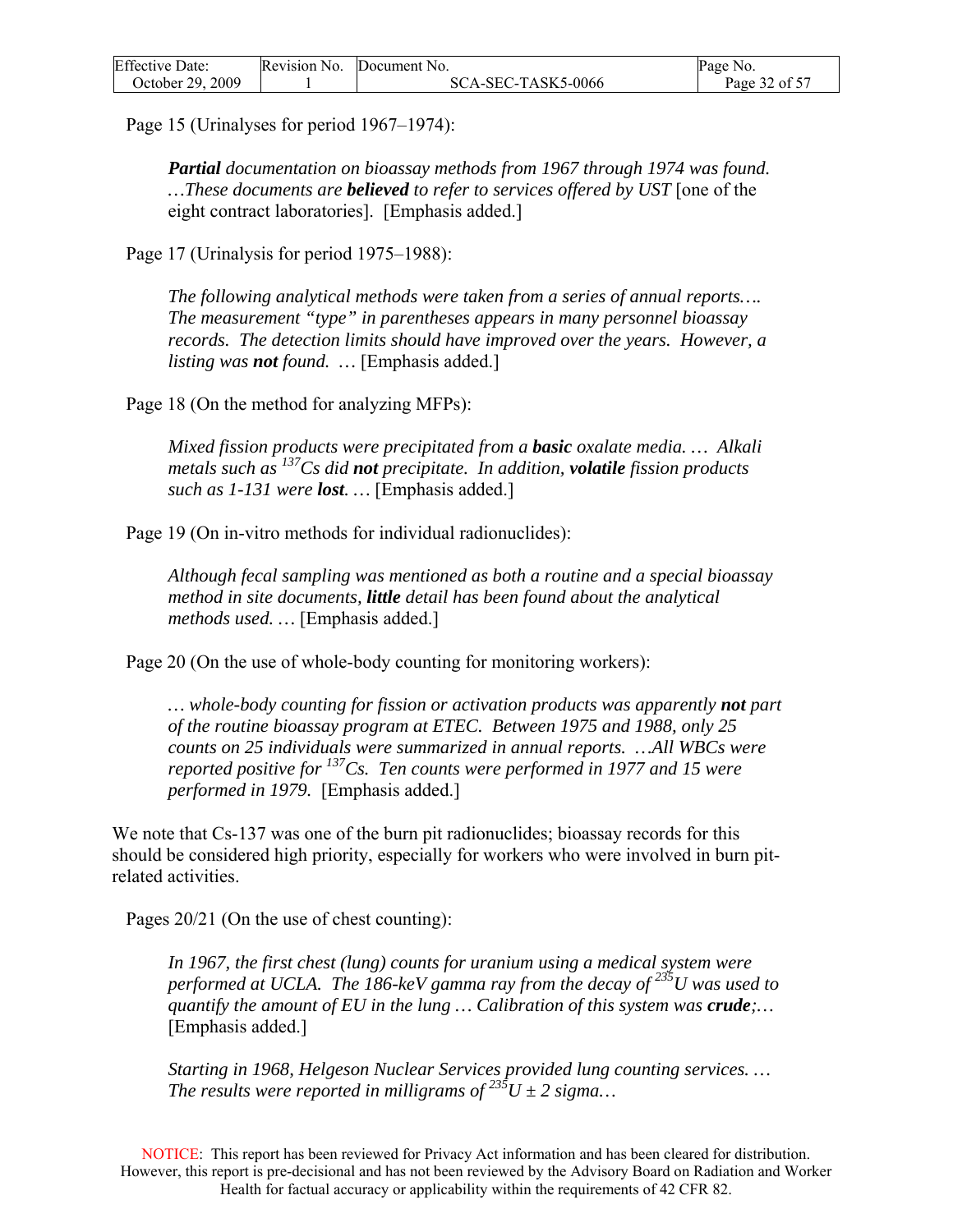<span id="page-32-0"></span>

| <b>Effective Date:</b> | Revision No. | Document No.       | Page No.      |
|------------------------|--------------|--------------------|---------------|
| October 29, 2009       |              | SCA-SEC-TASK5-0066 | Page 33 of 57 |

*By 1977, two 5-in.-diameter, thin-window phoswich detectors were used,…* [to detect U-235]

SC&A notes that all chest measurements only quantified the amount or the activity of U-235. Without a firm understanding of the level of enrichment, the more important contribution of U-234 to total alpha activity cannot be determined.

Page 25 (On solubility type, fraction activity, and particle size per facility):

*In the absence of any measurements or studies, NIOSH guidance requires the use of default solubility classes and particle size values from the International Commission on Radiological Protection. … With one exception, facility-specific solubility and particle size data for ETEC has not been found. Activity fractions were not available with the exception of those for limited fuel fabrication operations. … Table 5-9 lists* [recommended/default] *this information* (emphasis added).

Our review of Table 5-9 indicates that to date, (1) a solubility class has not been assigned to all radionuclides, (2) activity fractions are lacking for several facilities, (3) activity fractions are based on inappropriate data, and (4) activity fractions fail to identify select radionuclides (e.g., Na-24, radioiodines).

## **4.3.3 Insufficient Correlation between Bioassay Data and Potential Exposures to Specific Radionuclides**

Two sources (NIOSH 2008, ORAUT 2006e) state that there is sufficient bioassay and other supporting data available for 1959 and beyond to establish an upper bound for uranium, MFPs, Po-210, plutonium, SR-90, tritium, and thorium. Of the internal monitoring records available to SC&A, 78% were monitored for uranium, 62% for MFPs, 0% for polonium, 24% for plutonium, 5% for strontium, 14% for tritium, and 0% for thorium.

SC&A does not believe that these sources have clearly demonstrated a correlation between the bioassay data available and the potential exposures to specific radionuclides. They have not clearly defined for which workers each of the procedures were conducted, including gross alpha and gross beta. From a brief review of claimant files, it appears that monitoring was not routine for all workers handling radioactive material. Furthermore, detection limits for 1975–1988 are unavailable, and Table 5-9 in TBD-5 containing solubility type and fraction of activity is incomplete in many cases. Significant limitations existed in the bioassay program before and several years after 1959.

## **4.3.4 Missing Radionuclides in Bioassay Data**

The site profile indicates that bioassay data were available for gross alpha, gross beta, uranium, fission products, plutonium, thorium, Po-210, Sr-90, H-3, P-32, S-35, C-14, Pm-147, americium, and curium. Of the internal monitoring records available to SC&A, the vast majority of monitoring was for uranium and MFPs; 78% and 62%, respectively. Fission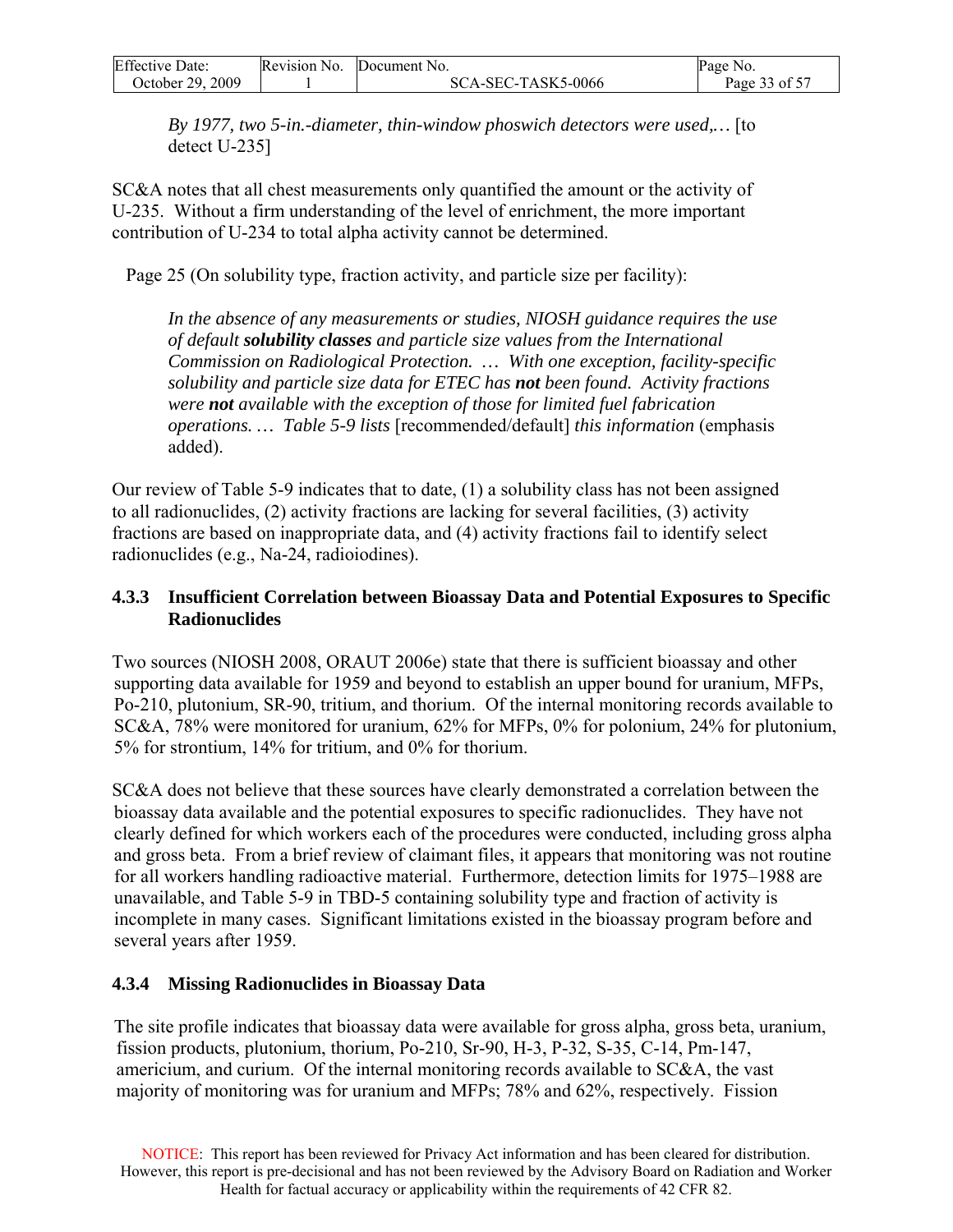<span id="page-33-0"></span>

| <b>Effective Date:</b> | Revision No. | Document No.       | Page No.                  |
|------------------------|--------------|--------------------|---------------------------|
| October 29, 2009       |              | SCA-SEC-TASK5-0066 | Page 34 of 5 <sup>-</sup> |

products were monitored for 49% of the workers. Only a few monitoring records exist for the following radionuclides: 8% for cesium, 3% for beryllium, 3% for mercury, 3% for potassium, 0% for polonium, 24% for plutonium, 5% for strontium, 14% for tritium, and 0% for thorium. Potential exposure to radionuclides such as U-233 and U-234 could have occurred during these operations, but it may not be possible to determine this, given the limitations of uranium monitoring (see below).

## **4.3.5 No Coworker Model**

NIOSH asserts that an internal coworker model is unnecessary, and does not address the use of a coworker model for unmonitored individuals. In many cases, the dose reconstruction reports rely on guidance developed for internal dosimetry based on non-SSFL site data that may not accurately reflect conditions at SSFL. NIOSH should make use of the data that Boeing appears to have to see if they are sufficient to estimate dose. There is no way to tell whether the doses in the Boeing spreadsheet would qualify as bounding doses (or more accurate than that) under 42 CFR 83. Due to the magnitude of such an investigation, SC&A did not perform such an assessment, but we believe that NIOSH will need to perform this assessment in order to support the conclusions and recommendations in the ER.

## **4.3.6 Lack of Source Term Data**

TBD-5 states the following:

*Without bioassay or air sample data, the last resort is determination of airborne concentrations using source term evaluations (NIOSH 2002, p. 19). Data on the amount of dispersible material available does not appear to be available for ETEC.* 

## **4.3.7 NIOSH's Interpretation of Reported Values by the Contract Laboratory Nuclear Science and Engineering Corp. (NSEC) may not be Correct**

Section 5.3.1.2 (page 14) of TBD-5 attempts to clarify data reported by NSEC related to urinalyses for gross alpha, gross beta, and MFPs:

## *Gross Alpha*

*Shepard (1959) gave a minimum measurable concentration of 7.5 dpm/L for gross alpha counting. NSEC gave its minimum measurable concentration as 0.2 cpm/mL (NSEC 1957). It is assumed that this is a typographical error and 0.2 dpm/mL was intended.* [Emphasis added.]

## *Gross Beta*

*Shepard (1959) gave a minimum measurable concentration of 75 dpm/L for gross beta counting. NSEC gave its minimum measurable concentration as 1.0 cpm/mL (NSEC 1957). It is assumed that this is a typographical error and 1.0 dpm/mL was intended.* [Emphasis added.]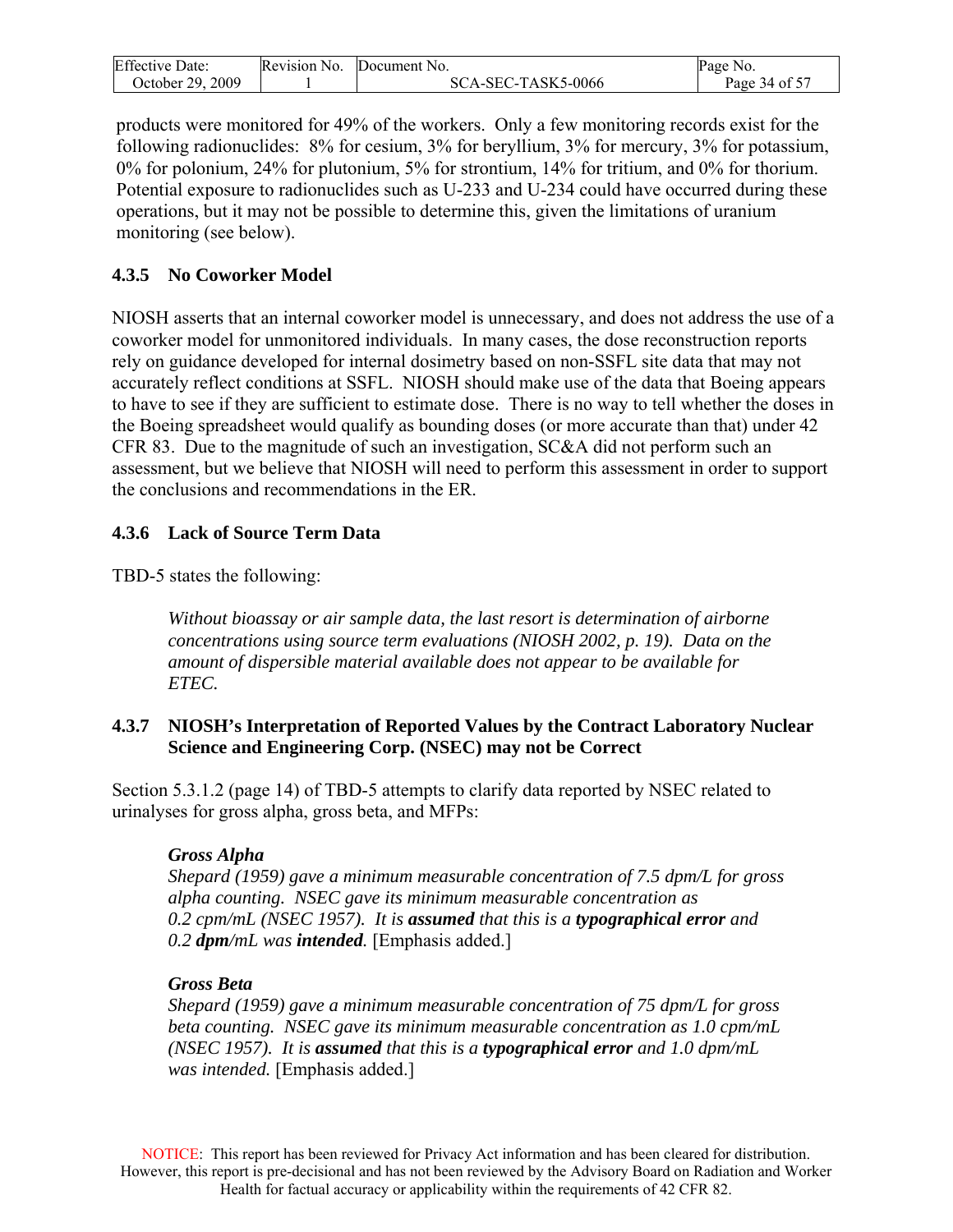<span id="page-34-0"></span>

| <b>Effective Date:</b> | Revision No. Document No. | Page No.      |
|------------------------|---------------------------|---------------|
| October 29, 2009       | SCA-SEC-TASK5-0066        | Page 35 of 57 |

#### *Mixed Fission Products*

*… for beta activity with an approximate minimum detectable amount (MDA) of 60 dpm/sample* [is assumed] *(ORAU 2004, p. 27) … NSEC gave its minimum measurable concentration as 2.0 cpm/mL (NSEC 1957). It is assumed that this is a typographical error and 2.0 dpm/mL was intended.* [Emphasis added.]

The unsupported assumption that in all three cases a "typographical error" was, in fact, made may not be correct, given the discrepancies between the values reported by NSEC relative to those of Shepard:

|             | Shepard 1959        | <b>NSEC</b>               |
|-------------|---------------------|---------------------------|
| Gross alpha | $7.5 \text{ dpm}/l$ | $0.2$ cpm/ml or 200 cpm/l |
| Gross beta  | $75 \text{ dpm}/l$  | 1 cpm/ml or $1,000$ cpm/l |
| MFP         | $60 \text{ dpm}/l$  | 2 cpm/ml or $2,000$ cpm/l |

If, in fact, the NSEC data were correctly reported in the units of cpm/mL, and adjusted for yield(s) and counting efficiencies, MDA values (redefined in dpm/l) are likely to more than double. Such large differences are hard to explain and raise questions about the credibility of bioassay data provided by contract laboratories as a whole. Since this concern applies to the time period post-1958, it brings into question NIOSH's ability to perform internal dose reconstructions post-1958. This issue needs further investigation.

## **4.3.8 Potential Difficulties Associated with Uranium Bioassay Data**

Uranium at SSFL to which workers may have been exposed existed in various degrees of enrichment (i.e., 2% to 93%). Section 5.3 of TBD-5 discusses the two independent methods used to assess uranium in urine; the fluorometric method only identifies uranium concentrations in μg/mL, while the radiometric method assesses the gross alpha activity in dpm/l. Given the potentially wide range of specific activities of uranium defined by fluorometric urine data, all fluorometrically analyzed urine would also require a **concurrent** radiometric evaluation of that sample in order for these data to be useful to dose reconstruction.

Section 5.3 of the TBD does not clarify whether urine samples were analyzed by both Uranium Fluorometric (UF) **and** Uranium Radiometric (UR) methods. This is particularly evident from the internal monitoring records pre-1961, where there appears to be no distinction made between the types of urinalysis methods used. From 1961–1962, there was a transition period where uranium in general was monitored, as well as UR and UF. After 1962, the type of urinalysis methods used was usually specified.

Presumably, concern for the chemical toxicity of uranium may have limited urinalyses to the UF method; the absence of concurrent radiometric analysis of urine samples would severely limit the value of bioassay data. If urinalysis data does not include both UF and UR methods, then claimant-favorable default values must be used to enable quantification of uranium enrichment level and associated energies. Few details are given regarding gamma and alpha spectrometry.

SC&A believes this issue needs further evaluation by NIOSH.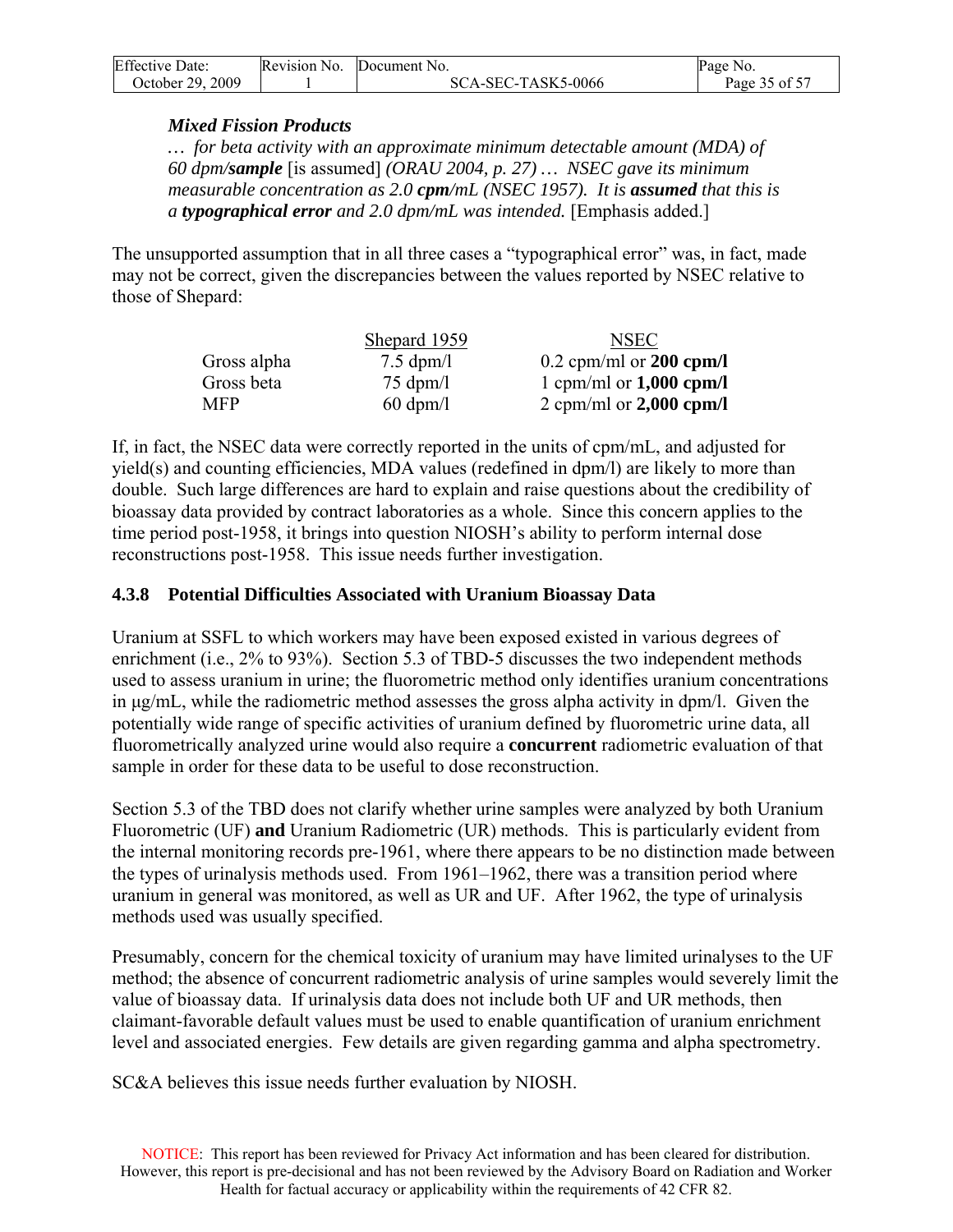<span id="page-35-0"></span>

| <b>Effective Date:</b> | Revision No. Document No. | Page No.      |
|------------------------|---------------------------|---------------|
| October 29. 2009       | SCA-SEC-TASK5-0066        | Page 36 of 57 |

#### **4.3.9 There are Unanswered Questions Regarding the Completeness and Quality of Personnel Exposure Records**

In Section 5.2 of the TBD, the following statements appear:

Page 10:

*…AI established health and safety files on each employee that contained radiation exposure records, injury records, and other "pertinent" data (Lang undated, 1960). Today, personnel radiation exposure records are in the Radiation Safety Records Management System (RSRMS), which encompasses about 170 file cabinets*. [Emphasis added.]

Page 12:

*The bioassay records in the individual files generally consist of:* 

*• Individual Personnel Keysort Cards (Figure B-2, Attachment B), which were used to track the type, frequency, and week of sample collection. … The forms can be difficult to read due to the quality of the copies, and dose reconstructors should refer to the forms listed below for urine and fecal data. This form might be the only place in vivo* [?] *data are listed.* [Emphasis added.]

Section 5.7 (page 23):

*The bioassay results from ETEC and its predecessor organizations are apparently not available in a computerized format. The units used to report the results are generally included in the hard-copy reports. …* [Emphasis added.]

Section 5.8 (page 23):

*No codes have been found* [for excreta samples]*. …* 

These statements suggest that (1) all personnel records currently exist in hardcopy form only, and (2) records may be of poor quality, difficult to interpret, and incomplete.

SC&A concludes that the use of these records for dose reconstruction will require a comprehensive assessment regarding the quality and completeness of records contained in the 170 file cabinets, and requires guidance to dose reconstructors for their interpretation/use.

#### **4.3.10 Use of SSFL Site Survey Data/Source Terms Cannot be Regarded as Useful Surrogate Data for Bioassay Data in Dose Reconstruction**

In the absence of an individual's in-vitro/in-vivo bioassay data, the TBD provides the following information and guidance to dose reconstructors: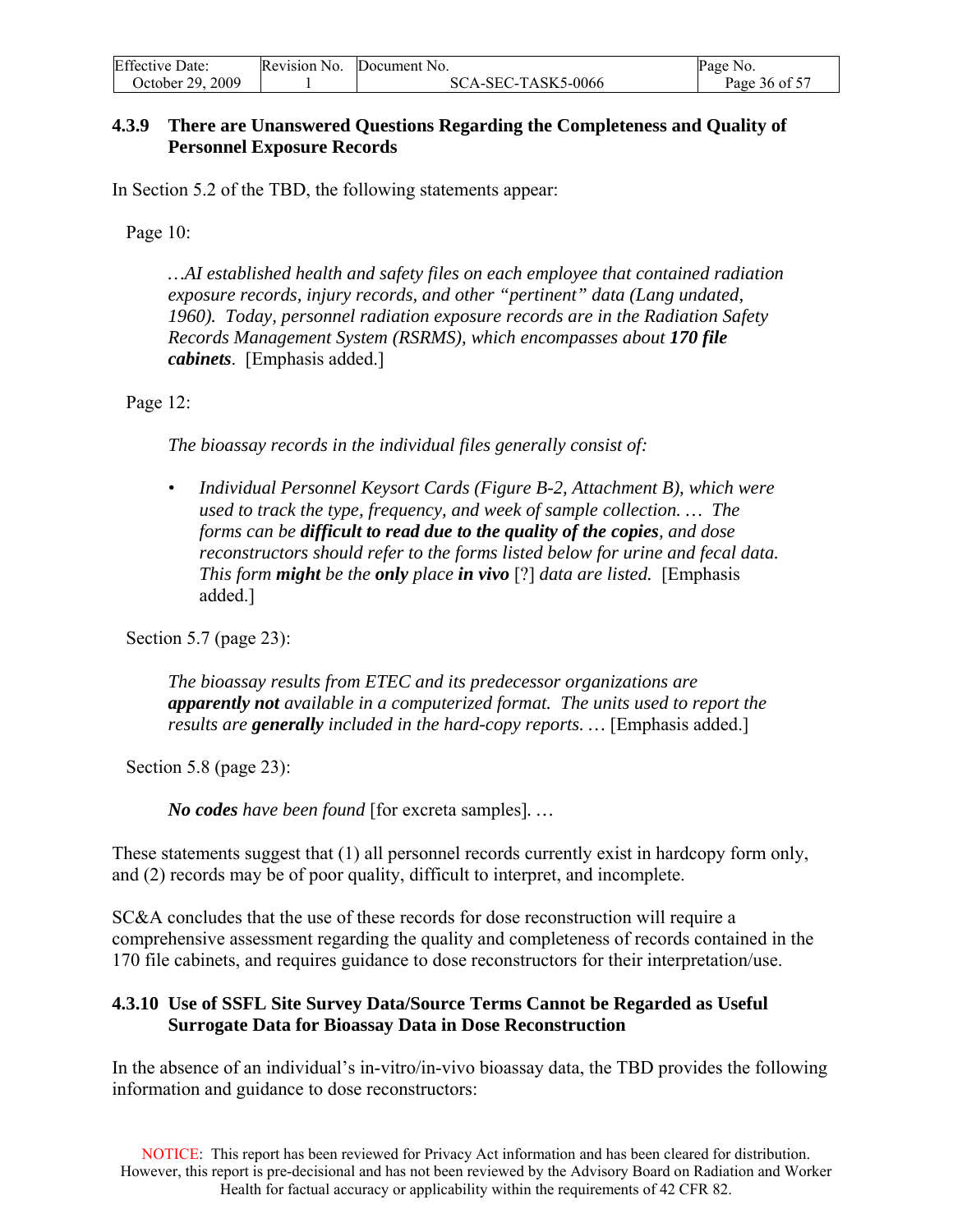<span id="page-36-0"></span>

| <b>Effective Date:</b> | Revision No. Document No. | Page No.      |
|------------------------|---------------------------|---------------|
| October 29, 2009       | SCA-SEC-TASK5-0066        | Page 37 of 57 |

Section 5.11 (page 26):

*If bioassay data are not adequate to evaluate an individual's internal doses, dose reconstructors can use workplace monitoring data (NIOSH 2002). The following types of workplace data might be available for ETEC: breathing zone air samples, general area air samples, and surface contamination surveys. However, these data are not likely to be in individual exposure records. Data on respirator use are not likely to be available … resuspension factors are not likely to be available.* [Emphasis added.]

Section 5.12 (page 30):

*Without bioassay or air sample data, the last resort is determination of airborne concentrations using source term evaluations (NIOSH 2002, p. 19). Data on the amount of dispersible material available does not appear to be available for ETEC.* [Emphasis added.]

This "guidance" is deficient and places an unrealistic responsibility on the dose reconstructor because, at a minimum, the dose reconstructor will need to make judgments regarding (1) how to use general air sampling data when breathing zone data are not available or limited, and (2) what resuspension factors should be assigned. It is important that additional guidance be provided that ensures that claimant-favorable assumptions are applied in a consistent manner.

## **4.4 LACK OF INFORMATION WITH CERTAIN FACILITY INCIDENTS**

## **4.4.1 Overview**

Table 2-6 in TBD-2 presents major site incidents that had significant potential for internal or external exposure to personnel. The two primary incidents of concern occurred at the SRE and the Sodium Burn Pit.

## **4.4.2 Sodium Reactor Experiment Coolant Failure**

TBD-2 contains a discussion of the SRE coolant failure in Section 2.2.1.1.2 and in Table 2-6. Section 2.2.1.1.2 provides very little information on the incident, and does not discuss any potential exposure information. Table 2-6 (30 pages after Section 2.2.1.1.2) provides more detail on the incident, but does not provide any worker exposure information. There is information in Table 2-6 about exposure being negligible for nearby residents (a maximum theoretical calculated dose of 0.06 rem to someone living in Susana Knolls, the nearest residential area at the time), but does not present exposure information for workers.

Based on our review of claimant files, it does not appear that all workers who should have been monitored were monitored. NIOSH (Hughes 2008) provided SC&A with a spreadsheet containing information on claimants who worked at Area IV in 1959, and whether they were internally or externally monitored. The key finding from this spreadsheet (the spreadsheet cannot be provided, given Privacy Act concerns) is that 42% of those claimants, who were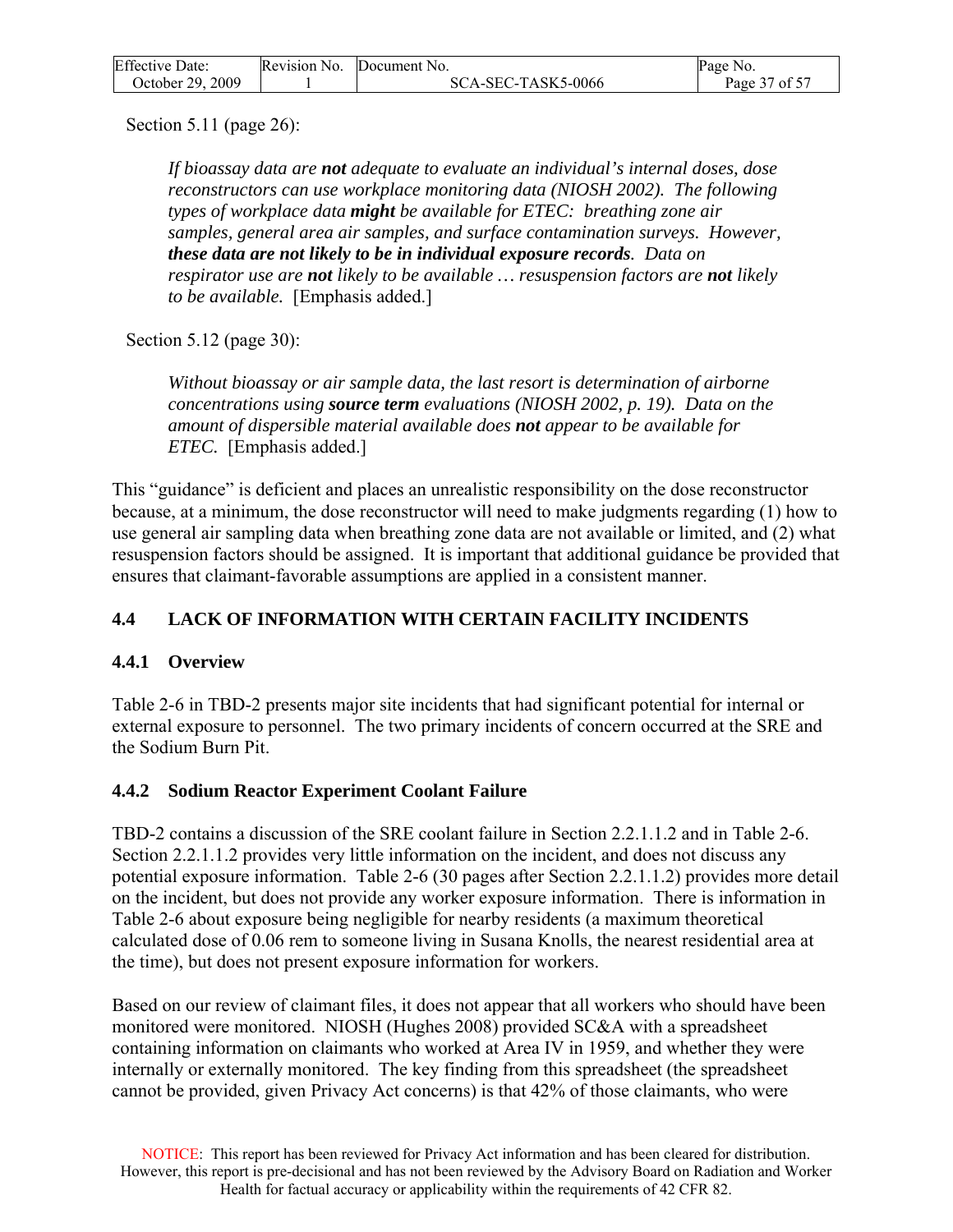<span id="page-37-0"></span>

| <b>Effective Date:</b> | Revision No. | Document No.       | Page No.      |
|------------------------|--------------|--------------------|---------------|
| October 29, 2009       |              | SCA-SEC-TASK5-0066 | Page 38 of 57 |

"radiation workers," were not internally monitored, while all radiation workers were externally monitored.<sup>[2](#page-37-0)</sup> If these radiation workers did indeed work in the SRE area, the lack of internal monitoring would be a concern, given the program was supposed to be fully functional in 1959. Stack releases and the controversy surrounding them is less relevant than an assessment of internal and external monitoring adequacy relating to the period of the accident and the aftermath of the accident, in terms of restoring reactor operation, dealing with the damaged fuel rods, handling of contaminated equipment, etc.

Atomics International prepared two reports on this incident; a report titled *SRE Fuel Element Damage, An Interim Report (NAA-SR-4488)—November 15, 1959* (AI 1959), and a second report titled, *SRE Fuel Element Damage, Final Report (NAA-SR-4488 (suppl)—1961* (AI 1961).

The interim report (AI 1959) contains important information related to this incident that is not in the site profile. Examples of this information include the following:

- *During this occasion, specifically, in October 1958, the maximum radiation levels in the general area of the moderator coolant pump were reported to be about 50 Mr/hr (October 14). Below shield blocks 1 and 2, the radiation level was about 21 mr/hr (on October 11)* (p. IV-C-9).
- *Radiation levels measured on April 18, 1959 varied from 50 to 420 mr/hr. …Additional measurements made 5 days later (a total of 17 days after shutdown) indicated no significant decay* (p. IV-C-10). [Table IV-C-6 includes radiation levels in the Gamma Facility on various dates in August, September, and October of 1959. The measured radiation levels peaked on August 12 (2.9 r/hr) and decreased to 0.7 r/hr on October 5.]
- *Cold trapping was started during run 14. However, radiation measurements could not start until August 8 (due to the radiation hazard from the high radiation levels of Na24), at which time the dose rate, extrapolated to near the surface, was about 70 r/hr. It is possible that initial cold-trap dose rates, had they been measured, would have yielded significantly higher values* (p. IV-C-12). [The radiation rates at the cold trap, shown in Table IV-C-7, range from 63 r/hr on August 8, 1959, to 50 r/hr, with a peak of 81 r/hr on August 13.]
- *Following the termination of run 14, the fuel handling cask was used to inspect the fuel elements in the reactor.* … *Operations directed towards removal of these slugs resulted in occasional radiation levels as high as 1000 r/hr at 1 ft. from the slugs. However, the maximum total exposure received by operations personnel during these cask operations did not exceed 1 rem in a single week.* (p. IV-C-22). [The basis for this last statement was not provided in the report, and the number of personnel exposed was also not presented.]

 $\overline{a}$ 

 $2^2$  Percentages rather than absolute numbers have been provided, given Privacy Act concerns.

NOTICE: This report has been reviewed for Privacy Act information and has been cleared for distribution. However, this report is pre-decisional and has not been reviewed by the Advisory Board on Radiation and Worker Health for factual accuracy or applicability within the requirements of 42 CFR 82.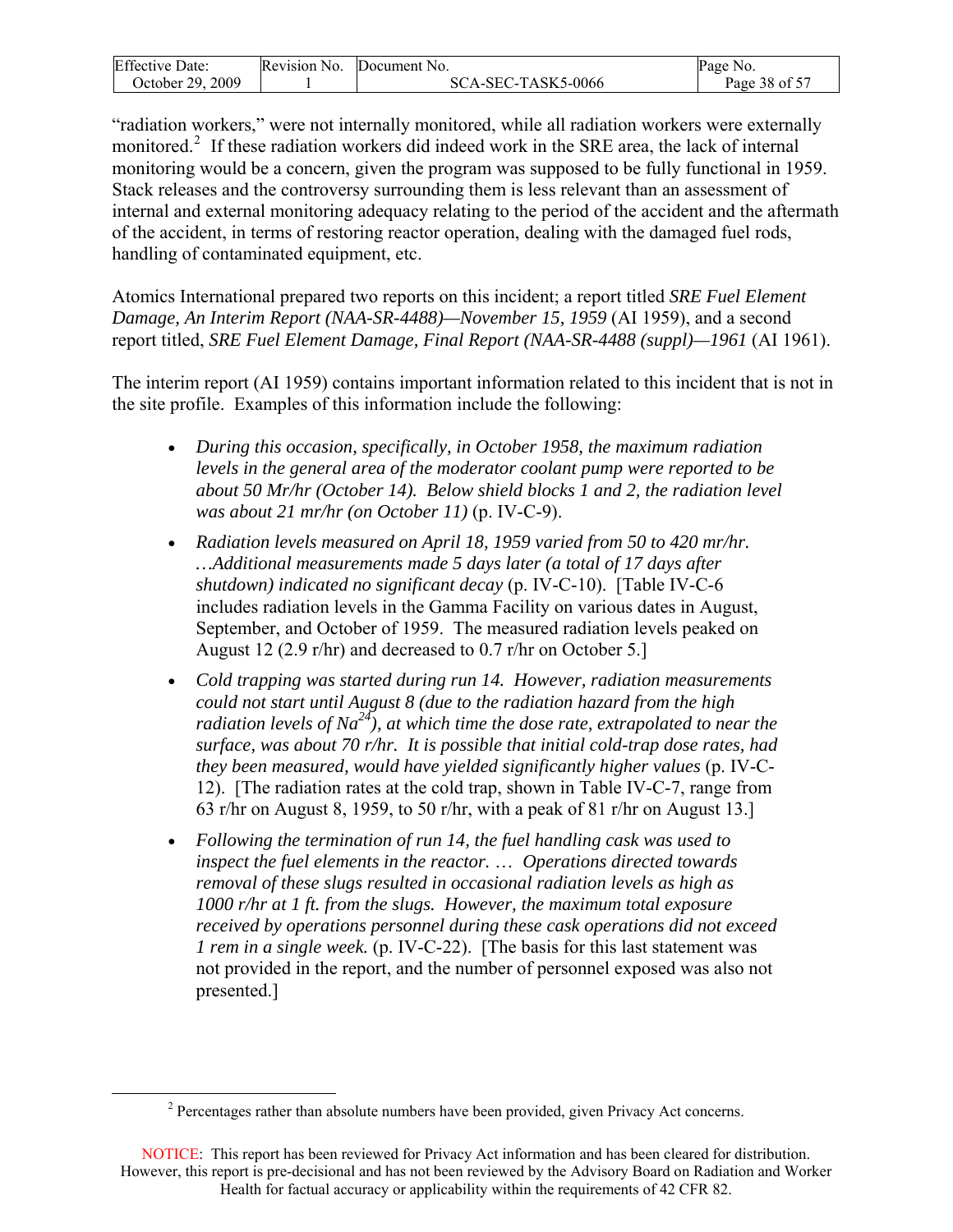<span id="page-38-0"></span>

| <b>Effective Date:</b> | Revision No. | Document No.       | Page No.      |
|------------------------|--------------|--------------------|---------------|
| October 29, 2009       |              | SCA-SEC-TASK5-0066 | Page 39 of 57 |

The final report (AI 1961) also contains information related to potential worker exposure. Examples of this information include the following:

- *This report discusses the distribution and management of the fission products during the recovery operations. During the recovery effort the objectives were: (1) To limit personnel exposure to an average dosage rate of 1.25 rem/quarter (5 rem/yr)…* (p. III-19)
- *Throughout the recovery effort the radiation exposure to each individual was limited to less than 5 rem/yr. It was occasionally necessary to permit the weekly exposure for some key individuals to reach 600 mrem per week, in which case the individual was not exposed to radiation during the following week. Such exposures required a special permit, and only 30 permits were issued. For the 150 persons directly involved in the work, the average exposure was 2 rem/yr.*

This information is pertinent to reconstructing both external and internal exposures associated with this incident.

## **4.4.3 The Sodium Burn Pit**

The sodium burn pit, also referred to as the Sodium Disposal Facility, was built to clean nonradioactive metallic sodium and NaK mixtures from scrap test components. This facility was not expected to result in radiation exposures and was not routinely monitored. Contamination was identified in the facility in 1978, at which time monitoring of the area began and continued until 1983. Prior to 1978, individuals working near the pit might not have been monitored for radiological exposure, although they were required to wear protective equipment due to the potential for chemical exposure relating to the Na and NaK explosive reactions during the cleaning process. Additional information should be gathered on this site to demonstrate that unmonitored workers are not likely to have received sufficient dose to be of concern, or a model should be developed to ascertain the exposures that could have been incurred.

The TBD does not consider exposure to contaminated soil that has resulted from spills and other incidental releases. For example, a review by a U.S. Environmental Protection Agency (EPA) official in 1989 (Dempsey 1989) identified Building 064, the Special Nuclear Materials Storage Area, that had been contaminated as a result of a spill. This EPA official also had concerns about the validity of some, if not all, of their environmental data:

In the Rocketdyne procedure, soils are heated in a muffle furnace for 8 hours at 500°C. Several problems were identified: first, this temperature is sufficient to *volatilize most man-made radionuclides of concern, including cesium-137 and strontium-90. Second, from the Rocketdyne procedure, soil is sieved through a coors crucible to obtain uniform particle size…. This procedure is a screening method at best and is not an accurate quantitative procedure.*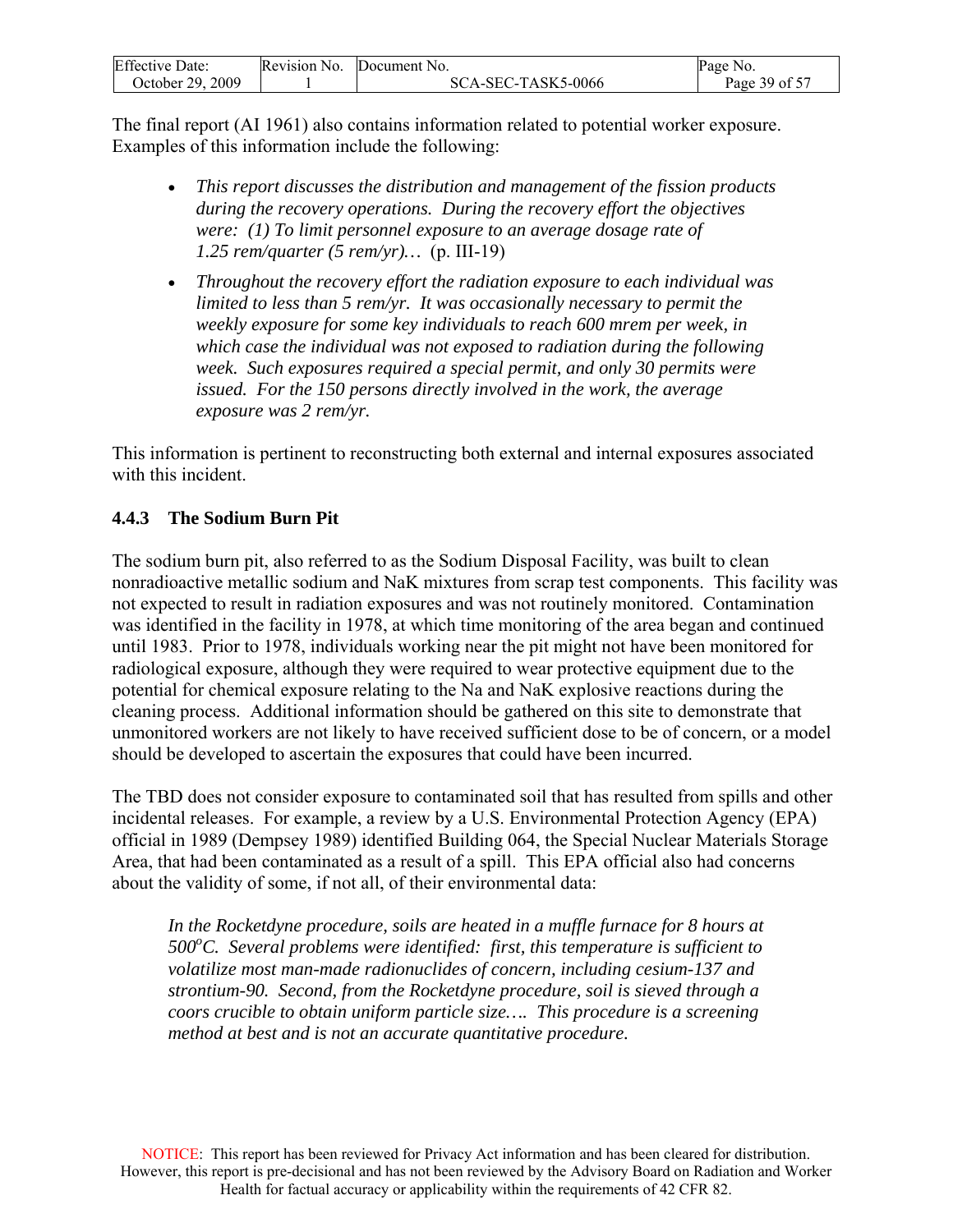<span id="page-39-0"></span>

| <b>Effective Date:</b> | Revision No. | Document No.       | Page<br>NO.   |
|------------------------|--------------|--------------------|---------------|
| October 29, 2009       |              | SCA-SEC-TASK5-0066 | Page 40 of 57 |

TBD-5 does not specifically address radiological incidents that may have resulted in internal exposures to workers that were unmonitored.

Based on information provided in TBD-5, it is unclear (1) whether workers exposed during these early incidents were adequately monitored for internal exposure, and (2) if workers were, in fact, monitored, whether their exposure records exist. A particular concern involves the potential exposures associated with the SRE. Worker exposures may have included a complex mixture of highly enriched uranium, actinides, MFPs, and various activation products, including large amounts of Na-24.

## **4.5 LACK OF INFORMATION ON THE ENVIRONMENTAL EXPOSURES**

## **4.5.1 Overview**

Occupational environmental dose refers to radiation exposures received by workers while onsite, but outside the SSFL facilities, from facility discharges to the atmosphere, ambient external radiation originating in the facilities, and inadvertent ingestion of site-generated radionuclides. The environmental monitoring program was established at Area IV in May 1954, before construction of the first radiological facility, with emphasis on soil, vegetation, and water sampling.

TBD-4 provides guidance and data for assigning occupational environmental doses for Area IV, and the Downey, Canoga, and De Soto sites that make up SSFL, for all years from 1954 through 1999. Due to insufficient environmental monitoring/data limitations, the TBD relied on the following data and applied the following assumptions in order to provide the dose reconstructor the means to estimate inhalation intakes that are radionuclide-specific and for all years of facility operations:

*Average annual gross alpha/gross beta concentrations in facility stack emissions were the basis for estimating potential worker environmental inhalation intakes. Most of the available SSFL stack emission data include annual average gross alpha and gross beta concentrations at the stack point of release. Years with data vary by facility, but gross alpha/gross beta concentration information is available for most years between 1971 and 1999. …* 

*…Identification of specific radionuclides released from various facilities in stack emissions are available … from 1988 to 1999 and were used to characterize radionuclide emissions for all years. …* 

*…In years where data were not available, stack concentrations were assumed to be the average yearly gross alpha and gross beta concentrations in stack effluents from years 1971 to 1999, for which data were available.* 

*…Furthermore, the average percentage that each identified radionuclide contributed to the gross alpha or gross beta concentration determined from 1988*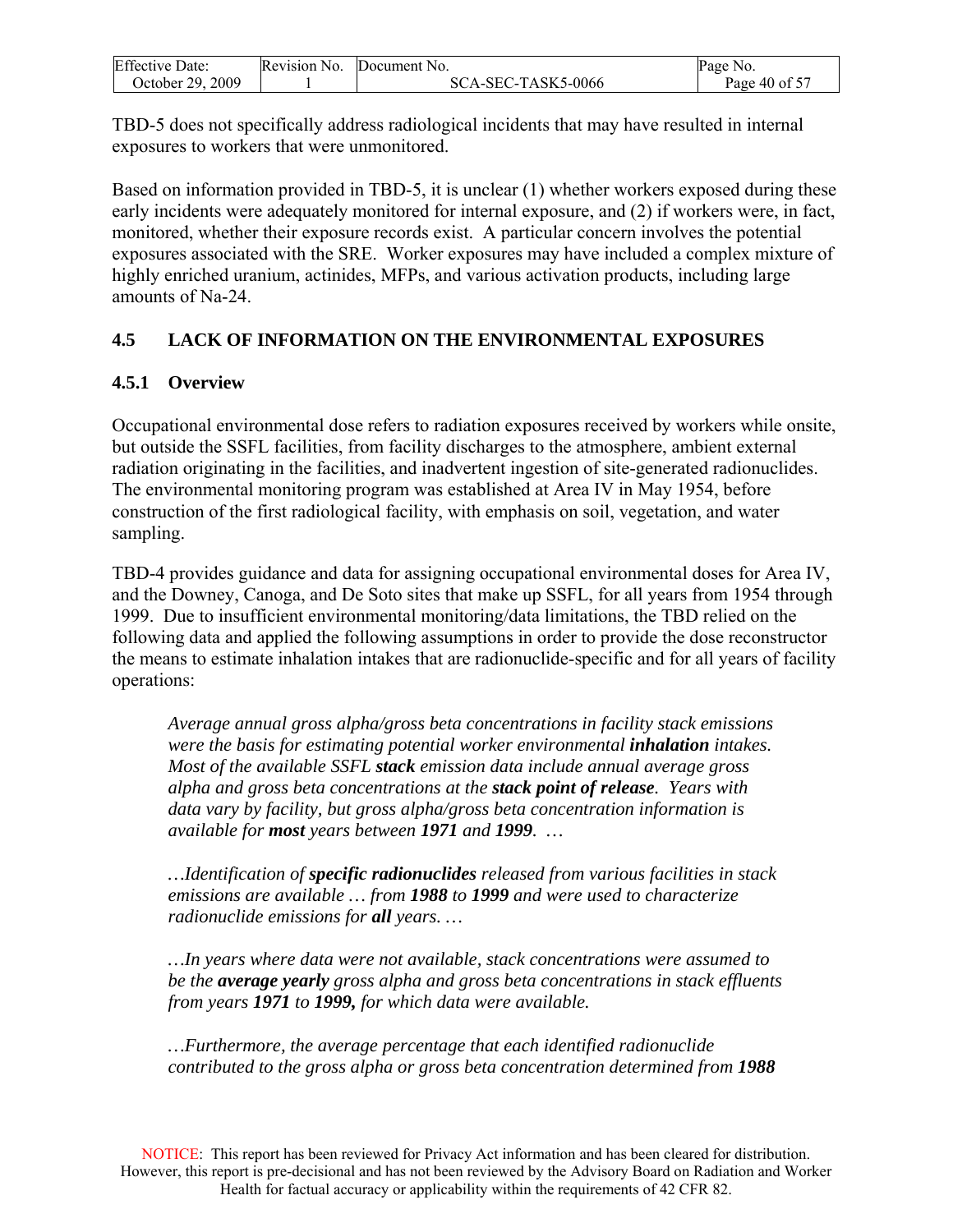<span id="page-40-0"></span>

| <b>Effective Date:</b> | Revision No. | Document No.       | Page No.      |
|------------------------|--------------|--------------------|---------------|
| October 29, 2009       |              | SCA-SEC-TASK5-0066 | Page 41 of 57 |

*to 1999 data was applied to each of these years to make radionuclide-specific stack concentration estimates….* 

*…Because the stack effluent concentrations were at the point of release, a further reduction factor of 0.01 was taken to account for the lessened overall intake due to contribution from multiple, widely spaced facilities; atmospheric dispersion of stack effluent over the course of a year's exposure; and building wake effects.* [Emphasis added.]

Stack data are not an adequate method to assess onsite worker exposures in areas with buildings or in facilities that include outdoor operations with contaminated materials, such as the Burn Pit.

#### **4.5.2 Surrogate Use of the Time-integrated Average Yearly Gross Alpha/Gross Beta Stack Emission Corresponding to Years 1971 to 1999**

The surrogate use of the time-integrated average yearly gross alpha/gross beta stack emissions corresponding to years 1971 to 1999 (when stack measurements were taken) is likely to underestimate stack emissions for years 1954 through 1970. SC&A's conclusion is supported by the steady reduction in facility operations over time, as illustrated in Figure 4.5.2-1. For example, nuclear reactor programs were essentially phased out in the early 1970s.

Sections 4.6.4, 4.6.5, and 4.6.6 of TBD-4 acknowledge the lack of external dose rate monitoring data prior to 1974, and provide unsupported/unreferenced assumptions that were used to derive annual external dose estimates for a **restricted** number of facilities, as given in Table 4-4 of the TBD.

## **4.5.3 Exposure to Onsite Water Supply Wells**

The SEC ER states that onsite water supply wells were the primary water source from 1949 to 1964, which differs from Section 4.7 of TBD-4, which states, "Potable water is not a source of occupational radioactive material at SSFL, because the SSFL facilities used either bottled water from an off-site vendor (Moore et al. 1962) or the city water supply." In addition, other references (Winzer 1980 and 1981; Curphey 1983) indicate that well water was a source of drinking water into the 1980s.

Although the ER stated that the drinking water supply wells did not have elevated levels of tritium (>1,000 pCi/l) (concern with tritium given current tritium plume on site), the ER has tried to bound any contamination that may have existed onsite by assuming the onsite supply wells were contaminated with tritium at a concentration of 30,000 pCi/l. More recent Boeing reports (Boeing 2003, 2004, 2005, and 2006) have documented tritium concentrations as high as 117,000 pCi/L in the monitoring wells. Therefore, this issue should be re-evaluated to determine if this exposure route can be properly assessed in earlier years, and if so, how to assess this exposure.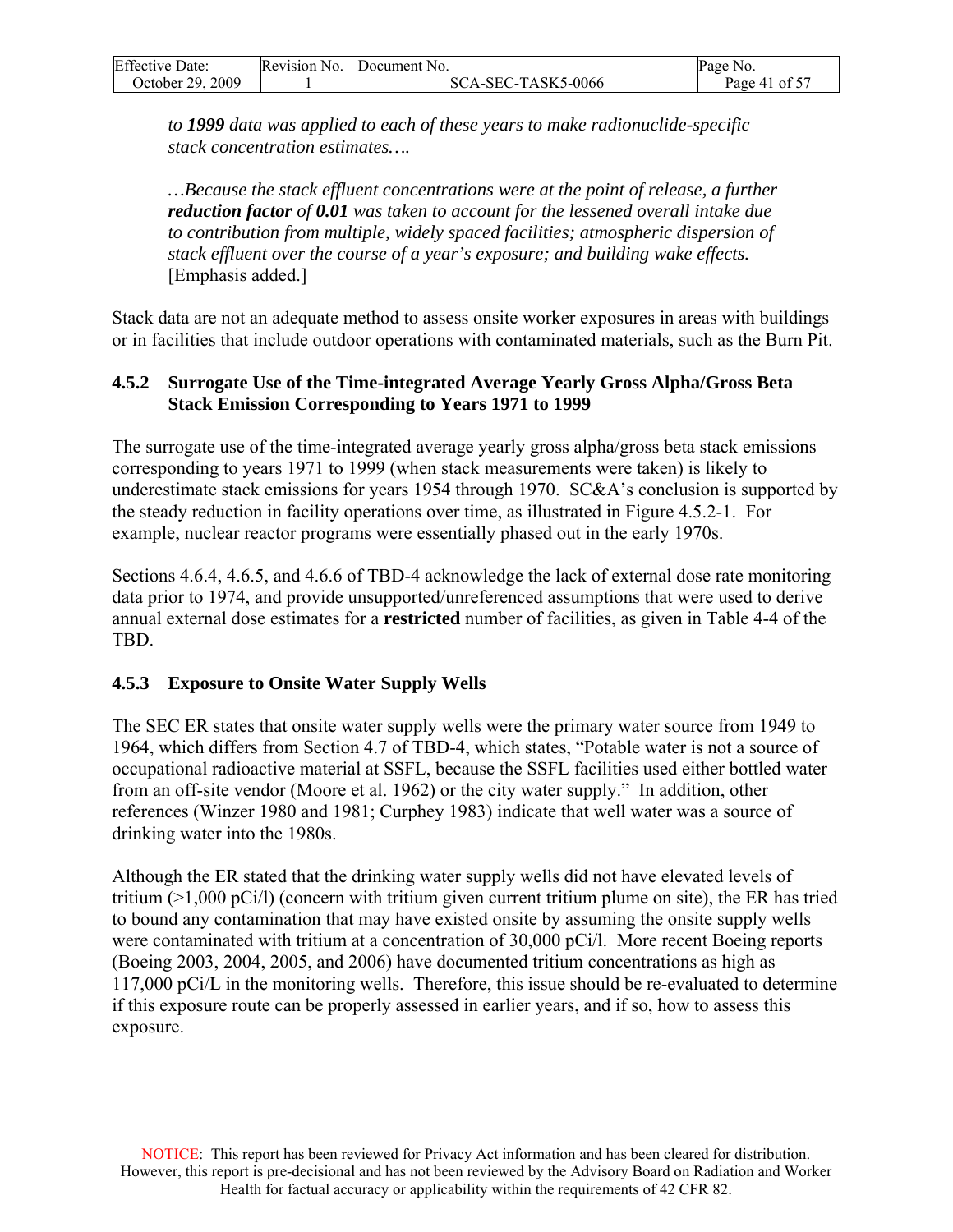| <b>Effective Date:</b> | Revision No. | Document No.       | Page No.      |
|------------------------|--------------|--------------------|---------------|
| 2009<br>October 29.    |              | SCA-SEC-TASK5-0066 | Page 42 of 57 |



**Figure 4.5-1: Summary of Area IV Activities**

NOTICE: This report has been reviewed for Privacy Act information and has been cleared for distribution. However, this report is pre-decisional and has not been reviewed by the Advisory Board on Radiation and Worker Health for factual accuracy or applicability within the requirements of 42 CFR 82.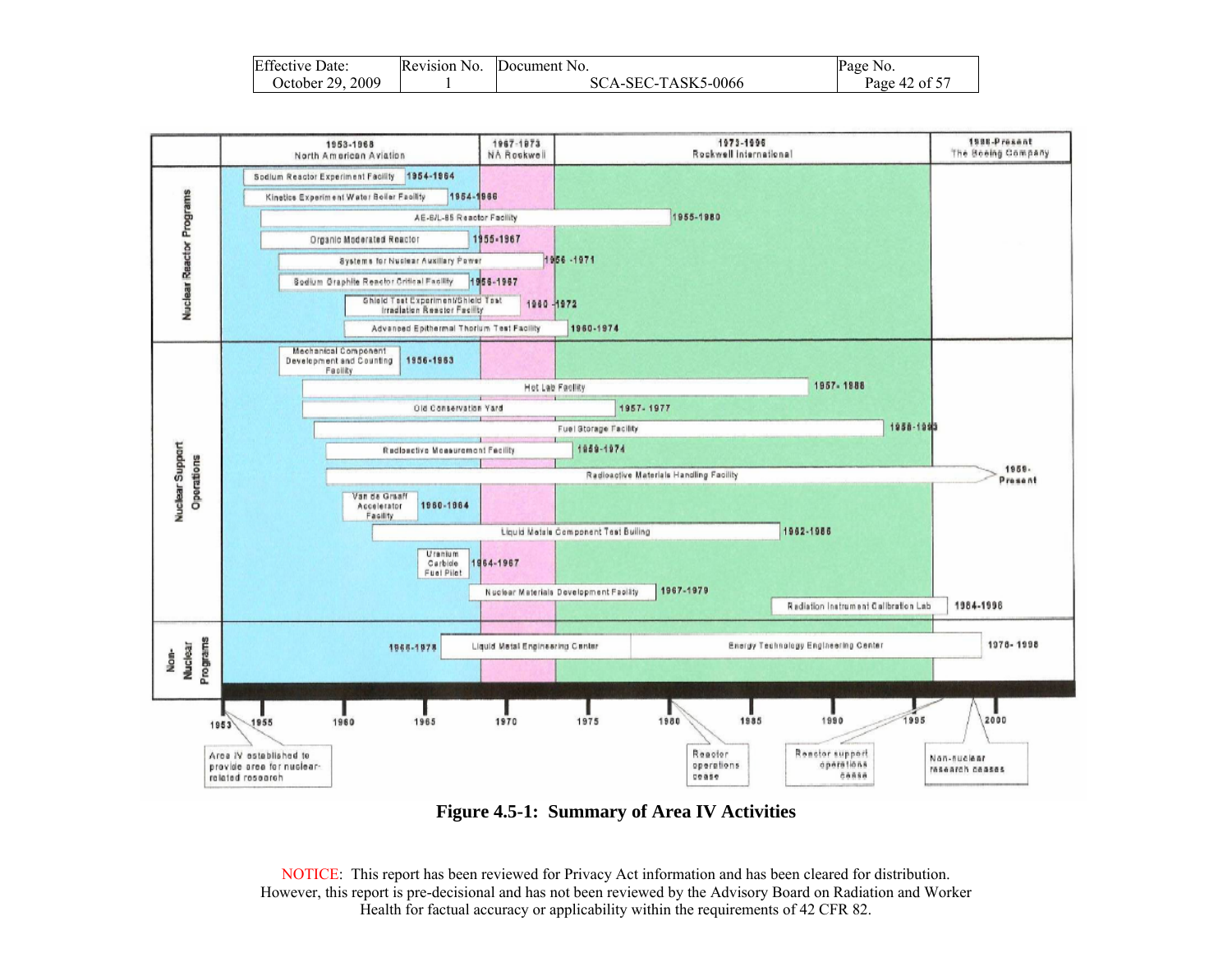<span id="page-42-0"></span>

| <b>Effective Date:</b> | Revision No. | Document No.       | Page No.      |
|------------------------|--------------|--------------------|---------------|
| October 29. 2009       |              | SCA-SEC-TASK5-0066 | Page 43 of 57 |

## **4.6 ASSIGNMENT OF EXTERNAL DOSE**

TBD-6 contains documentation to assist in the evaluation of occupational external doses from processes that occurred at SSFL. An objective of this document is to provide supporting technical data using claimant-favorable assumptions to evaluate occupational external doses that can be reasonably associated with worker radiation exposures. This document addresses the evaluation of unmonitored and monitored worker exposure, missed dose, and the bias and uncertainty associated with the monitoring of external dose.

## **4.6.1 No Coworker Model**

TBD-6 has not cited an external coworker model approach as necessary, and the document does not address the use of a coworker model for those individuals potentially exposed, but not monitored. It appears that individuals may have been unknowingly exposed. An October 22, 1962, memorandum from F.H. Badger<sup>[3](#page-42-0)</sup> to the Health and Safety File regarding "Health and Safety Observations at RMDF" states that, "Routine smear surveys have repeatedly revealed significant contamination or radiation dose rates in areas usually thought to be free of radioactive material." One of the examples provided was a 4 Rad/hr capsule lying in an area thought to be uncontaminated.

In addition, in an April 1991 Tiger Team Assessment (DOE 1991), the DOE noted several issues with the external radiation dosimetry program. The report, as an example, noted that "In 1989" and 1990, extremity doses were not added in to exposure records or reported to the Radiation Exposure Information Reporting System (REIRS)."

Based on the poor track record of badging employees appropriately, the conclusion of no monitoring being equal to no work in a radiation area does not seem to be justified. The dose reconstructor should be able to look at a job title and determine potential exposure, and then be linked to a coworker model. This issue is also relevant to how NIOSH has defined the SEC from 1955 to 1958, which at present does not include employees who "should have been monitored," but is limited to employees who were monitored. This SC&A conclusion indicates a need for NIOSH to revisit the limitation.

## **4.6.2 Workers Were Unlikely to Have Been Monitored for Thermal Neutrons**

As stated in Section 6.2 of TBD-6, "…Both fast and **thermal** neutrons were **measured** and **recorded** as whole-body (WB) dose in rem" (emphasis added). This statement is contradicted in Section 6.4, where it states, "…It is assumed that the dose recorded was the result of **fast** neutron exposure" (emphasis added).

The second statement is likely to be correct, since the common practice at DOE facilities was to assess Neutron Track Emulsion Type A (NTA) film for tracks produced by proton recoil. It is unlikely that NTA dosimeters were modified and calibrated for tract analysis of **thermal**

 $\overline{a}$ <sup>3</sup> F.H. Badger was employed by Atomics International. His title was Analyst, Health Physics, Senior Health and Safety Operations.

NOTICE: This report has been reviewed for Privacy Act information and has been cleared for distribution. However, this report is pre-decisional and has not been reviewed by the Advisory Board on Radiation and Worker Health for factual accuracy or applicability within the requirements of 42 CFR 82.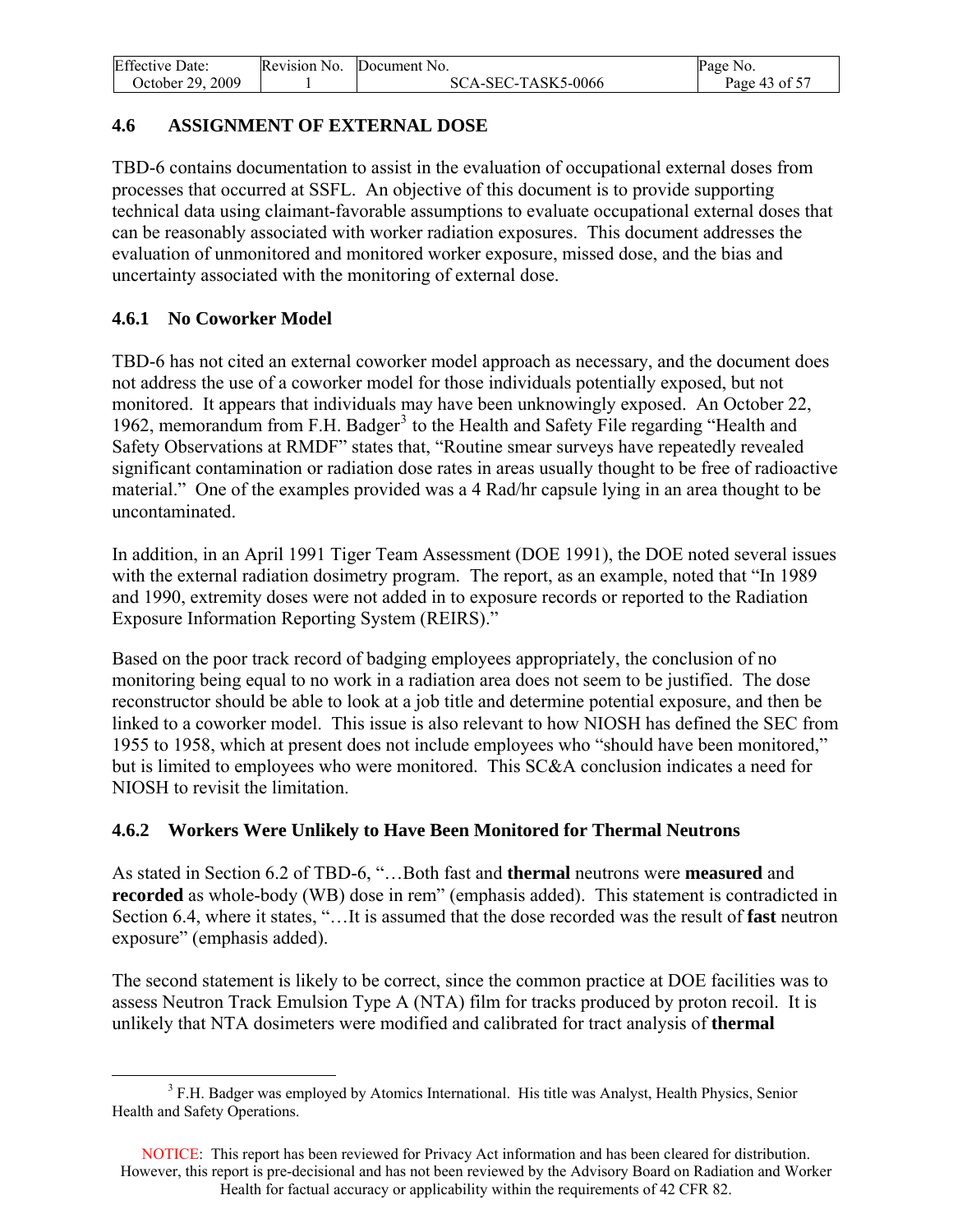<span id="page-43-0"></span>

| <b>Effective Date:</b> | Revision No. | Document No.       | No.<br>Page   |
|------------------------|--------------|--------------------|---------------|
| October 29. 2009       |              | SCA-SEC-TASK5-0066 | Page 44 of 57 |

neutrons. [Tracks in emulsions exposed to thermal neutrons may be produced by nitrogen in the gelatin that captures a thermal neutron and releases a 0.58 MeV proton– $N^{14}(n, p) C^{14}$ .

In the absence of empirical data involving neutron spectra for reactors and Pu fuel storage facilities, the lack of dosimeter calibration methods, and the relative insensitivity of NTA film to neutrons with less than 500 keV (or as much as 1 MeV), there remains an undefined level of uncertainty for recorded neutron doses. Therefore, the use of Y-12 data as surrogate values may not be appropriate.

TBD-6 assumes that the NTA film effectively measured all neutron exposure received at AI, and does not consider correction factors for the insensitivity of NTA to neutrons at energies below 500 keV. Actual neutron energy spectrum data are limited to a few facilities (i.e., SRE). There is no discussion of neutron-to-photon ratios in the site profile; however, it is mentioned as an option for calculating thermal neutron exposure in the ER.

#### **4.6.3 Dosimeter Response to Low-Energy Photons**

TBD-6 does not discuss issues associated with the response of dosimeters to low-energy photons. There are statements to the effect that the dosimeter was similar in design to the Hanford dosimeter. The Hanford dosimeter applied a correction factor for exposure of plutonium facility workers to compensate for badge shortcomings. The ER indicates there are source term data available to bound low-energy photon dose; however, no specific information on source term is provided. Furthermore, there is no consideration for dose from skin contamination incidents.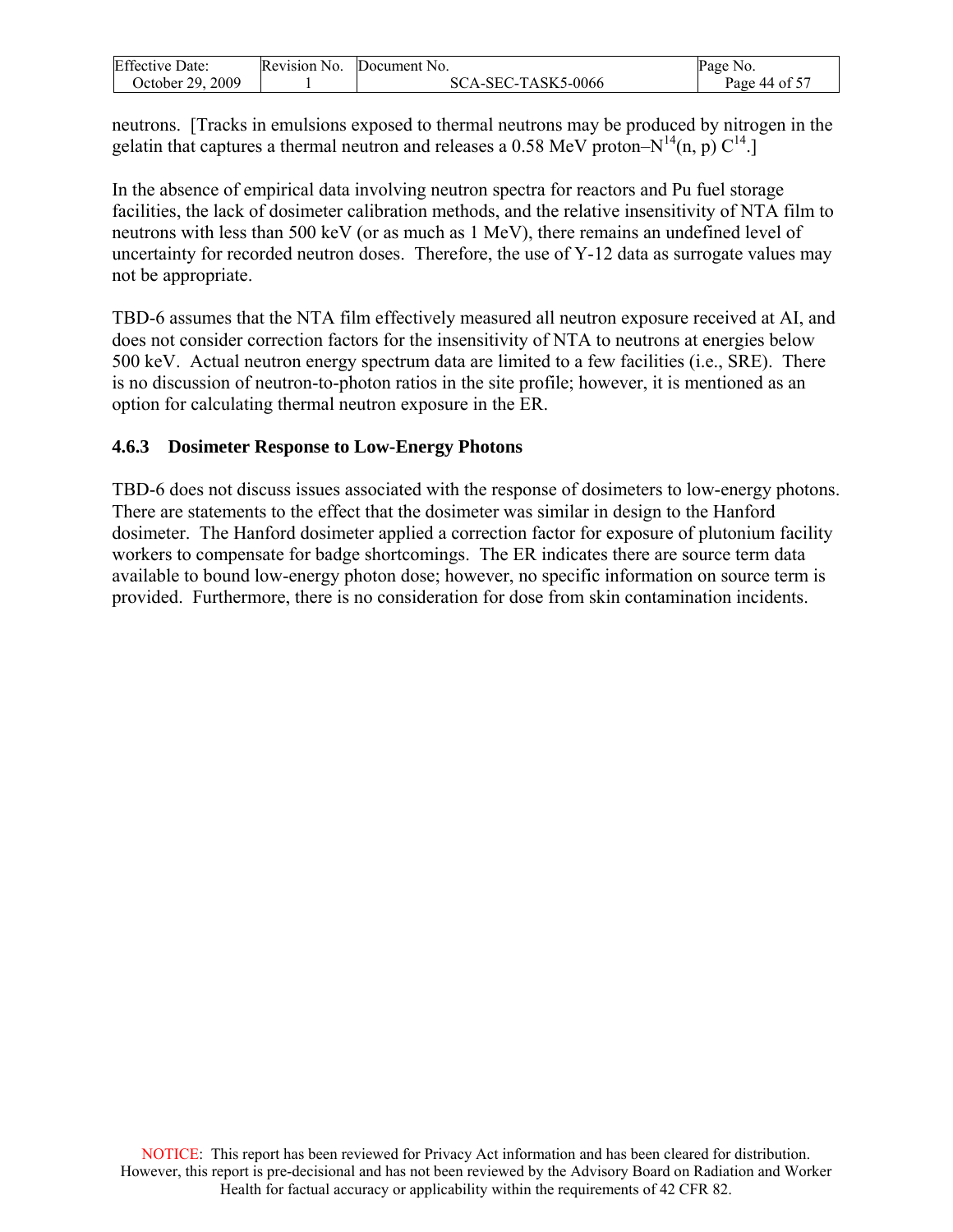<span id="page-44-0"></span>

| <b>Effective Date:</b> | Revision No. | Document No.       | Page No.      |
|------------------------|--------------|--------------------|---------------|
| October 29, 2009       |              | SCA-SEC-TASK5-0066 | Page 45 of 57 |

# **5.0 CONCLUSIONS**

After a thorough review of SEC Petition-00093 and the large number of relevant/support documents, it is still unclear as to which of the four facilities should be covered in the petition and the initial year of coverage, which is dependent on whether all four facilities are covered in the petition or if it is just Area IV of SSFL that is covered. The list of covered sites in the DOE database is not consistent with the list of covered sites identified in the August 23, 2004, *Federal Register*. If only Area IV of SSFL is covered in the petition, it is not clear whether the initial date of coverage is 1953, 1954, or 1955. If it is determined that all four facilities will be included in the SEC Petition, the initial coverage date will need to be changed to 1947 or 1948. NIOSH and DOE should make this decision, based on further research.

SC&A agrees with the findings in the SEC ER that the internal monitoring program was insufficiently robust to estimate exposures before January 1, 1959. Only limited amounts of internal personnel monitoring data for pre-1959 exposures were identified, which is consistent with NIOSH's findings that an SSFL routine bioassay program was not initiated until August 1958 (Kellehar 1966). Our review of the percentage of workers being monitored for internal exposure indicates that the percentage continued to increase after 1959, until it plateaued several years later. A determination needs to be made by NIOSH on whether the percentage of workers who were monitored in the several years after 1958 indicates a fully functioning internal monitoring program.

In addition, monitoring for internal exposure of SSFL workers was incomplete and poorly documented for most years of facility operation. These deficiencies and data limitations are stated throughout sections of the TBD. For 1959 and beyond, SC&A does not believe that NIOSH has clearly demonstrated a correlation between the bioassay data available and the potential exposures to specific radionuclides.

There is a lack of information concerning two major facility incidents that had significant potential for internal or external exposure to personnel; the SRE coolant failure and the Sodium Burn Pit incidents. TBD-5 does not specifically address radiological incidents that may have resulted in internal exposures to workers that were unmonitored and, based on our review of claimant files, it does not appear that all workers who should have been badged were indeed badged. As noted, the poor track record of badging employees appropriately indicates a need for NIOSH to revisit the limitation for its proposed addition to the SEC class only to employees who were monitored. The information in TBD-5 is unclear as to whether workers exposed during these early incidents were adequately monitored for internal exposure and, if workers were monitored, whether their exposure records exist.

SC&A questions the data and unsupported/unreferenced assumptions that were applied in order to reconstruct occupational environmental doses, due to insufficient environmental monitoring and data limitations. This includes inhalation intake estimates that are radionuclide-specific and the surrogate use of the time-integrated average yearly gross alpha/gross beta stack emissions corresponding to years 1971 thru 1999, which likely underestimate stack emissions for the years 1954 through 1970. There are also conflicting reports concerning the exposure to onsite water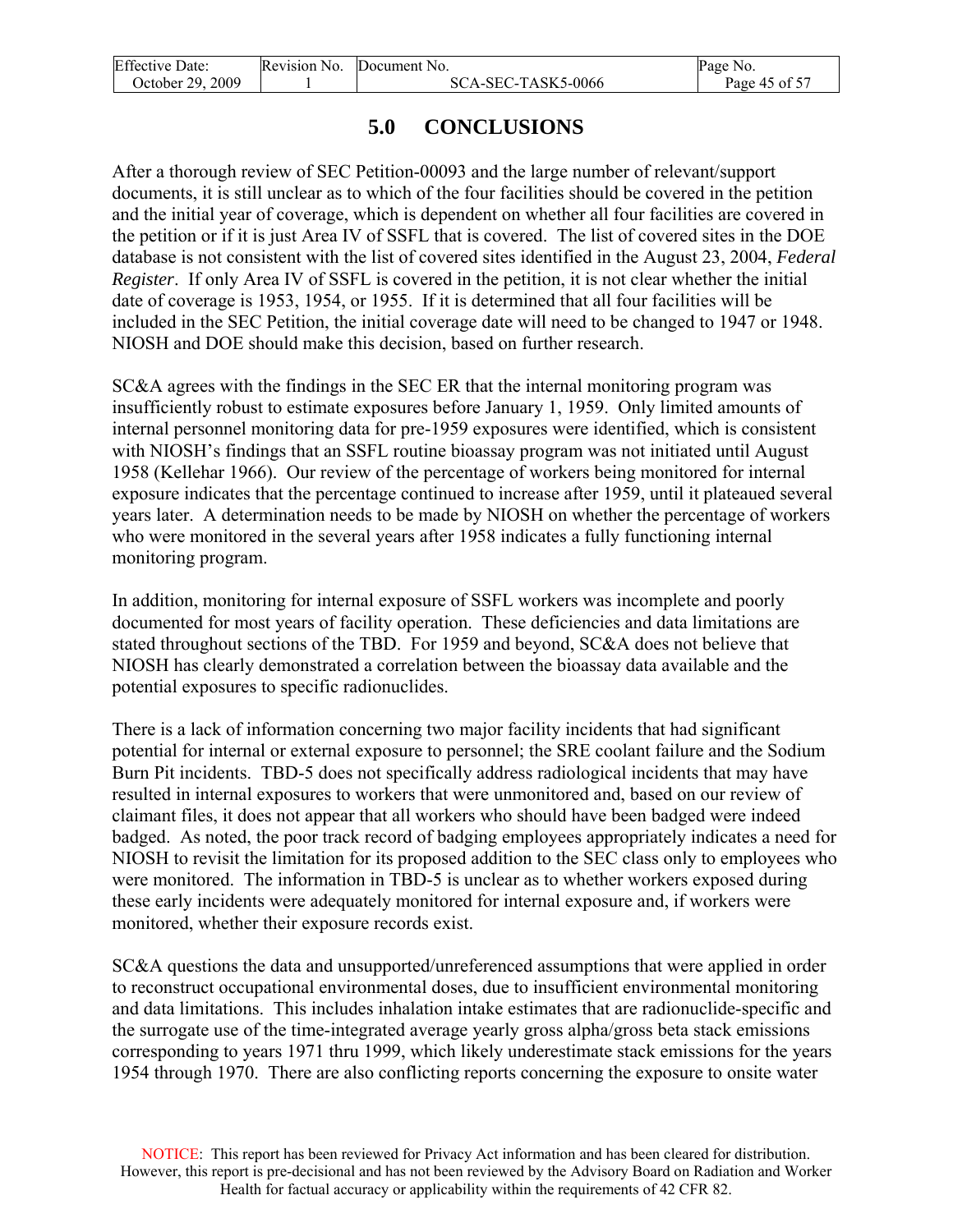| <b>Effective Date:</b> | Revision No. | Document No.       | Page No.      |
|------------------------|--------------|--------------------|---------------|
| October 29, 2009       |              | SCA-SEC-TASK5-0066 | Page 46 of 57 |

supply wells. This issue should be re-evaluated to determine if this exposure route can be properly assessed in earlier years and, if so, how to assess this exposure.

In the absence of empirical data involving neutron spectra for reactors and Pu fuel storage facilities, the lack of dosimeter calibration methods, and the relative insensitivity of NTA film to neutrons with less than 500 keV, there remains an undefined level of uncertainty for recorded neutron doses. Therefore, the use of Y-12 data as surrogate values may not be appropriate. There is no discussion of neutron-to-photon ratios in the site profile; however, it is mentioned as an option for calculating thermal neutron exposure in the ER. The ER indicates there are source term data available to bound low-energy photon dose; however, no specific information on source terms is provided. Furthermore, there is no consideration for dose from skin contamination incidents. Additional work is needed in this area to either better define the likely neutron dose or provide a plausible bound for the dose.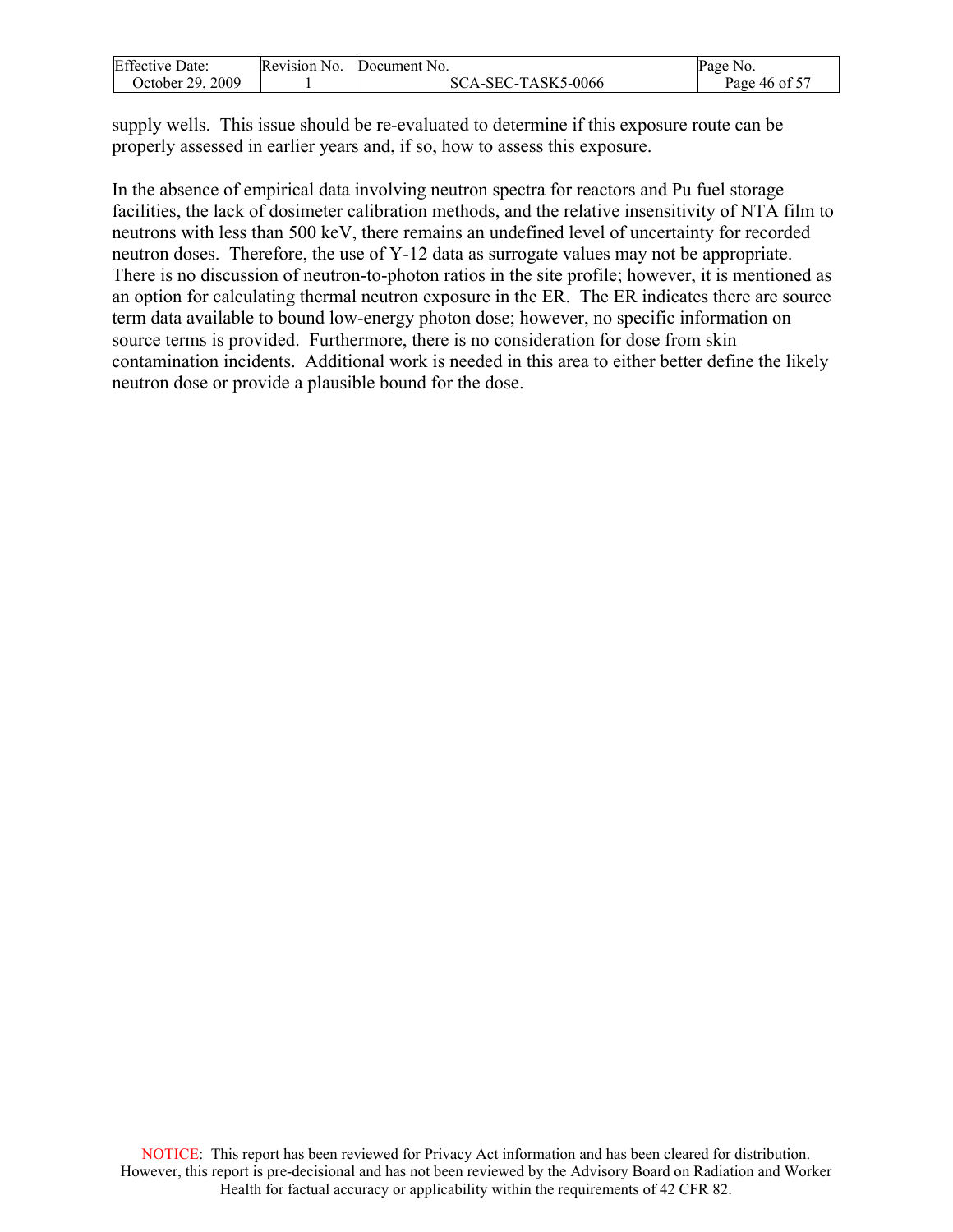<span id="page-46-0"></span>

| <b>Effective Date:</b> | Revision No. | Document No.       | Page No.      |
|------------------------|--------------|--------------------|---------------|
| October 29, 2009       |              | SCA-SEC-TASK5-0066 | Page 47 of 57 |

## **6.0 REFERENCES**

42 CFR 83. Title 42, Part 83, of the Code of Federal Regulations. *Procedures for Designating Classes of Employees as Members of the Special Exposure Cohort Under the Energy Employees Occupational Illness Compensation Program Act of 2000*; Final Rule, Federal Register/ Vol. 69, No. 104/Friday, May 28, 2004, p. 30764.

ABRWH 2006. Verbatim transcript of the 38<sup>th</sup> Meeting of the Advisory Board on Radiation and Worker Health, Volume IV, Day Three, held at the Marriott Metro Center, Washington, DC, on June 16, 2006. U.S. Department of Health and Human Services, Public Health Services.

AI (Atomics International) 1959. *SRE Fuel Element Damage, An Interim Report (NAA-SR-4488)*. November 15, 1959.

AI (Atomics International) 1961. *SRE Fuel Element Damage, Final Report (NAA-SR-4488 (suppl)*. 1961.

Alexander, R.E., 1967a. Internal Letter from R.E. Alexander (Supervisor, Radiation Safety Unit, Atomics International) to M.E. Remley, Subject: Uranium Fire Incident A-0606: Radiation Safety Unit Weekly Newsletter for Week Ending February 4, 1967 - SSFL, February 9, 1967.

Alexander, R.E., 1967b. Internal Letter from R.E. Alexander (Supervisor, Radiation Safety Unit, Atomics International) to M.E. Remley, Subject: Uranium Fire Incident A-0605: Radiation Safety Unit Weekly Newsletter for Period Ending February 18, 1967 – SSFL, February 28, 1967.

Alexander, R.E., 1967c. Internal Letter from R.E. Alexander (Supervisor, Radiation Safety Unit, Atomics International) to M.E. Remley, Subject: Uranium Fire Incident A-0611: Radiation Safety Unit Weekly Newsletter for Week Ending March 11, 1967 – SSFL, March 24, 1967.

Alexander, R.E., 1967d. Internal Letter from R.E. Alexander (Supervisor, Radiation Safety Unit, Atomics International) to M.E. Remley, Subject: Uranium Fire Incident A-0615 and A-0616: Radiation Safety Unit Weekly Newsletter for Period Ending May 27, 1967 – SSFL, June 1, 1967.

Alexander, R.E., 1968a. "Restriction of Employees from Radiologically Controlled Areas," Atomics International, Canoga Park, California. January 10, 1068.

Badger, F.H., 1960. Radiological Safety Incident Report from F.H. Badger (Operational Health Physics, Atomics International) to R.F. Wilmes, Subject: Uranium Fire Incident A-0344: HQ 0010, Room 115 - SSFL, December 5, 1960.

Badger, F.H., 1961. Radiological Safety Incident Report from F.H. Badger (Health and Safety Department, Atomics International) to R.F. Wilmes, Subject: Uranium Fire Incident A-0454: Cresta Grinder, Room 1059 – SSFL, May 2, 1961.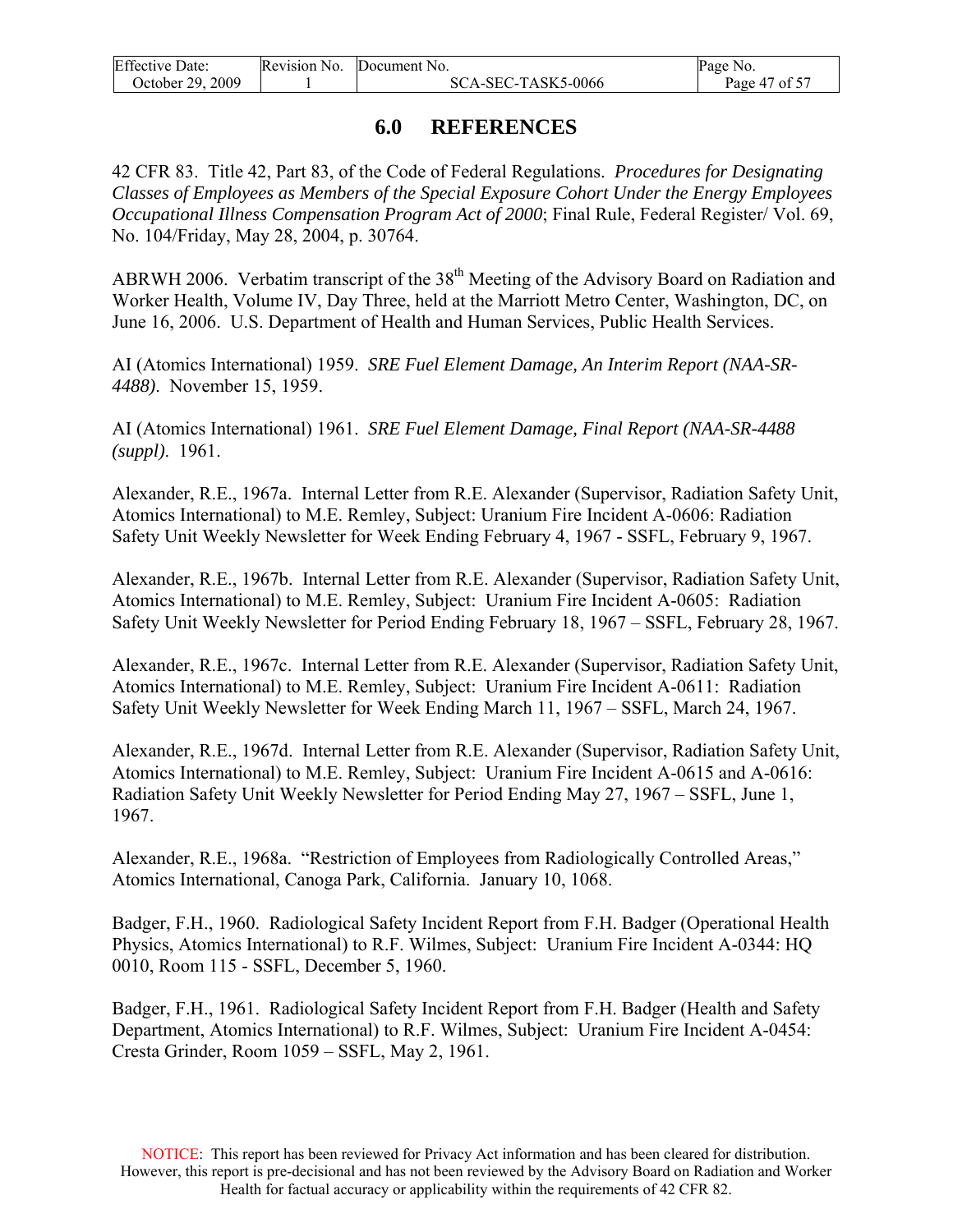| <b>Effective Date:</b> | Revision No. | Document No.       | Page No.      |
|------------------------|--------------|--------------------|---------------|
| October 29. 2009       |              | SCA-SEC-TASK5-0066 | Page 48 of 57 |

Badger, F.H., Memorandum from F.H. Badger to the Health and Safety File regarding "Health and Safety Observations at RMDF", October 22, 1962.

Begley, F.E., 1976. Incident Report from Begley, F.E. (Radiation and Nuclear Safety, Rockwell International) to R.J. Tuttle, Subject: Uranium Fire Incident A-0640: SNM Transfer Can Drop C/001 – SSFL, September 2, 1976.

Boeing 2003. *Site Environmental Report for Calendar Year 2002, DOE Operations at the Boeing Company, Rocketdyne Propulsion & Power*, The Boeing Company. September 2003.

Boeing 2004. *Site Environmental Report for Calendar Year 2003, DOE Operations at the Boeing Company, Rocketdyne Propulsion & Power*, The Boeing Company. September 2004.

Boeing 2005. *Site Environmental Report for Calendar Year 2004, DOE Operations at the Boeing Company, Santa Susana Field Laboratory*, The Boeing Company. September 2005.

Boeing 2006. *Site Environmental Report for Calendar Year 2005, DOE Operations at the Boeing Company, Santa Susana Field Laboratory,* The Boeing Company. September 2006.

Boice, J.D., S.S. Cohen, M.T. Mumma, E.D. Ellis, K.F. Eckerman, R.W. Leggett, B.B. Boecker, A.B. Brill, and B.E. Henderson, 2006a. *Mortality among Radiation Workers at Rocketdyne (Atomics International), 1949–1999.* SRDB Ref ID: 39396.

Boice, J.D., R.W. Leggett, E.D. Ellis, P.W. Wallace, M.T. Mumma, S.S. Cohen, A.B. Brill, B. Chadra, B.B. Boecker, R.C. Yoder, and K.F. Eckerman, 2006b. *A Comprehensive Dose Reconstruction Methodology for Former Rocketdyne/Atomics International Radiation Workers.* Health Physics, 90 (5): 409-430; May 2006; SRDB Ref ID: 37539.

Christian, J.D., 2005. *Chemical Behavior of Iodine-131 During SRE Fuel Element Damage in July 1959,* response to plaintiff's expert witness Arjun Makhijani. May 26, 2005. SRDB Ref ID: 35752.

Curphey, J., 1983. Memorandum from J. Curphey (District Sanitary Engineer for the State of California, Department of Health Services, Sanitary Engineering Section) to T.J. Gannon (Rockwell International), *Subject: Rockwell International Corporation, Rocketdyne Division, System No. 56-004*. March 9, 1983.

Dempsey, G.D., 1989. *Site Visit to Santa Susana Field Laboratory Operated by Rockwell/ Rocketdyne,* U.S. Environmental Protection Agency. July 28, 1989.

DOE 1991. DOE/EH- 0175, Tiger Team Assessment – Energy Technology Engineering Center, United States Department of Energy, April 1991; OSA Ref ID: 103714.

DOE 1998. *DOE Standard: The Department of Energy Laboratory Accreditation Program Administration*, DOE-STD-1111-98; U.S. Department of Energy DOE); December 1998.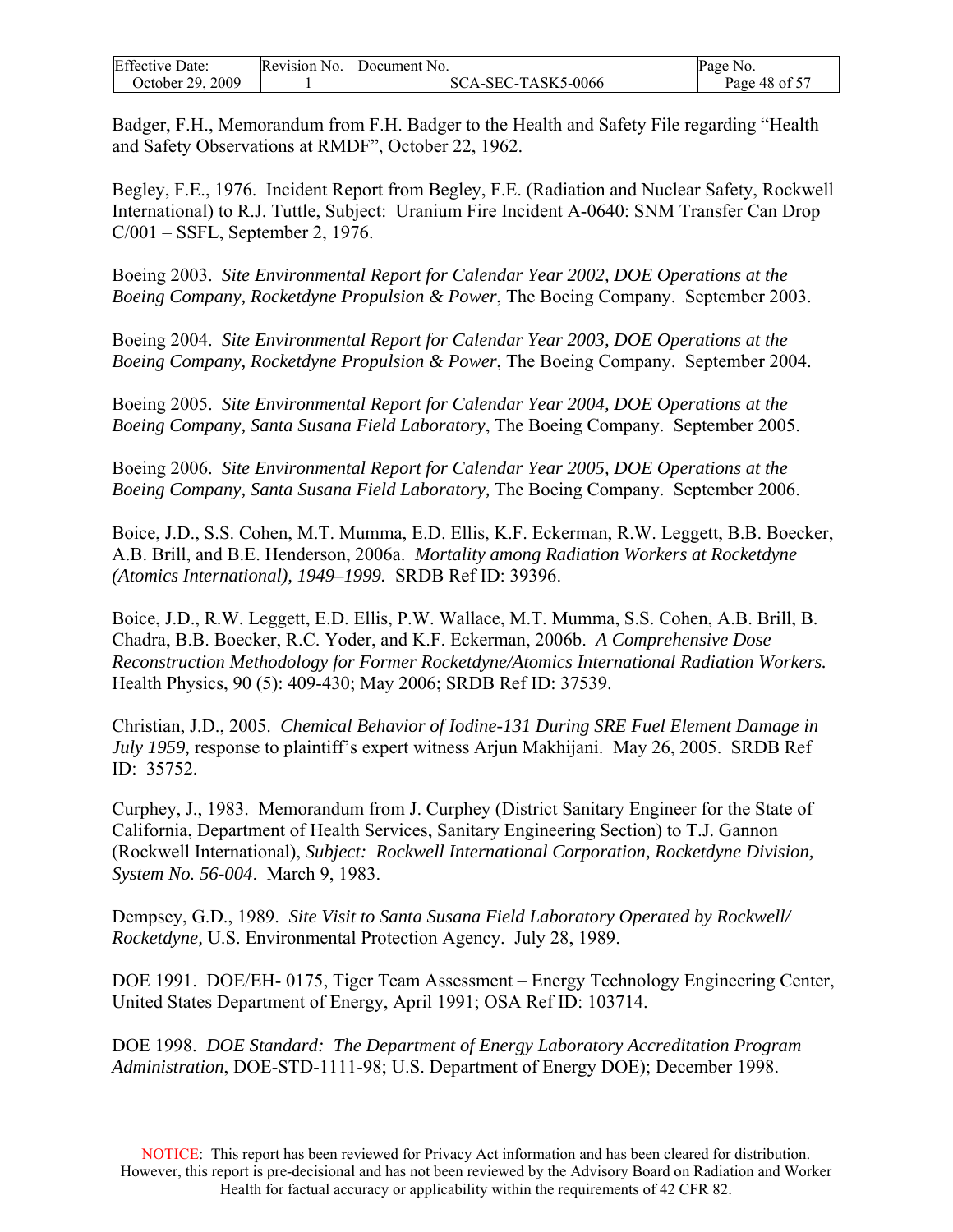| <b>Effective Date:</b> | Revision No. | Document No.       | Page<br>NO.   |
|------------------------|--------------|--------------------|---------------|
| October 29, 2009       |              | SCA-SEC-TASK5-0066 | Page 49 of 57 |

Eggleston, R.R., 1983. Annual Review of Radiological Controls—1980, Rockwell International, Energy Systems Group, Canoga Park, California, October 12, 1983.

Eggleston, R.R., 1984. Annual Review of Radiological Controls—1981, Rockwell International, Energy Systems Group, Canoga Park, California. May 29, 1984.

Federal Register, August 23, 2004 (Vol. 69, No. 162, pp. 51825-51831).

Harrison, D.J., 1986. Internal Letter from D.J. Harris (Member, Technical Staff, Nuclear Operation, Rockwell International) to "Those Listed," Subject: Uranium Fire Incident A-0165: Ignition Incident during Disassembly of Assembly #204, Cell 4 - SSFL, October 30, 1986.

Hart, 1962. Distribution of Fission Product Contamination in the SRE, NAA-SR-6890; R.S. Hart (Rockwell International); March 1, 1962; SRDB Ref ID: 39770

Hart, R.S., 1979. Annual Review of Radiological Controls—1975, Rockwell International, Atomics International Division, Canoga Park, California. July 2, 1979.

Hart, R.S., 1980a. Annual Review of Radiological Controls—1976, Rockwell International, Energy Systems Group, Canoga Park, California. April 28, 1980.

Hart, R.S., 1980b. Annual Review of Radiological Controls—1976, Rockwell International, Energy Systems Group, Canoga Park, California. May 22, 1980.

Hart, R.S., 1980c. Annual Review of Radiological Controls—1976, Rockwell International, Energy Systems Group, Canoga Park, California. August 6, 1980.

Hughes, Lara, NIOSH, 2008. Spreadsheet (SSFL\_1959\_data.xls) provided to Greg Beronja, SC&A, Inc.

Kellehar, R.G., 1966. *Memorandum to R.E. Alexander, Subject: A Basis for Routine Urine Sampling of Workers Exposed to Plutonium-239*. October 19, 1966.

Klostermann, J.P., 1961. Radiological Safety Incident Report from J.P. Klostermann (Operational Health Physics, Atomics International) to E.C. Hickey, Subject: Uranium Fire Incident A-0378: Building 009 – SSFL, July 13, 1961.

Lang, J.C., undated, Radiological Safety at Atomics International, AI-7850, Atomics International, Canoga Park, California.

Lang, J.C., 1960. Radiological Safety at Atomics International, AI-Memo 5468, Atomics International, Canoga Park, California. July 13, 1960.

Loba, M.L., 1959. Radiological Safety Incident Report from M.L. Loba (Operational Health Physics, Atomics International) to Health Physics Supervisor, Subject: Uranium Fire Incident A-0422: Room 807 – SSFL, September 10, 1959.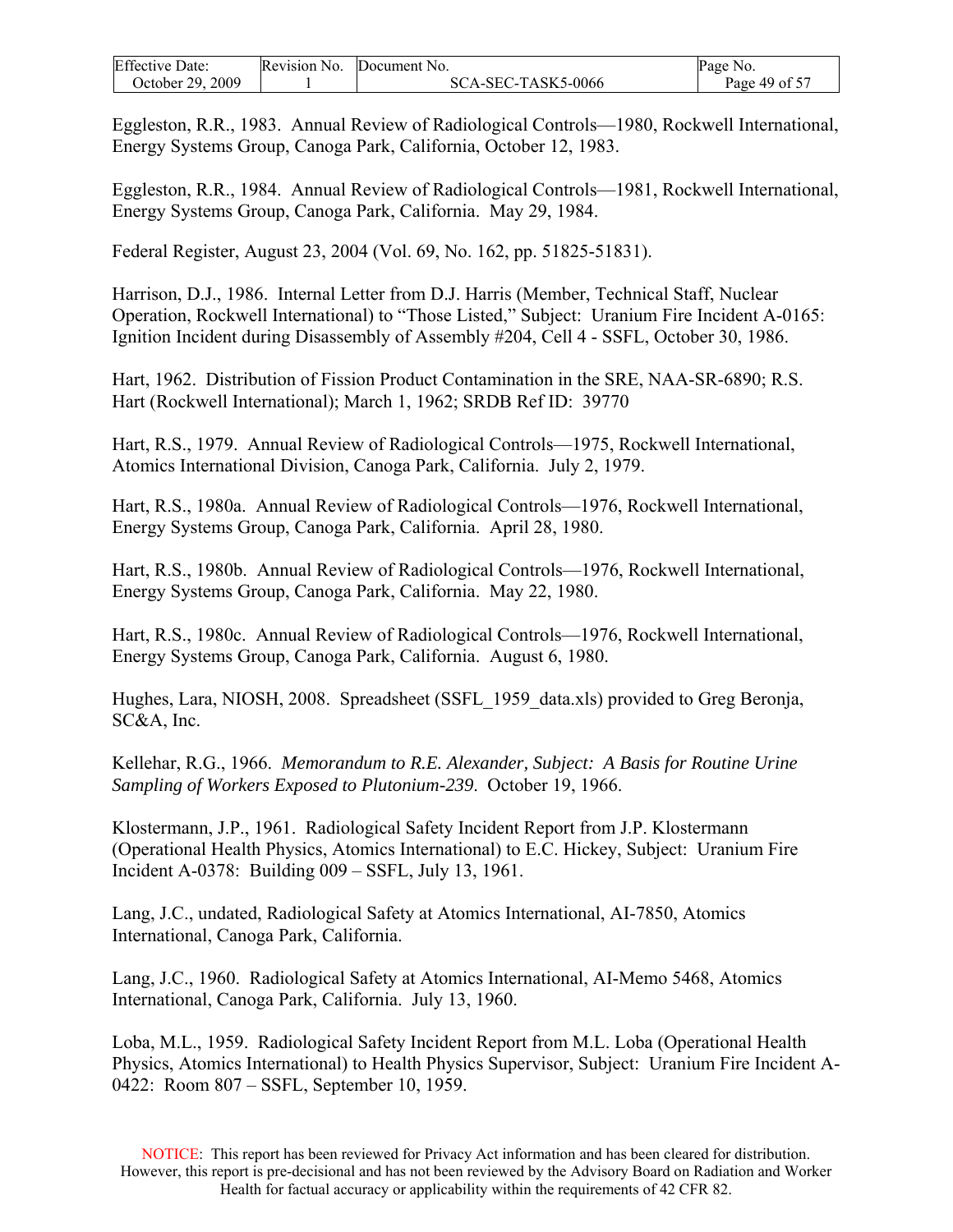| <b>Effective Date:</b> | Revision No. | Document No.       | Page No.      |
|------------------------|--------------|--------------------|---------------|
| October 29, 2009       |              | SCA-SEC-TASK5-0066 | Page 50 of 57 |

Loba, M.L., 1960. Radiological Safety Incident Report from M.L. Loba (Operational Health Physics, Atomics International) to R. Wilmes, Subject: Uranium Fire Incident A-0343: Pluto Area, Room 1244 – SSFL, December 1, 1960.

Loba, M.L., 1961a. Radiological Safety Incident Report from M.L. Loba (Health and Safety Department, Atomics International) to R.F. Wilmes, Subject: Uranium Fire Incident A-0398: Room 1059 – SSFL, May 2, 1961.

Loba, M.L., 1961b. Radiological Safety Incident Report from M.L. Loba (Operational Health Physics, Atomics International) to R.F. Wilmes, Subject: Uranium Fire Incident A-0503: Room 1063 – SSFL, October 31, 1961.

Loba, M.L., 1962. Radiological Safety Incident Report from M.L. Loba (Health and Safety Department, Atomics International) to R.F. Wilmes, Subject: Uranium Fire Incident A-0516: Room 1261 – SSFL, August 9, 1962.

Loba, M.L., 1970. Internal Letter from M.L. Loba (Associate Health Physics, Operational Safety, North American Rockwell) to W.F. Heine, Subject: Uranium Fire Incident A-0636: Depleted Uranium Fire in Room 119-42, HQ-001 – SSFL, June 18, 1970.

Lochbaum, D.A., 2006. An Assessment of Potential Pathways for Release of Gaseous Radiocativity Following Fuel Damage During Run 14 at the Sodium Reactor Experiment. October 5, 2006; SRDB Ref ID: 37247.

Mooers, A.R., 1959a. Radiological Safety Incident Report from A.R. Mooers (Operational Health Physics, Atomics International) to Health Physics Supervisor, Subject: Uranium Fire Incident A-0528: Room 807 – SSFL, August 20, 1959.

Mooers, A.R., 1959b. Radiological Safety Incident Report from A.R. Mooers (Operational Health Physics, Atomics International) to Health Physics Supervisor, Subject: Uranium Fire Incident A-0450: Room 901 – SSFL, August 31, 1959.

Mooers, A.R., 1960. Radiological Safety Incident Report from A. R. Mooers (Atomics International) to Health Physics Supervisor, Subject: Uranium Fire Incident A-0235: HQ 1, Room 1063 – SSFL, June 22, 1960.

Mooers, A.R., 1961a. Radiological Safety Incident Report from A.R. Mooers (Health and Safety Department, Atomics International) to R.F. Wilmes, Subject: Uranium Fire Incident A-0453: HQ 1, Room 1059 – SSFL, March 20, 1961.

Mooers, A.R., 1961b. Radiological Safety Incident Report from A.R. Mooers (Health and Safety Department, Atomics International) to R.F. Wilmes, Subject: Uranium Fire Incident A-0353: SS Vault, Room 1142 – SSFL, May 8, 1961.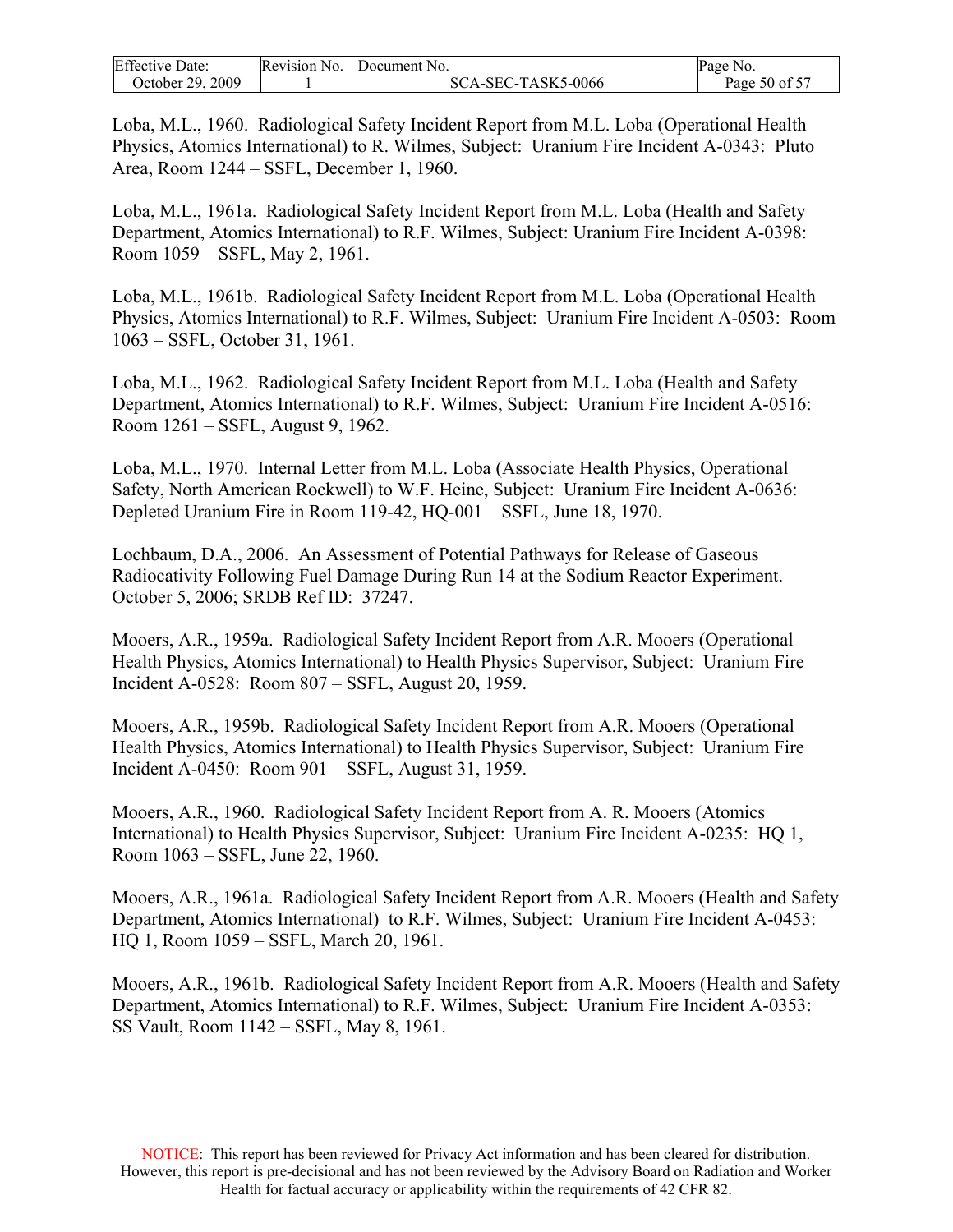| <b>Effective Date:</b> | Revision No. | Document No.       | Page No.      |
|------------------------|--------------|--------------------|---------------|
| October 29, 2009       |              | SCA-SEC-TASK5-0066 | Page 51 of 57 |

Mooers, A.R., 1961c. Radiological Safety Incident Report from A.R. Mooers (Operational Health Physics, Atomics International) to R.F. Wilmes, Subject: Uranium Fire Incident A-0455: Room 1059 – SSFL, July 24, 1961.

Moore, J.D., W.L. Fisher and P.A Rowe, 1962. Environmental Monitoring Semi/Annual Report January 1, 1962 to June 30, 1962. NAA-SR-7650, Atomics International, Canoga Park, California. November 30, 1962.

NIOSH (National Institute for Occupational Safety and Health) 2002. *External Dose Reconstruction Implementation Guideline*, Rev. 1, OCAS-IG-001, Office of Compensation Analysis and Support, Cincinnati, Ohio.

NIOSH 2008. SEC Petition Evaluation Report, Petition SEC-00093: Santa Susana Field Laboratory (SSFL), February 6, 2008.

NSEC (Nuclear Science and Engineering Corporation) 1957. Urinalysis Service Brochure, September 1957, Pittsburgh, Pennsylvania.

Oldfield, K.G., 1961. Radiological Safety Incident Report from K.G. Oldfield (Operational Health Physics, Atomics International) to R.F. Wilmes, Subject: Uranium Fire Incident A-0550: Building 4, Room 423-29 – SSFL, February 14, 1961.

ORAU (Oak Ridge Associated Universities) 2004. Technical Basis Document for the Hanford Site—Occupational Internal Dose, ORAUT-TKBS-0006-5, Rev. 1, Oak Ridge, Tennessee, November 24.

ORAUT (Oak Ridge Associated Universities Team) 2006a. *Technical Basis Document: Atomic International – Introduction*, ORAUT-TKBS-0038-1, Rev. 01. Oak Ridge Associated Universities Team, Cincinnati, Ohio. August 30, 2006.

ORAUT (Oak Ridge Associated Universities Team) 2006b. *Technical Basis Document: Energy Technology Engineering Center – Site Description*, ORAUT-TKBS-0038-2, Rev. 00. Oak Ridge Associated Universities Team, Cincinnati, Ohio. February 2, 2006.

ORAUT (Oak Ridge Associated Universities Team) 2006c. *Technical Basis Document: Atomics International – Occupational Medical Dose*, ORAUT-TKBS-0038-3, Rev. 01. Oak Ridge Associated Universities Team, Cincinnati, Ohio. September 8, 2006.

ORAUT (Oak Ridge Associated Universities Team) 2006d. *Technical Basis Document: Energy Technology Engineering Center – Occupational Internal Dose*, ORAUT-TKBS-0038-5, Rev. 00. Oak Ridge Associated Universities Team, Cincinnati, Ohio. February 22, 2006.

ORAUT (Oak Ridge Associated Universities Team) 2006e. *Technical Basis Document for Atomics International – Occupational External Dosimetry*, ORAUT-TKBS-0038-6, Rev. 01. Oak Ridge Associated Universities Team, Cincinnati, Ohio. November 6, 2006.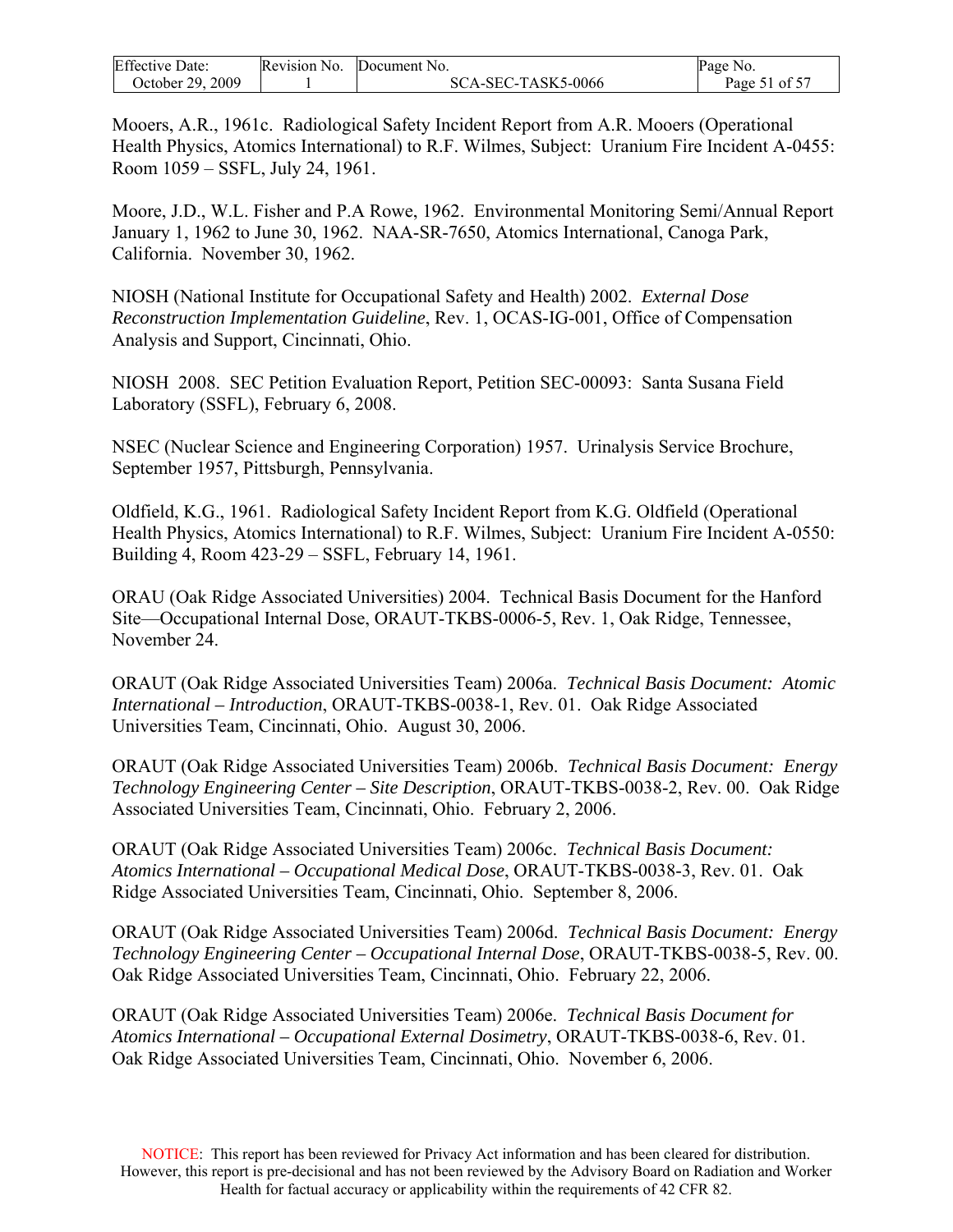| <b>Effective Date:</b> | Revision No. | Document No.       | Page No.      |
|------------------------|--------------|--------------------|---------------|
| October 29, 2009       |              | SCA-SEC-TASK5-0066 | Page 52 of 57 |

ORAUT (Oak Ridge Associated Universities Team) 2007. *Technical Basis Document: Area IV of the Santa Susana Field Laboratory, the Canoga Avenue Facility (Vanowen Building), the Downey Facility, and the De Soto Avenue Facility (sometimes referred to as Energy Technology Engineering Center [ETEC] or Atomics International) – Occupational Environmental Dose*, ORAUT-TKBS-0038-4, Rev. 01.Oak Ridge Associated Universities Team, Cincinnati, Ohio. March 8, 2007.

Owens, D.E., 1978. Internal Letter from D.E. Owens (Radiation and Nuclear Safety, Rockwell International) to R.J. Tuttle, Subject: Uranium Fire Incident A-0065: Emergency Response-Uranium Fire at T028 – SSFL, March 28, 1978.

Rudkin, R.D., 1964a. Incident Report from R.D. Rudkin (Health and Safety, Atomics International) to R.F. Wilmes, Subject: Uranium Fire Incident A-0434: Building 1, Room 1126 – SSFL, January 20, 1964.

Rudkin, R.D., 1964b. Incident Report from R.D. Rudkin (Health and Safety, Atomics International) to R.F. Wilmes, Subject: Uranium Fire Incident A-0407: Building 1, Room 1126 – SSFL, February 20, 1964.

Rudkin, R.D., 1964c. Incident Report from R.D. Rudkin (Health and Safety, Atomics International) to R.F. Wilmes, Subject: Uranium Fire Incident A-0436: HQ 1, Room 1131 and 1114 – SSFL, March 12, 1964.

Rutherford, 2005. Sodium Reactor Experiment (SRE) Original Accident Release Data, memorandum to E. Crawford; Phil Rutherford (The Boeing Company); January 21, 2005; SRDB Ref ID: 19161 and 19162.

Santa Susana Field Laboratory SEC Petition. 2007. SEC Petition on SSFL to the Office of Compensation and Analysis, SEC-00093.

SC&A. 2006a. *Board Procedures for Review of Special Exposure Cohort Petitions and Petition Evaluation Reports,* Revision 1. SCA-TR-TASK5-0002, June 12, 2006.

SC&A. 2006b. *Report to the Working Group on Special Exposure Cohort Petition Review,*  Draft. January 16, 2006.

Shepard, J.L., 1959. "Quotation on Urinalysis," letter to Atomics International, U.S. Nuclear, Burbank, California. May 19, 1959.

Special Exposure Cohort Petition 00093—Form B: June 22, 2007; OSA Ref ID: 103252.

Staszesky, F.M., 1970. *Radiation Energy Analysis* (To establish standards for bioassay sampling for radiation workers), Atomics International, Canoga Park, California, August 12, 1970.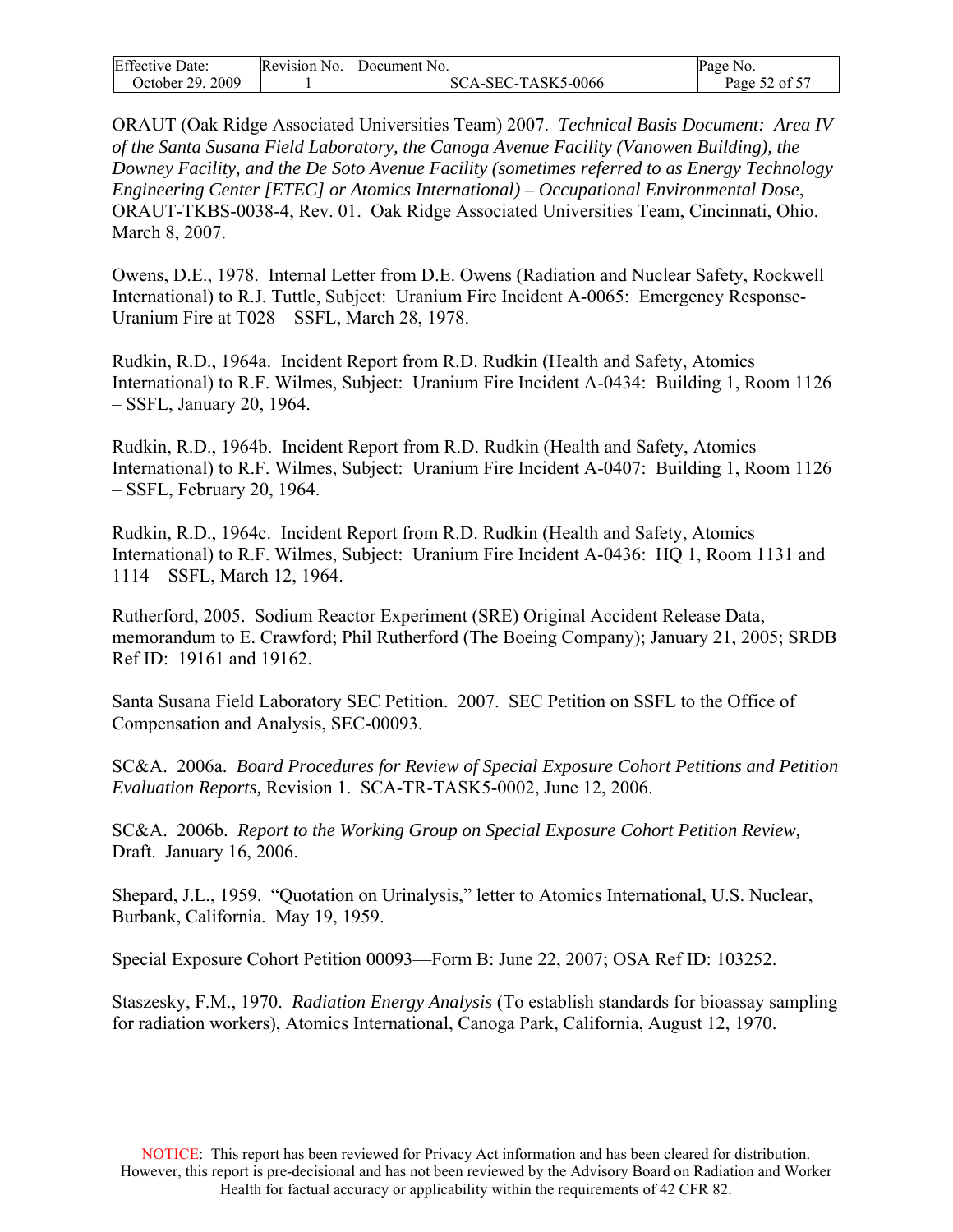| <b>Effective Date:</b> | Revision No. | Document No.       | Page<br>NO.       |
|------------------------|--------------|--------------------|-------------------|
| October 29. 2009       |              | SCA-SEC-TASK5-0066 | 3 of 57<br>Page 5 |

Stephenson, R.M., 1961. Radiological Safety Incident Report from R.M. Stephenson (Health and Safety Department, Atomics International) to J.C. Lang, Subject: Uranium Fire Incident A-0357: Fed Area, Room 1026 – SSFL, November 27, 1961.

Stephenson, R.M., 1962. Radiological Safety Incident Report from R.M. Stephenson (Health and Safety Department, Atomics International) to R.F. Wilmes, Subject: Uranium Fire Incident A-0355: FEPF, Room 1153 – SSFL, March 26, 1962.

Stephenson, R.M., 1963a. Radiological Safety Incident Report from R.M. Stephenson (Health and Safety Department, Atomics International) to R.F. Wilmes, Subject: Uranium Fire Incident A-0541: Room 1059 – SSFL, March 11, 1963.

Stephenson, R.M., 1963b. Radiological Safety Incident Report from R.M. Stephenson (Health and Safety Department, Atomics International) to R.F. Wilmes, Subject: Uranium Fire Incident A-0498: Room 1252, SNAP – SSFL, August 28, 1963.

Tuttle, R.J., 1985. Annual Review of Radiological Controls—1982, Rockwell International, Energy Systems Group, Canoga Park, California. January 29, 1985.

Tuttle, R.J., 1986a. Annual Review of Radiological Controls—1982, Rockwell International, Rocketdyne Division, Canoga Park, California. February 12, 1986.

Tuttle, R.J., 1986b. Annual Review of Radiological Controls—1984, Rockwell International, Rocketdyne Division, Canoga Park, California. March 18, 1986.

Tuttle, R.J., 1986c. Annual Review of Radiological Controls—1985, Rockwell International, Rocketdyne Division, Canoga Park, California. July 11, 1986.

Tuttle, R.J., 1988a. Annual Review of Radiological Controls—1986, Rockwell International, Rocketdyne Division, Canoga Park, California. July 5, 1988.

Tuttle, R.J., 1988b. Annual Review of Radiological Controls—1986, Rockwell International, Rocketdyne Division, Canoga Park, California. July 28, 1988.

Tuttle, R.J., 1989. Annual Review of Radiological Controls—1988, Rockwell International, Rocketdyne Division, Canoga Park, California. May 12, 1989.

Weber, R.K., 1963. Radiological Safety Incident Report from R.K. Weber (Health and Safety Department, Atomics International) to R.F. Wilmes, Subject: Uranium Fire Incident A-0360: Building 004, Room 424-68 – SSFL, December 20, 1963.

Winzer, C.E., 1980. Internal Letter from C.E. Winzer (Atomics International) to "Those Listed," Subject: Drinking Water Supply—SSFL, August 14, 1980.

Winzer, C.E., 1981. Letter from C.E. Winzer (Atomics International) to Mr. John Curphey, District Sanitary Engineer for the State of California, Department of Health Services, Sanitary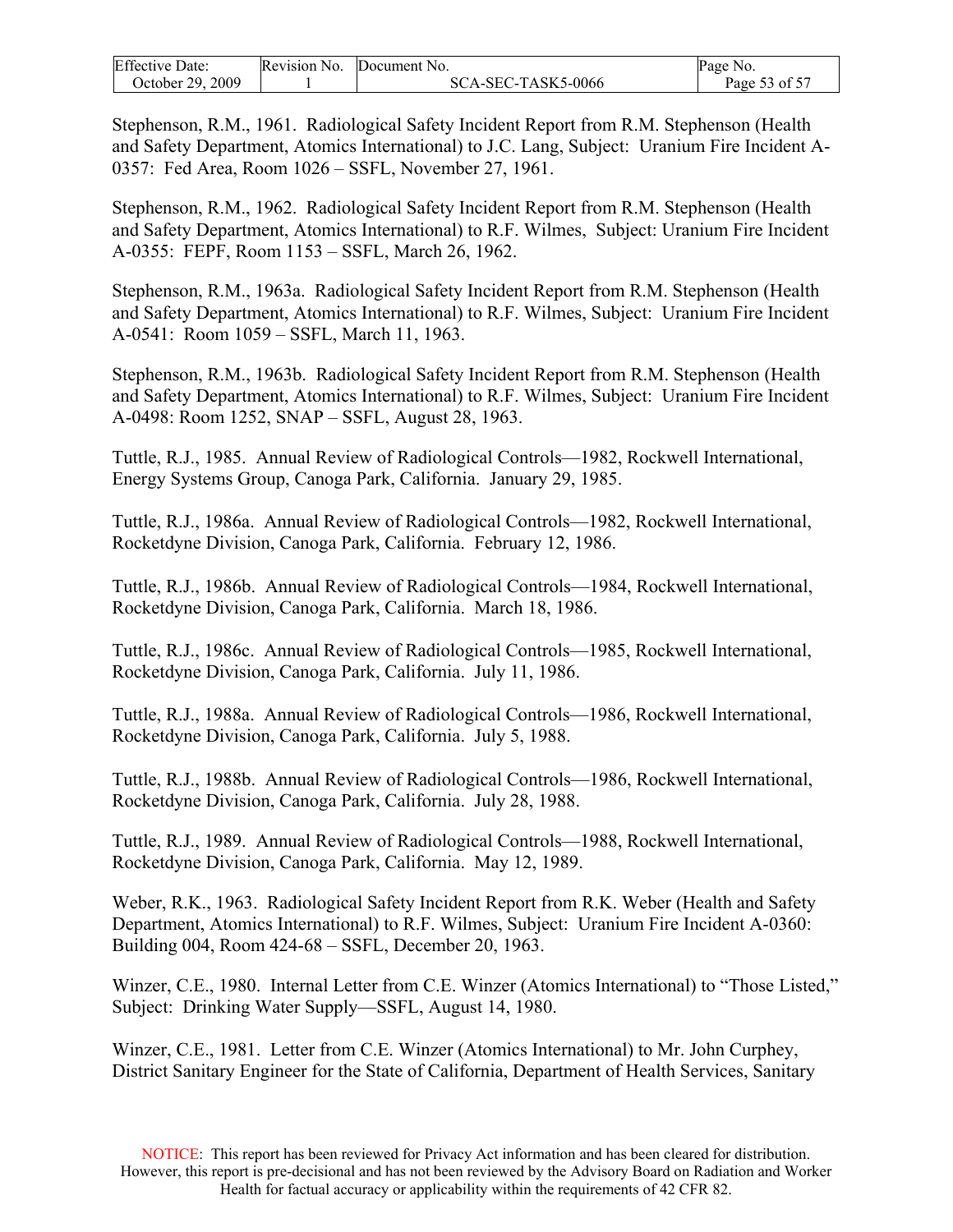| <b>Effective Date:</b> | Revision No. | Document No.       | Page No.      |
|------------------------|--------------|--------------------|---------------|
| October 29, 2009       |              | SCA-SEC-TASK5-0066 | Page 54 of 57 |

Engineering Section, 3704 State Street, Suite 212, Santa Barbara, California 93105, January 9, 1981.

Young, L.N., 1965. Incident Report from L.N. Young (Health and Safety, Atomics International) to R.M. Hill, Subject: Uranium Fire Incident A-0489: Building 022, AMP Evaporator – SSFL, May 18, 1965.

Young, W.A., 1960. Internal Letter from W.A. Young (Solid Waste Chemistry Unit, Atomics International) to R.H. Beight, Subject: Uranium Fire Incident A-0006: Explosion in Room 426- 13 – SSFL, July 27, 1960.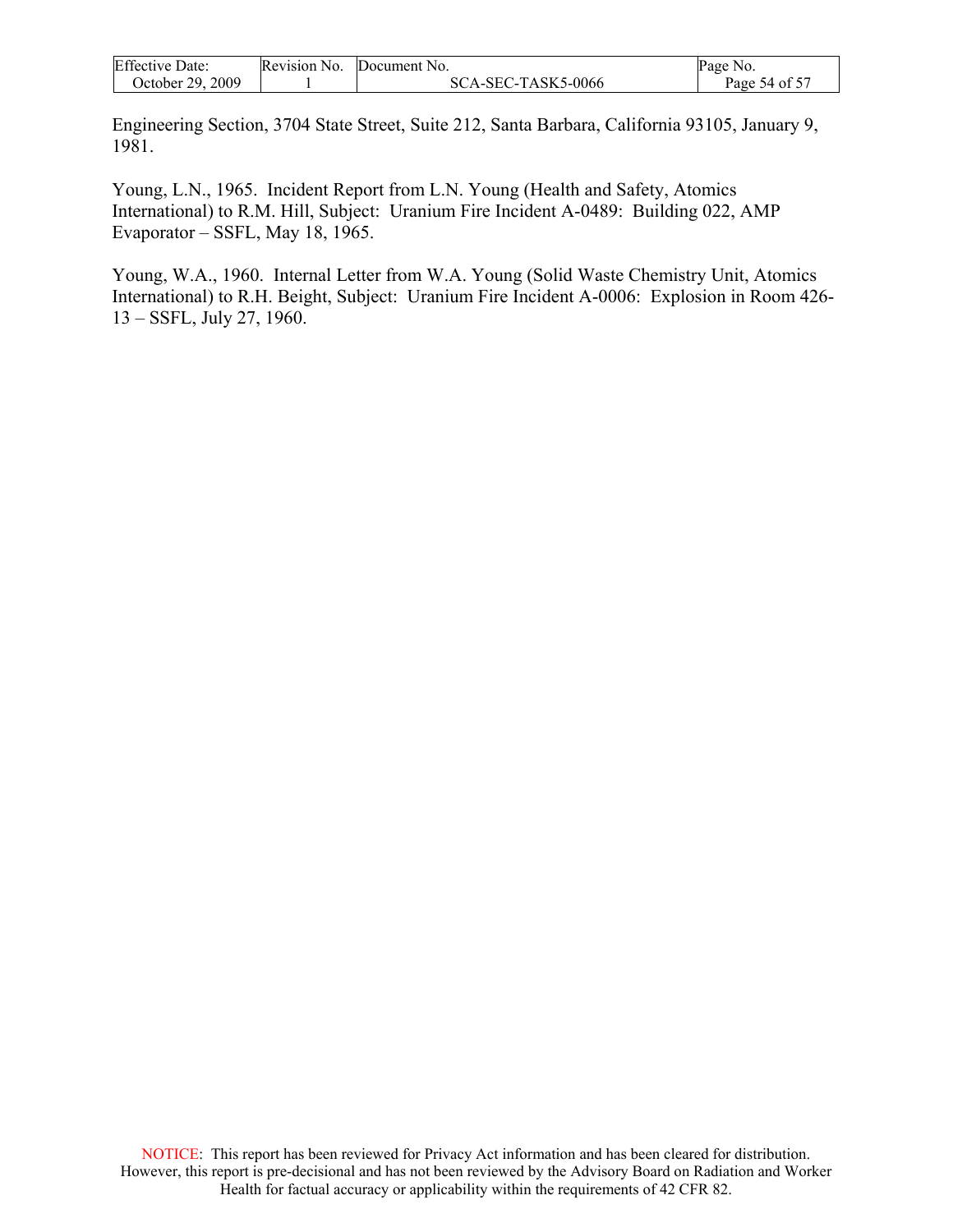| <b>Effective Date:</b> | Revision No. | Document No.       | Page No.      |
|------------------------|--------------|--------------------|---------------|
| October 29, 2009       |              | SCA-SEC-TASK5-0066 | Page 55 of 57 |

#### **Additional Documents Reviewed During Preparation of this Report**

A Briefing for Elected Officials on the Health Risks to the Public from SSFL. DVD. Unknown Petitioner, April 5, 2007.

Boice, J.D., "Studies of Atomic Bomb Survivors- Understanding Radiation Effects", Editorial in the Journal of the American Medical Association, August 1, 1990; OSA Ref ID: 103253.

Brownley, J., 2007. Letter from J. Brownley (Assembly Member of the 41st District) Subject: Santa Susana Field Lab (SSFL) Closure Plan, May 4, 2007; OSA Ref ID: 103253.

California Department of Health Services, Occupational Health Branch, Rocketdyne Worker Health Study Summary, Date Unknown; OSA Ref ID: 103253.

Cavanaugh, K., 2005. "Higher Tritium Levels Found in Water at Field Lab," 2005; Los Angeles Daily News, June 21, 2005. OSA Ref ID: 103253.

Clow, H.E., 1966. Internal Letter from H.E. Chow (Health Physics, Radiation Safety Unit, Atomics International) to D.R. Shoemaker, Subject: Fire in Building 021- ETEC,November 15, 1966*.* 

Department of Health Services of California, Letter to Dr. Robert Goldsmith from the Department of Health Services Subject: Regarding Request to Evaluate the Need for an Epidemiological Study of Workers and Community Residents Potentially Impacted by the Operations at Rockwell International Corporation's Santa Susana Field Laboratories, October 5, 1990; OSA Ref ID: 103253.

DOE 2006. *DOE Standard: Guide of Good Practices for Occupational Radiological Protection in Plutonium Facilities*, DOE-STD-1128-98; U.S. Department of Energy (DOE); December 2006; SRDB Ref ID: 34061

Hostettler, J.N. Hon., (Chairman of the Subcommittee on Immigration, Border Security and Claims) Statement: Oversight Hearing on the Energy Employees Occupational Illness Compensation Program Act- Are we Fulfilling the Promise We Made to These Veterans of the Cold War when We Created the Program?, December 5, 2006; OSA Ref ID: 103253.

H. R. 2242, copy of H. R. 2243; 110th Congress, 1st Session; May 9, 2007; OSA Ref ID: 103253.

ORAUT-OTIB-0002. 2004. *Technical Information Bulletin – Maximum Internal Dose Estimates for Certain DOE Complex Claims*, ORAUT-OTIB-0002, July 5, 2004.

ORAUT-OTIB-0006. 2005. *Dose Reconstruction from Occupationally Related Diagnostic X-Ray Procedures*, Rev. 3. National Institute for Occupational Safety and Health (Kathren and Shockley), August 2, 2005.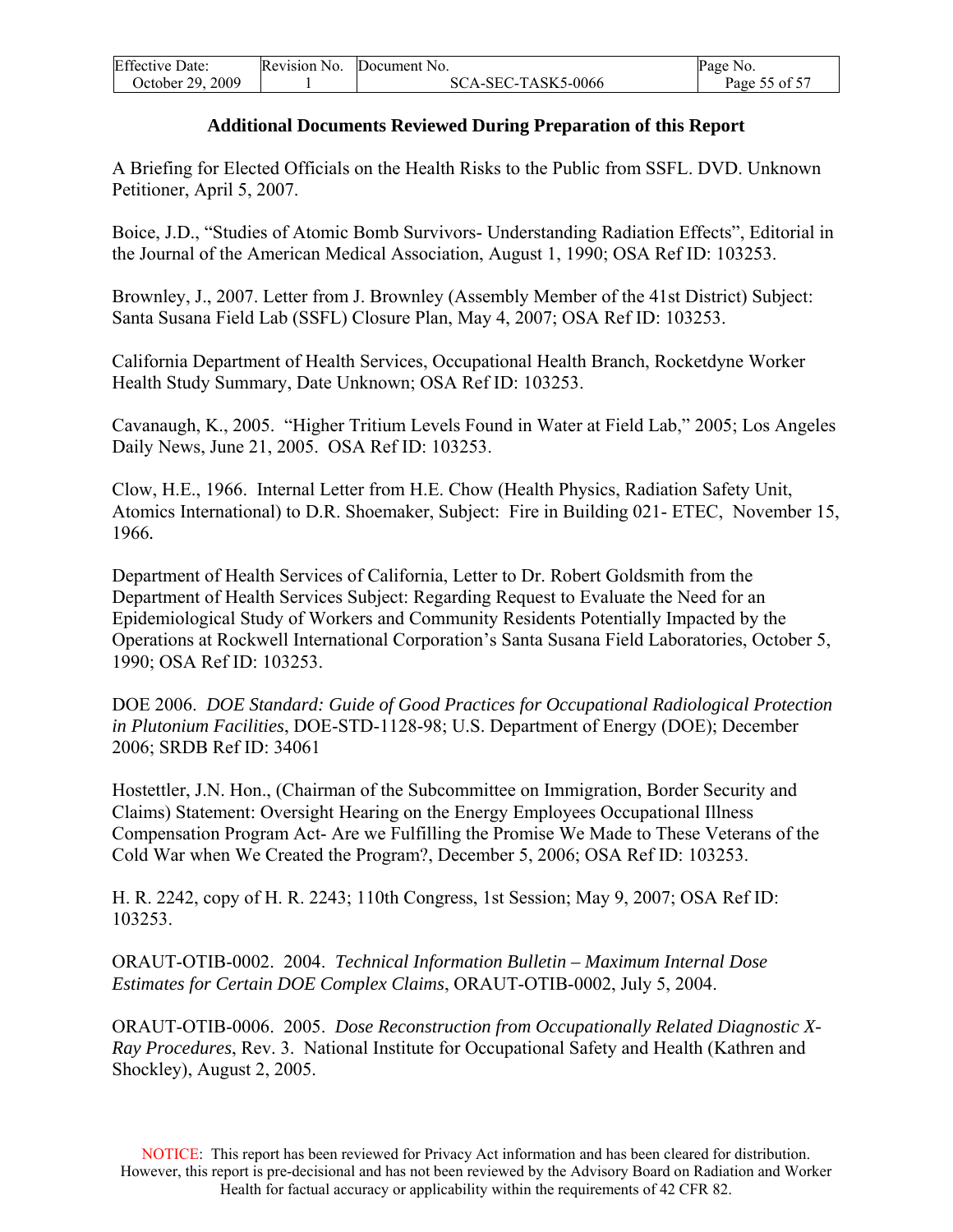| <b>Effective Date:</b> | Revision No. | Document No.       | Page No.      |
|------------------------|--------------|--------------------|---------------|
| October 29, 2009       |              | SCA-SEC-TASK5-0066 | Page 56 of 57 |

ORAUT-OTIB-0024. 2005. *Estimation of Neutron Dose Rates from Alpha-Neutron Reactions in Uranium and Thorium Compounds*, Rev. 00. National Institute for Occupational Safety and Health (Bloom), April 7, 2005.

ORAUT-PROC-0060. 2005. *External On-Site Ambient Dose Reconstruction for DOE Sites*, Rev. 00. National Institute for Occupational Safety and Health (Maher), March 7, 2005.

ORAUT-PROC-0061. 2006. *Occupational X-Ray Dose Reconstruction for DOE Sites*, Rev. 00. National Institute for Occupational Safety and Health (Griffin), July 21, 2006.

Owens, D.E., Incident Report Regarding Oxidation Reaction of Uranium, October 27, 1964, Rockwell International; OSA Ref ID: 103700.

Pinney, S.M. and R. Hornung . 2006. *Methods for Radon Exposure Estimates for Fernald Workers*, University of Cincinnati, 2006; slide presentation of the study.

RAC 1995, *The Fernald Dosimetry Reconstruction Project, Tasks 2 and 3 Radionuclide Source Terms and Uncertainties*, RAC Report No. CDC-5. (Radiological Assessments Corporation), Neeses, South Carolina, 1995.

Reed, M., "Dispute Surfaces on Rocketdyne Deaths Study." Unknown Newspaper July 11, 1995; OSA Ref ID: 103253.

Ross, K.N., 1970. K.N. Ross to J.E. Beckelheimer, "Thorium Metal Production Housekeeping," National Lead of Ohio, 8 June 1970.

SC&A. 2005a. *Second Supplemental Review of the Mallinckrodt Site Profile Revision 1 (Effective Date March 10, 2005)*, Second Supplement to SCA-TR-TASK1-0002, July 1, 2005.

SC&A. 2005b. *Third Supplemental Review of the Mallinckrodt Site Profile Revision 1 (Effective Date March 10, 2005)*, Third Supplement to SCA-TR-TASK1-0002. August 16, 2005.

Schafer, G.K., 1961. Radiological Safety Incident Report from G.K. Schafer (Health and Safety Department, Atomics International) to J.C. Lang, Subject: Uranium Fire Incident A-0456: SNAP, Room 1273 – SSFL, October 13, 1961.

Stewart, J.E., Commendation Regarding Uranium Fire, Canoga Facility, May 17, 1967, May 19, 1967; OSA Ref ID: 103253.

The Rocket's Red Glare. DVD. [www.Rocketdynewatch.org](http://www.rocketdynewatch.org/).

Unidentified Author, letter to Congressman Elton Gallegly, Subject: Energy Employees Occupational Illness Compensation Program Act of 2000, March 1, 2006; OSA Ref ID: 103253.

Unidentified Author, Ecology and Environment, Inc. (1989), July 19, 1989; OSA Ref ID: 103253.